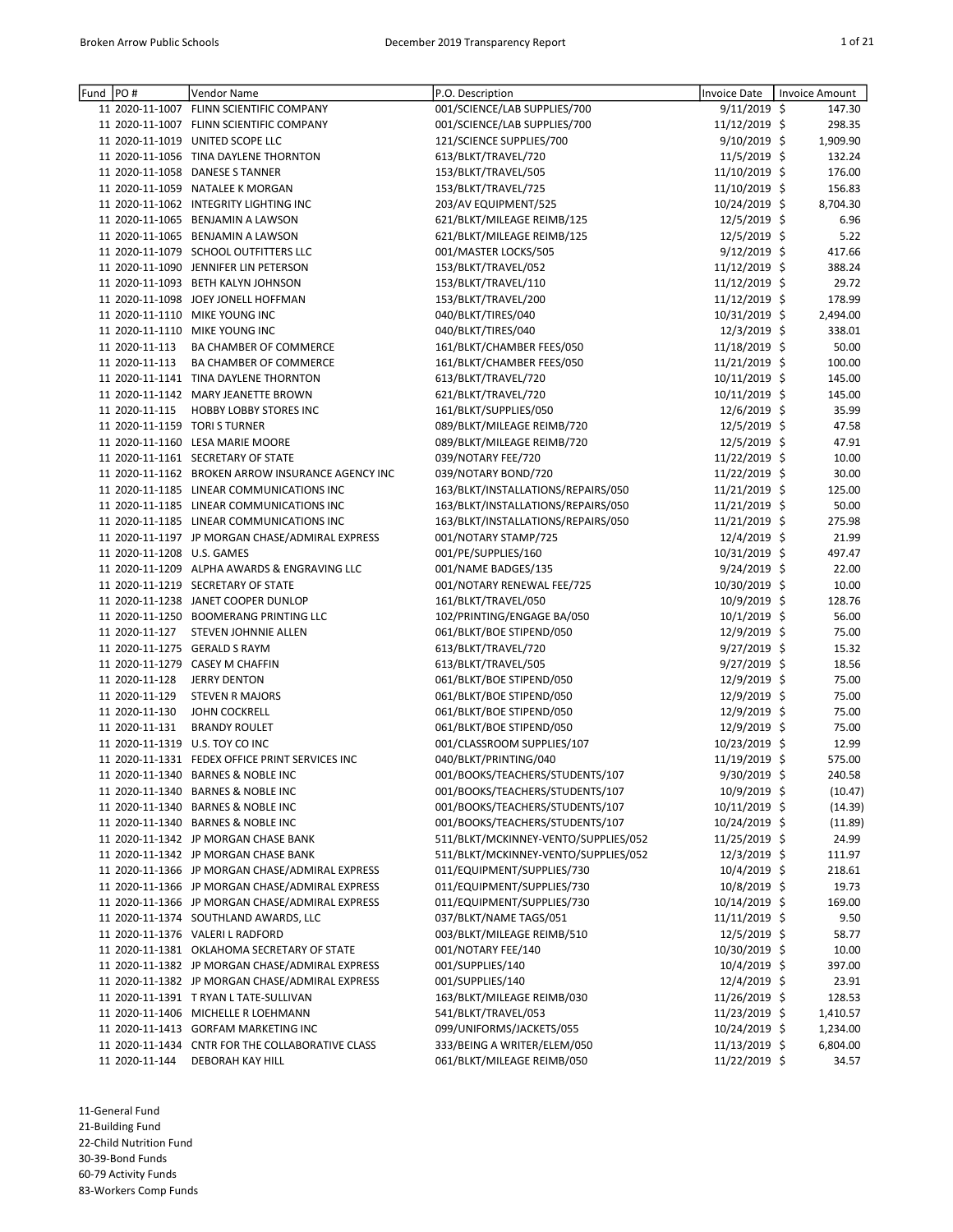| Fund PO# |                               | Vendor Name                                       | P.O. Description                         | <b>Invoice Date</b> | <b>Invoice Amount</b> |
|----------|-------------------------------|---------------------------------------------------|------------------------------------------|---------------------|-----------------------|
|          |                               | 11 2020-11-1445 JP MORGAN CHASE/ADMIRAL EXPRESS   | 001/TONER/700                            | 11/20/2019 \$       | 140.09                |
|          | 11 2020-11-145                | <b>COREY LYN WAGNER</b>                           | 082/BLKT/MILEAGE REIMB/082               | 12/6/2019 \$        | 46.27                 |
|          |                               | 11 2020-11-1455 TIM SPENCER ENTERPRISES INC DBA   | 001/BUSINESS CARDS/530                   | 11/4/2019 \$        | 24.00                 |
|          |                               | 11 2020-11-1456 WILLIAM V MACGILL & CO            | 001/HEALTH OFC/SUPPLIES/530              | 10/11/2019 \$       | 484.38                |
|          | 11 2020-11-146                | <b>JESSICA L WING</b>                             | 082/BLKT/MILEAGE REIMB/082               | 12/3/2019 \$        | 48.23                 |
|          | 11 2020-11-147                | <b>AMORY LEA BUTLER</b>                           | 082/BLKT/MILEAGE REIMB/082               | 12/9/2019 \$        | 43.38                 |
|          |                               | 11 2020-11-1470 JP MORGAN CHASE/ADMIRAL EXPRESS   | 001/BLKT/SUPPLIES/OFFICE/720             | 11/25/2019 \$       | 61.90                 |
|          |                               | 11 2020-11-1470 JP MORGAN CHASE/ADMIRAL EXPRESS   | 001/BLKT/SUPPLIES/OFFICE/720             | 12/6/2019 \$        | 81.92                 |
|          |                               | 11 2020-11-1470 JP MORGAN CHASE/ADMIRAL EXPRESS   | 007/SUPPLIES/JROTC/720                   | 10/23/2019 \$       | (5.24)                |
|          |                               | 11 2020-11-1474 NATIONAL SCIENCE TEACHERS ASSOC   | 121/SCIENCE BOOKS/SEC/720/700            | 10/16/2019 \$       | 632.94                |
|          | 11 2020-11-148                | LIFE PRO SAFETY SERVICES LLC                      | 082/CPR TRAINING FEE OFF SITE/B&A STAFF/ | 12/4/2019 \$        | 144.00                |
|          |                               | 11 2020-11-1485 AARON M VOGT                      | 163/BLKT/MILEAGE REIMB/030               | 12/3/2019 \$        | 141.04                |
|          |                               | 11 2020-11-1485 AARON M VOGT                      | 163/BLKT/MILEAGE REIMB/030               | 12/3/2019 \$        | 16.44                 |
|          |                               | 11 2020-11-1486 STACY LYNN BEAUSOLEIL             | 089/BLKT/MILEAGE REIMB/510               | 12/6/2019 \$        | 9.28                  |
|          |                               | 11 2020-11-1502 SCHOLASTIC INC                    | 201/MAGAZINES/GRANT/150                  | 10/16/2019 \$       | 224.14                |
|          | 11 2020-11-151                | SOUTHLAND AWARDS, LLC                             | 082/BLKT/NAME TAGS/B&A STAFF/082         | 11/11/2019 \$       | 17.00                 |
|          | 11 2020-11-1514 PITSCO INC    |                                                   | 412/SUPPLIES/505                         | 10/23/2019 \$       | 378.62                |
|          | 11 2020-11-1514 PITSCO INC    |                                                   | 412/SUPPLIES/505                         | 11/26/2019 \$       | 116.60                |
|          |                               | 11 2020-11-1522 SCHOLASTIC INC                    | 511/BOOKS/120                            | 11/4/2019 \$        | 227.50                |
|          |                               | 11 2020-11-1527 ASSOCIATED THEATRICAL CONTRACTORS | 037/PAC EQUIPMENT/051                    | 11/26/2019 \$       | 7,550.47              |
|          | 11 2020-11-153                | KAPLAN EARLY LEARNING COMPANY                     | 082/BLKT/CURRICULUM SUPPLIES/082         | 11/7/2019 \$        | 737.32                |
|          |                               | 11 2020-11-1536 TFD UNLIMITED LLC                 | 001/SUPPLIES/530                         | 10/23/2019 \$       | 27.50                 |
|          | 11 2020-11-154                | LAKESHORE EQUIPMENT CO                            | 082/BLKT/CURRICULUM SUPPLIES/082         | 11/6/2019 \$        | 1,775.01              |
|          |                               | 11 2020-11-1543 PRO-ED COMPANY                    | 621/SPED/TESTING/080                     | 11/6/2019 \$        | 64.90                 |
|          |                               | 11 2020-11-1545 JP MORGAN CHASE BANK              | 412/SUBSCRIPTION/720                     | 11/1/2019 \$        | 99.00                 |
|          |                               | 11 2020-11-1549 TISHA RENAE MACDONALD             | 541/BLKT/TRAVEL/720                      | 11/15/2019 \$       | 189.75                |
|          | 11 2020-11-155                | NASCO EDUCATION LLC                               | 345.082/BLKT/CURRICULUM SUPPLIES/082     | 10/7/2019 \$        | 345.12                |
|          | 11 2020-11-155                | NASCO EDUCATION LLC                               | 082/BLKT/CURRICULUM SUPPLIES/082         | 11/6/2019 \$        | 421.01                |
|          |                               | 11 2020-11-1550 KALYN KATHRYNE MILLER             | 541/BLKT/TRAVEL/530                      | 11/15/2019 \$       | 175.33                |
|          |                               | 11 2020-11-1551 KARI R DRAEGER                    | 541/BLKT/TRAVEL/525                      | 11/15/2019 \$       | 42.14                 |
|          |                               | 11 2020-11-1559 MEGHAN WHITTIKER                  | 541/BLKT/TRAVEL/053                      | 11/1/2019 \$        | 149.40                |
|          | 11 2020-11-156                | EARLYCHILDHOOD LLC                                | 082/BLKT/CURRICULUM SUPPLIES/082         | 11/4/2019 \$        | 620.16                |
|          | 11 2020-11-156                | EARLYCHILDHOOD LLC                                | 082/BLKT/CURRICULUM SUPPLIES/082         | 11/26/2019 \$       | 275.26                |
|          |                               | 11 2020-11-1561 JENNIFER KLEIBER                  | 572/PD BOOKS/053                         | 11/20/2019 \$       | 700.00                |
|          |                               | 11 2020-11-1564 TIM SPENCER ENTERPRISES INC DBA   | 104/BUSINESS CARDS/050                   | 11/4/2019 \$        | 42.67                 |
|          |                               | 11 2020-11-1565 JP MORGAN CHASE/ADMIRAL EXPRESS   | 511/PARENT NIGHT SUPPLIES/215            | 10/25/2019 \$       | 175.24                |
|          |                               | 11 2020-11-1565 JP MORGAN CHASE/ADMIRAL EXPRESS   | 511/PARENT NIGHT SUPPLIES/215            | 10/30/2019 \$       | 123.86                |
|          |                               | 11 2020-11-1565 JP MORGAN CHASE/ADMIRAL EXPRESS   | 511/PARENT NIGHT SUPPLIES/215            | 11/4/2019 \$        | 157.84                |
|          |                               | 11 2020-11-1565 JP MORGAN CHASE/ADMIRAL EXPRESS   | 511/PARENT NIGHT SUPPLIES/215            | 11/18/2019 \$       | 42.20                 |
|          | 11 2020-11-157                | S & S WORLDWIDE INC                               | 082/BLKT/CURRICULUM SUPPLIES/082         | 11/25/2019 \$       | 503.80                |
|          |                               | 11 2020-11-1580 DEANNA MARIE CALVERT              | 613/BLKT/TRAVEL/135                      | 11/15/2019 \$       | 24.71                 |
|          |                               | 11 2020-11-1583 KATHERINE ELIZABETH FLY           | 613/BLKT/TRAVEL/700                      | 11/15/2019 \$       | 17.40                 |
|          | 11 2020-11-1599 TRINITY 3 LLC |                                                   | 001/SUPPLIES/CHROMEBOOK/150              | 11/7/2019 \$        | 141.00                |
|          |                               | 11 2020-11-1601 LOGO-WEAR INC                     | 041/UNIFORM JACKETS/SHIRTS/041           | 11/14/2019 \$       | 592.55                |
|          |                               | 11 2020-11-1602 JP MORGAN CHASE BANK              | 002/BLKT/DISTRICT TRAVEL/CMET/050        | 11/25/2019 \$       | 564.00                |
|          |                               | 11 2020-11-1602 JP MORGAN CHASE BANK              | 002/BLKT/DISTRICT TRAVEL/CMET/050        | 11/25/2019 \$       | 1,398.30              |
|          |                               | 11 2020-11-1602 JP MORGAN CHASE BANK              | 002/BLKT/DISTRICT TRAVEL/CMET/050        | 11/25/2019 \$       | 3,202.54              |
|          |                               | 11 2020-11-1602 JP MORGAN CHASE BANK              | 002/BLKT/DISTRICT TRAVEL/CMET/050        | 11/25/2019 \$       | 2,072.40              |
|          |                               | 11 2020-11-1602 JP MORGAN CHASE BANK              | 002/BLKT/DISTRICT TRAVEL/CMET/050        | 11/25/2019 \$       | 527.68                |
|          |                               | 11 2020-11-1602 JP MORGAN CHASE BANK              | 002/BLKT/DISTRICT TRAVEL/CMET/050        | 11/25/2019 \$       | 4,989.47              |
|          |                               | 11 2020-11-1602 JP MORGAN CHASE BANK              | 002/BLKT/DISTRICT TRAVEL/CMET/050        | 11/25/2019 \$       | 2,177.15              |
|          |                               | 11 2020-11-1602 JP MORGAN CHASE BANK              | 002/BLKT/DISTRICT TRAVEL/CMET/050        | 11/25/2019 \$       | 16,961.92             |
|          |                               | 11 2020-11-1609 ANDREA RENE LENHART               | 089/BLKT/MILEAGE REIMB/135               | 12/6/2019 \$        | 45.94                 |
|          |                               | 11 2020-11-1613 THE PROPHET CORPORATION           | 001/PE/EQUIPMENT/510                     | 10/30/2019 \$       | 1,632.76              |
|          |                               | 11 2020-11-1615 BLICK ART MATERIALS LLC           | 001/SUPPLIES/ART/720                     | $11/3/2019$ \$      | 925.20                |
|          |                               | 11 2020-11-1617 BLICK ART MATERIALS LLC           | 001/SUPPLIES/ART/720                     | 11/4/2019 \$        | 837.69                |
|          | 11 2020-11-1619 TRINITY 3 LLC |                                                   | 201/CHROMEBOOKS/160                      | 11/26/2019 \$       | 3,135.00              |
|          |                               | 11 2020-11-1622 ADVANCE ALARMS INC                | 090/BLKT/ALARM MONITORING/030            | $11/1/2019$ \$      | 684.50                |
|          |                               | 11 2020-11-1622 ADVANCE ALARMS INC                | 090/BLKT/ALARM MONITORING/030            | 12/1/2019 \$        | 684.50                |
|          | 11 2020-11-1623 EFMLA INC     |                                                   | 180/eFMLA SERVICE/052                    | 10/31/2019 \$       | 2,595.00              |
|          |                               | 11 2020-11-1628 OFFICE DEPOT INC                  | 511/PARENT INVOLVEMENT SUPPLIES/215      | 11/4/2019 \$        | 267.30                |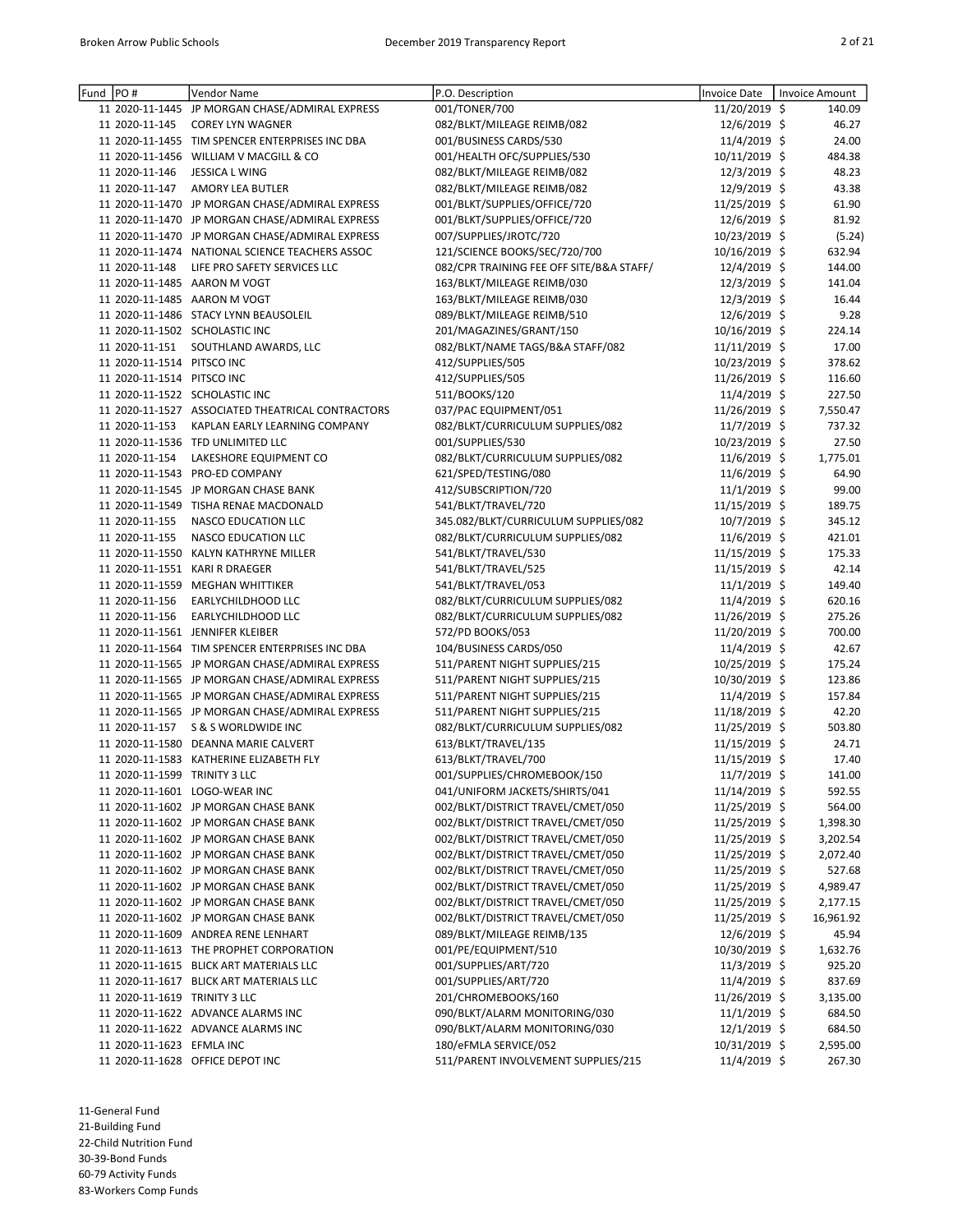| Fund | PO#                     | <b>Vendor Name</b>                                               | P.O. Description                 | <b>Invoice Date</b> | <b>Invoice Amount</b> |
|------|-------------------------|------------------------------------------------------------------|----------------------------------|---------------------|-----------------------|
|      |                         | 11 2020-11-1634 CHELSIE RENAE INSKEEP                            | 563/BLKT/MILEAGE REIMB/525/520   | 12/5/2019 \$        | 36.37                 |
|      |                         | 11 2020-11-1636 SCHOLASTIC INC                                   | 511/PARENT INVOLVEMENT BOOKS/140 | 11/5/2019 \$        | 648.72                |
|      |                         | 11 2020-11-1638 LIGHTSPEED TECHNOLOGIES                          | 001/BATTERIES/160                | 11/6/2019 \$        | 30.00                 |
|      |                         | 11 2020-11-1640 JANICE M JENKINS                                 | 001/BLKT/MILEAGE REIMB/205       | 11/22/2019 \$       | 19.31                 |
|      |                         | 11 2020-11-1641 JOY MICHELLE ANDERSON                            | 010/BLKT/TRAVEL/520              | 11/5/2019 \$        | 39.77                 |
|      |                         | 11 2020-11-1646 JOSHUA L REGNIER                                 | 412/BLKT/TRAVEL/700              | 11/12/2019 \$       | 69.04                 |
|      | 11 2020-11-165          | <b>HIREASE LLC</b>                                               | 180/BLKT/BACKGROUNDCHECKS/052    | 11/30/2019 \$       | 132.00                |
|      | 11 2020-11-165          | <b>HIREASE LLC</b>                                               | 180/BLKT/BACKGROUNDCHECKS/052    | 11/21/2019 \$       | (9.00)                |
|      |                         | 11 2020-11-1650 KELLY ANNE SUTTON                                | 151/BLKT/TRAVEL/170              | $11/5/2019$ \$      | 73.75                 |
|      |                         | 11 2020-11-1651 JEFFREY DONALD MARTIN                            | 089/BLKT/TRAVEL/720              | 11/22/2019 \$       | 148.51                |
|      |                         | 11 2020-11-1652 DEREK L BLACKBURN                                | 089/BLKT/TRAVEL/052              | 11/22/2019 \$       | 216.02                |
|      | 11 2020-11-1653 CDW LLC |                                                                  | 163/USB WIFI ADAPTERS/220        | 11/6/2019 \$        | 36.46                 |
|      |                         | 11 2020-11-1657 SAM'S CLUB DIRECT                                | 001/STORAGE/700                  | 11/13/2019 \$       | 89.98                 |
|      |                         | 11 2020-11-1658 JP MORGAN CHASE/ADMIRAL EXPRESS                  | 001/MOUNTING RAIL/700            | 11/7/2019 \$        | 366.00                |
|      |                         | 11 2020-11-1659 AMAZON.COM LLC                                   |                                  | 11/7/2019 \$        | 51.16                 |
|      |                         |                                                                  | 001/SUPPLIES/530                 |                     |                       |
|      |                         | 11 2020-11-1660 JP MORGAN CHASE/ADMIRAL EXPRESS                  | 001/SUPPLIES/530                 | 11/7/2019 \$        | 7.35                  |
|      |                         | 11 2020-11-1661 WILLIAM V MACGILL & CO                           | 001/NURSE/SUPPLIES/505           | 11/11/2019 \$       | 156.46                |
|      |                         | 11 2020-11-1662 MACMILLAN HOLDINGS LLC                           | 333/LANG LIT LICENSES/SEC        | 11/13/2019 \$       | 11,091.55             |
|      |                         | 11 2020-11-1662 MACMILLAN HOLDINGS LLC                           | 333/LANG LIT LICENSES/SEC        | 11/19/2019 \$       | 3,600.00              |
|      |                         | 11 2020-11-1663 CENGAGE LEARNING INC                             | 333/WRITING/READING/LICENSES/SEC | 11/13/2019 \$       | 40,824.00             |
|      |                         | 11 2020-11-1665 BLICK ART MATERIALS LLC                          | 001/SUPPLIES/ART/720             | 11/25/2019 \$       | 685.37                |
|      |                         | 11 2020-11-1666 JP MORGAN CHASE/ADMIRAL EXPRESS                  | 001/SUPPLIES/520                 | 11/8/2019 \$        | 23.84                 |
|      |                         | 11 2020-11-1668 JP MORGAN CHASE BANK                             | 204/SUPPLIES/170                 | 11/10/2019 \$       | 732.58                |
|      |                         | 11 2020-11-1669 JP MORGAN CHASE/ADMIRAL EXPRESS                  | 001/ROLL KRAFT PAPER/700         | 11/8/2019 \$        | 332.68                |
|      | 11 2020-11-167          | OKLAHOMA STATE BUREAU OF INVESTGATI                              | 180/BLKT/BACKGROUNDCHECKS/052    | 11/6/2019 \$        | 1,620.00              |
|      | 11 2020-11-167          | OKLAHOMA STATE BUREAU OF INVESTGATI                              | 180/BLKT/BACKGROUNDCHECKS/052    | 12/9/2019 \$        | 1,395.00              |
|      |                         | 11 2020-11-1670 JP MORGAN CHASE/ADMIRAL EXPRESS                  | 001/PRINTER/725                  | 11/8/2019 \$        | 553.11                |
|      |                         | 11 2020-11-1671 AMAZON.COM LLC                                   | 001/EQUIPMENT/PE/720             | 11/7/2019 \$        | 601.77                |
|      |                         | 11 2020-11-1673 THE PROPHET CORPORATION                          | 001/EQUIPMENT/PE/720             | 11/7/2019 \$        | 452.26                |
|      |                         | 11 2020-11-1675 H & H RETAIL LLC                                 | 001/LARGE FORMAT PAPER/700       | 11/12/2019 \$       | 60.00                 |
|      |                         | 11 2020-11-1677 JP MORGAN CHASE/ADMIRAL EXPRESS                  | 001/SUPPLIES/530                 | 11/8/2019 \$        | 180.14                |
|      |                         | 11 2020-11-1679 JP MORGAN CHASE/ADMIRAL EXPRESS                  | 001/SUPPLIES/530                 | 11/8/2019 \$        | 160.72                |
|      |                         |                                                                  |                                  |                     |                       |
|      |                         | 11 2020-11-1679 JP MORGAN CHASE/ADMIRAL EXPRESS                  | 001/SUPPLIES/530                 | 11/11/2019 \$       | 38.54                 |
|      |                         | 11 2020-11-1681 LAKESHORE EQUIPMENT CO                           | 201/GRANT/EQUIPMENT/125          | 11/11/2019 \$       | 79.74                 |
|      |                         | 11 2020-11-1682 OTA PIKEPASS CUSTOMER SERV CTR                   | 040/BLKT/TURNPIKE FEES/040       | $11/1/2019$ \$      | 827.51                |
|      |                         | 11 2020-11-1682 OTA PIKEPASS CUSTOMER SERV CTR                   | 040/BLKT/TURNPIKE FEES/040       | 12/1/2019 \$        | 2,152.73              |
|      |                         | 11 2020-11-1683 AMERICAN NATIONAL RED CROSS                      | 040/CPR TRAINING/040             | 10/9/2019 \$        | 420.00                |
|      |                         | 11 2020-11-1684 JP MORGAN CHASE/ADMIRAL EXPRESS                  | 037/BLKT/OFFICE SUPPLIES/051     | 12/3/2019 \$        | 25.07                 |
|      |                         | 11 2020-11-1685 LOWE'S HOME CENTERS                              | 037/BLKT/SUPPLIES/051            | 12/9/2019 \$        | 7.74                  |
|      |                         | 11 2020-11-1685 LOWE'S HOME CENTERS                              | 037/BLKT/SUPPLIES/051            | 12/2/2019 \$        | 21.70                 |
|      |                         | 11 2020-11-1685 LOWE'S HOME CENTERS                              | 037/BLKT/SUPPLIES/051            | 11/12/2019 \$       | 26.57                 |
|      |                         | 11 2020-11-1687 B&H FOTO & ELECTRONICS CORPORATION               | 160/MONITOR/003                  | 11/10/2019 \$       | 169.35                |
|      |                         | 11 2020-11-1688 NATHALIE JEAN BRASSFIELD                         | 010/BLKT/TRAVEL/052              | 11/8/2019 \$        | 140.16                |
|      |                         | 11 2020-11-1689 VECTOR NETWORKS INC                              | 164/CHROMEBOOK MGMT/050          | 11/11/2019 \$       | 11,800.00             |
|      |                         | 11 2020-11-1690 WILLIAM V MACGILL & CO                           | 001/HEALTH OFC/SUPPLIES/110      | 11/13/2019 \$       | 86.49                 |
|      | 11 2020-11-1691 CDW LLC |                                                                  | 001/COMPUTER SUPPLIES/220        | 11/8/2019 \$        | 61.04                 |
|      |                         | 11 2020-11-1692 AMAZON.COM LLC                                   | 203/ART GRANT/SUPPLIES/160       | 11/12/2019 \$       | 648.58                |
|      |                         | 11 2020-11-1695 EARLYCHILDHOOD LLC                               | 204/SUPPLIES/WALMART GRANT/135   | 11/26/2019 \$       | 370.53                |
|      |                         | 11 2020-11-1697 SWANK MOTION PICTURES INC                        | 001/MOVIE LICENSE/120            | 11/8/2019 \$        | 528.00                |
|      |                         | 11 2020-11-1698 AMAZON.COM LLC                                   | 001/BOOKROOM/EQUIPMENT/120       | 11/8/2019 \$        | 109.98                |
|      |                         | 11 2020-11-1699 AMAZON.COM LLC                                   | 001/LAPTOP DESK/215              | 11/8/2019 \$        | 71.99                 |
|      |                         |                                                                  | 001/BOOKS/160                    | 11/8/2019 \$        |                       |
|      |                         | 11 2020-11-1700 AMAZON.COM LLC<br>11 2020-11-1701 AMAZON.COM LLC |                                  |                     | 70.18                 |
|      |                         |                                                                  | 001/WIRELESS MOUSE/165           | 11/8/2019 \$        | 49.95                 |
|      |                         | 11 2020-11-1702 AMAZON.COM LLC                                   | 001/BOOKS/1ST GRADE TEAM/220     | 11/8/2019 \$        | 57.12                 |
|      |                         | 11 2020-11-1703 AMAZON.COM LLC                                   | 001/BLKT/EQUIPMENT/GRANT/150     | 11/11/2019 \$       | 992.36                |
|      |                         | 11 2020-11-1705 ALPHA AWARDS & ENGRAVING LLC                     | 001/NAME BADGE/135               | 11/8/2019 \$        | 5.50                  |
|      |                         | 11 2020-11-1706 LAKESHORE EQUIPMENT CO                           | 204/SUPPLIES/135                 | 11/12/2019 \$       | 151.92                |
|      |                         | 11 2020-11-1707 JP MORGAN CHASE/ADMIRAL EXPRESS                  | 001/STUDENT PROJECT SUPPLIES     | 11/11/2019 \$       | 243.30                |
|      |                         | 11 2020-11-1708 ALPHA AWARDS & ENGRAVING LLC                     | 001/SUPPLIES/170                 | $11/8/2019$ \$      | 5.50                  |
|      |                         | 11 2020-11-1709 THOMAS A BARROW                                  | 412/BLKT/TRAVEL/720              | 11/12/2019 \$       | 18.16                 |
|      |                         | 11 2020-11-1710 BEEN VISUAL COMMUNICATIONS LLC                   | 160/HOME & VISITOR LETTERING/003 | 11/8/2019 \$        | 725.00                |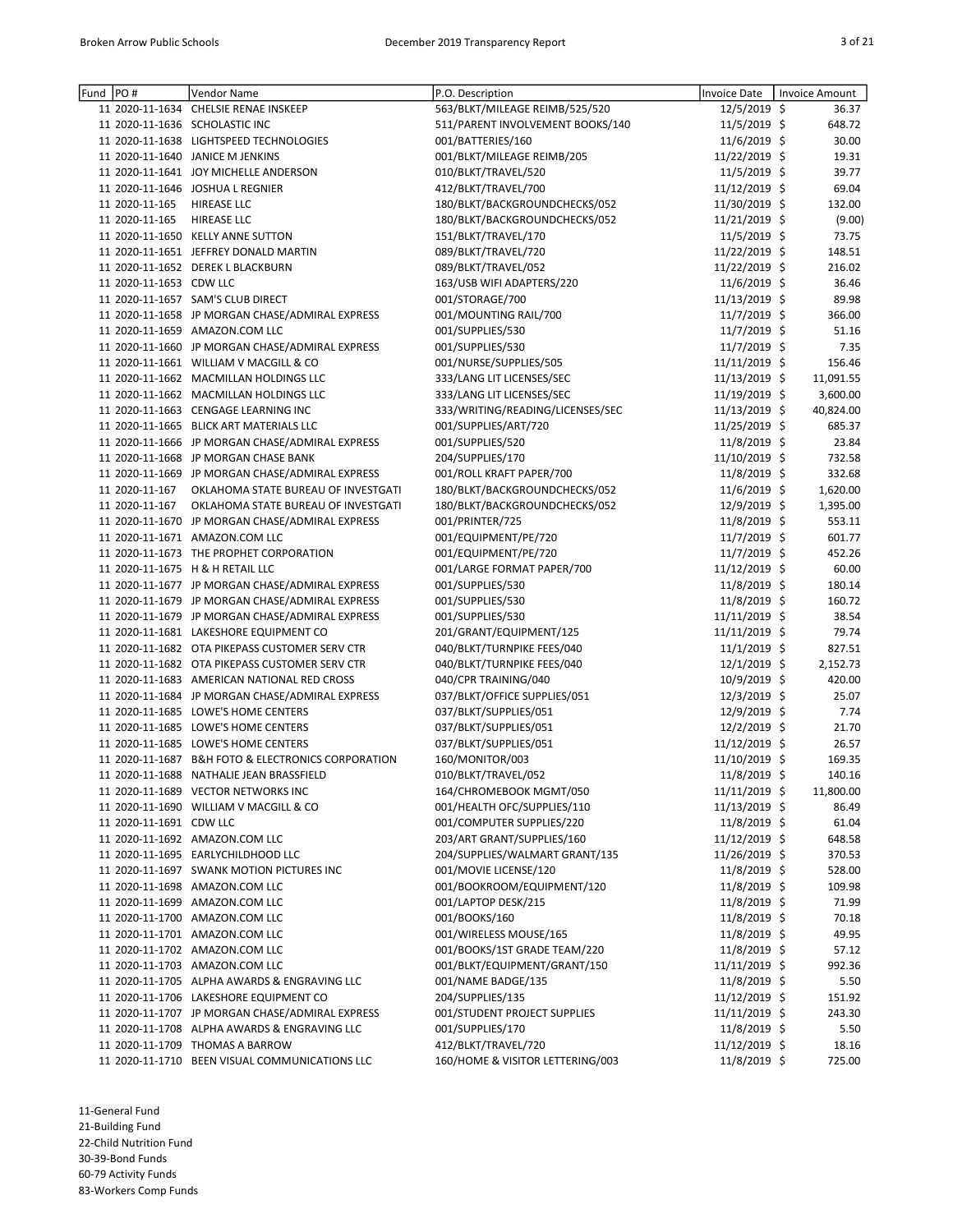| Fund  PO# |                               | Vendor Name                                       | P.O. Description                      | Invoice Date    | Invoice Amount |
|-----------|-------------------------------|---------------------------------------------------|---------------------------------------|-----------------|----------------|
|           |                               | 11 2020-11-1717 PERFORMANCE HEALTH SUPPLY INC     | 621/SPED/BATTERY/720                  | 11/18/2019 \$   | 337.28         |
|           |                               | 11 2020-11-1718 JP MORGAN CHASE/ADMIRAL EXPRESS   | 001/SUPPLIES/CLASSROOM/220            | 11/11/2019 \$   | 144.20         |
|           |                               | 11 2020-11-1720 LAURA LISA EVERLEY                | 121/TRAVEL/510                        | 9/24/2019 \$    | 140.52         |
|           |                               | 11 2020-11-1721 SCHOOL SAFE ID LLC                | 089/SCREEN REPLACEMENT/105            | 11/13/2019 \$   | 818.95         |
|           |                               | 11 2020-11-1722 AMAZON.COM LLC                    | 152/SPED/CHARGERS/050                 | $11/11/2019$ \$ | 68.91          |
|           |                               | 11 2020-11-1723 PLANO INDEPENDENT SCHOOL DISTRICT | 121/TRAVEL/REGISTRATION/215           | 11/11/2019 \$   | 300.00         |
|           |                               | 11 2020-11-1727 COMMITTEE FOR CHILDREN            | 621/SPED/SUBSCRIPTION/510             | 11/15/2019 \$   | 3,285.00       |
|           |                               | 11 2020-11-1728 TOLEDO PHYSICAL EDUCATION SUPPLY  | 001/PE/EQUIPEMNT/205                  | 11/12/2019 \$   | 541.18         |
|           |                               | 11 2020-11-1730 JP MORGAN CHASE/ADMIRAL EXPRESS   | 001/SUPPLIES/170                      | 11/13/2019 \$   | 633.35         |
|           |                               | 11 2020-11-1731 JP MORGAN CHASE/ADMIRAL EXPRESS   | 001/SUPPLIES/170                      | 11/13/2019 \$   | 213.21         |
|           |                               | 11 2020-11-1732 SCHOOL SPECIALTY INC              | 001/SUPPLIES/170                      | 11/14/2019 \$   | 242.42         |
|           |                               | 11 2020-11-1733 PERFORMANCE STAGE INC             | 001/MICROPHONE/135                    | 12/2/2019 \$    | 318.50         |
|           |                               | 11 2020-11-1734 REALITYWORKS                      | 412/EQUIPMENT/720                     | 11/18/2019 \$   | 1,668.45       |
|           |                               | 11 2020-11-1737 SCHOLASTIC INC                    | 001/ GUIDED READING BOOKS/ 175        | 11/15/2019 \$   | 333.75         |
|           |                               | 11 2020-11-1738 AMAX SIGN COMPANY INC             | 037/SUPPLIES/051                      | 11/27/2019 \$   | 125.00         |
|           |                               | 11 2020-11-174 JP MORGAN CHASE/ADMIRAL EXPRESS    | 180/BLKT/OFFICE SUPPLIES/052          | 11/19/2019 \$   | 289.40         |
|           |                               | 11 2020-11-1740 AMAZON.COM LLC                    | 102/BLKT/SUPPLIES/HS DISPLAY CASE/720 | 11/19/2019 \$   | 66.84          |
|           | 11 2020-11-1742 CDW LLC       |                                                   | 001/HEADPHONES/120                    | 11/13/2019 \$   | 134.96         |
|           |                               | 11 2020-11-1743 JP MORGAN CHASE/ADMIRAL EXPRESS   | 621/SPED/STAMP/530                    | 12/4/2019 \$    | 21.95          |
|           |                               | 11 2020-11-1744 JP MORGAN CHASE BANK              | 061/PRINTING/BOE PHOTOS/052           | 11/21/2019 \$   | 32.94          |
|           |                               | 11 2020-11-1747 BLUESTEM INTEGRATED LLC           | 037/SEAT ID REPLACEMENTS/051          | 12/2/2019 \$    | 237.51         |
|           |                               | 11 2020-11-1748 LINEAR COMMUNICATIONS INC         | 191/DATA DROP/PRINTER/CMET/052        | 12/6/2019 \$    | 215.00         |
|           |                               | 11 2020-11-1751 EARLYCHILDHOOD LLC                | 001/CONSTRUCTION PAPER/215            | 11/17/2019 \$   | 45.63          |
|           |                               | 11 2020-11-1753 THE PROPHET CORPORATION           | 001/SUPPLIES/P.E./530                 | 11/18/2019 \$   | 116.94         |
|           |                               | 11 2020-11-1755 AMAZON.COM LLC                    | 152/SPED/VELCRO/165                   | 11/18/2019 \$   | 68.82          |
|           |                               | 11 2020-11-1757 LIGHTSPEED TECHNOLOGIES           | 001/BATTERIES/150                     | 11/25/2019 \$   | 60.00          |
|           | 11 2020-11-1758 CDW LLC       |                                                   | 001/COMPUTER SUPPLIES/220             | 11/18/2019 \$   | 20.34          |
|           |                               | 11 2020-11-1766 JP MORGAN CHASE/ADMIRAL EXPRESS   | 001/SUPPLIES/510                      | 11/19/2019 \$   | 14.88          |
|           | 11 2020-11-1769 LAZEL INC     |                                                   | 001/5TH GR SUBSCRIPTION/160           | 11/18/2019 \$   | 199.95         |
|           |                               | 11 2020-11-1771 PRO-ED COMPANY                    | 621/SPED/TESTING/080                  | 11/21/2019 \$   | 233.20         |
|           |                               | 11 2020-11-1774 JP MORGAN CHASE/ADMIRAL EXPRESS   | 001/SUPPLIES/SCIENCE/720              | 11/19/2019 \$   | 507.53         |
|           |                               | 11 2020-11-1775 OTC BRANDS INC                    | 204/WALMART GRANT/SUPPLIES/135        | 11/21/2019 \$   | 314.59         |
|           |                               | 11 2020-11-1778 LOWE'S HOME CENTERS               | 001/MICROWAVE/220                     | 12/6/2019 \$    | 74.39          |
|           |                               | 11 2020-11-1779 HOUGHTON MIFFLIN HARCOURT PUB CO  | 120/MATH WORKBOOKS/MS/052             | 11/18/2019 \$   | 1,369.12       |
|           |                               | 11 2020-11-1780 HOBBY LOBBY STORES INC            | 563/BLKT/CLASSROOM RESOURCES/505      | 11/20/2019 \$   | 4.88           |
|           |                               | 11 2020-11-1780 HOBBY LOBBY STORES INC            | 563/BLKT/CLASSROOM RESOURCES/505      | 12/4/2019 \$    | (0.38)         |
|           |                               | 11 2020-11-1781 JP MORGAN CHASE/ADMIRAL EXPRESS   | 001/GLUE/S.S./505                     | 11/19/2019 \$   | 81.75          |
|           |                               | 11 2020-11-1782 VKIDZ HOLDINGS INC                | 001/SPELLINGCITY/125                  | 11/18/2019 \$   | 189.00         |
|           |                               | 11 2020-11-1784 SCHOOL SPECIALTY INC              | 203/EQUIPMENT/105                     | 11/22/2019 \$   | 1,558.18       |
|           | 11 2020-11-1785 DEMCO INC     |                                                   | 001/SUPPLIES/510                      | 11/27/2019 \$   | 86.27          |
|           |                               | 11 2020-11-1787 JP MORGAN CHASE/ADMIRAL EXPRESS   | 001/SUPPLIES/530                      | 11/21/2019 \$   | 32.97          |
|           |                               | 11 2020-11-1788 JP MORGAN CHASE/ADMIRAL EXPRESS   | 001/SUPPLIES/530                      | 11/21/2019 \$   | 99.44          |
|           |                               | 11 2020-11-1789 RESEARCH PRESS COMPANY            | 621/SPED/BOOKS/510                    | 11/20/2019 \$   | 420.00         |
|           |                               | 11 2020-11-1791 FROG STREET PRESS, INC.           | 005/SPEAKER FEE/050                   | 10/29/2019 \$   | 2,800.00       |
|           |                               | 11 2020-11-1792 WILLIAM V MACGILL & CO            | 001/HEALTH OFC/SUPPLIES/165           | 11/25/2019 \$   | 244.69         |
|           |                               |                                                   |                                       |                 |                |
|           |                               | 11 2020-11-1793 BLICK ART MATERIALS LLC           | 001/ART/RHOADES/505                   | 11/23/2019 \$   | 571.35         |
|           |                               | 11 2020-11-1793 BLICK ART MATERIALS LLC           | 001/ART/RHOADES/505                   | 11/26/2019 \$   | 17.07          |
|           |                               | 11 2020-11-1794 U.S. TOY CO INC                   | 001/CLASSROOM MATERIALS/BOOKS/107     | 11/21/2019 \$   | 328.66         |
|           | 11 2020-11-1795 HIREASE LLC   |                                                   | 180/ANNUAL BACKGROUND CHECKS/052      | 11/30/2019 \$   | 3,766.50       |
|           |                               | 11 2020-11-1796 OME CORP, LLC DBA OKLAHOMA        | 100/SUPPLIES/055                      | 11/25/2019 \$   | 874.00         |
|           | 11 2020-11-1797 WEX BANK      |                                                   | 040/BLKT/ACT/FUEL/040                 | $12/6/2019$ \$  | 145.34         |
|           |                               | 11 2020-11-1798 JP MORGAN CHASE/ADMIRAL EXPRESS   | 100/SUPPLIES/055                      | 12/4/2019 \$    | 2,108.00       |
|           |                               | 11 2020-11-1799 JP MORGAN CHASE/ADMIRAL EXPRESS   | 001/OFFICE SUPPLIES/700               | 11/21/2019 \$   | 111.67         |
|           | 11 2020-11-1801 CDW LLC       |                                                   | 001/COMPUTER SUPPLIES/220             | 11/20/2019 \$   | 74.58          |
|           |                               | 11 2020-11-1807 NASCO EDUCATION LLC               | 412/SUPPLIES/725                      | 11/25/2019 \$   | 361.89         |
|           | 11 2020-11-1809 TRINITY 3 LLC |                                                   | 152/SPED/CHARGER/215                  | 11/21/2019 \$   | 25.00          |
|           | 11 2020-11-1845 CDW LLC       |                                                   | 001/BATTERIES/175                     | 11/20/2019 \$   | 22.72          |
|           |                               | 11 2020-11-1848 KNOX LABORATORY                   | 040/BLKT/TRANSPORTATION PHYSICALS/040 | 11/30/2019 \$   | 890.00         |
|           |                               | 11 2020-11-1849 JP MORGAN CHASE/ADMIRAL EXPRESS   | 412/SUPPLIES/510                      | 11/22/2019 \$   | 327.18         |
|           |                               | 11 2020-11-1849 JP MORGAN CHASE/ADMIRAL EXPRESS   | 412/SUPPLIES/510                      | 11/25/2019 \$   | 327.18         |
|           |                               | 11 2020-11-1849 JP MORGAN CHASE/ADMIRAL EXPRESS   | 412/SUPPLIES/510                      | 11/25/2019 \$   | (327.18)       |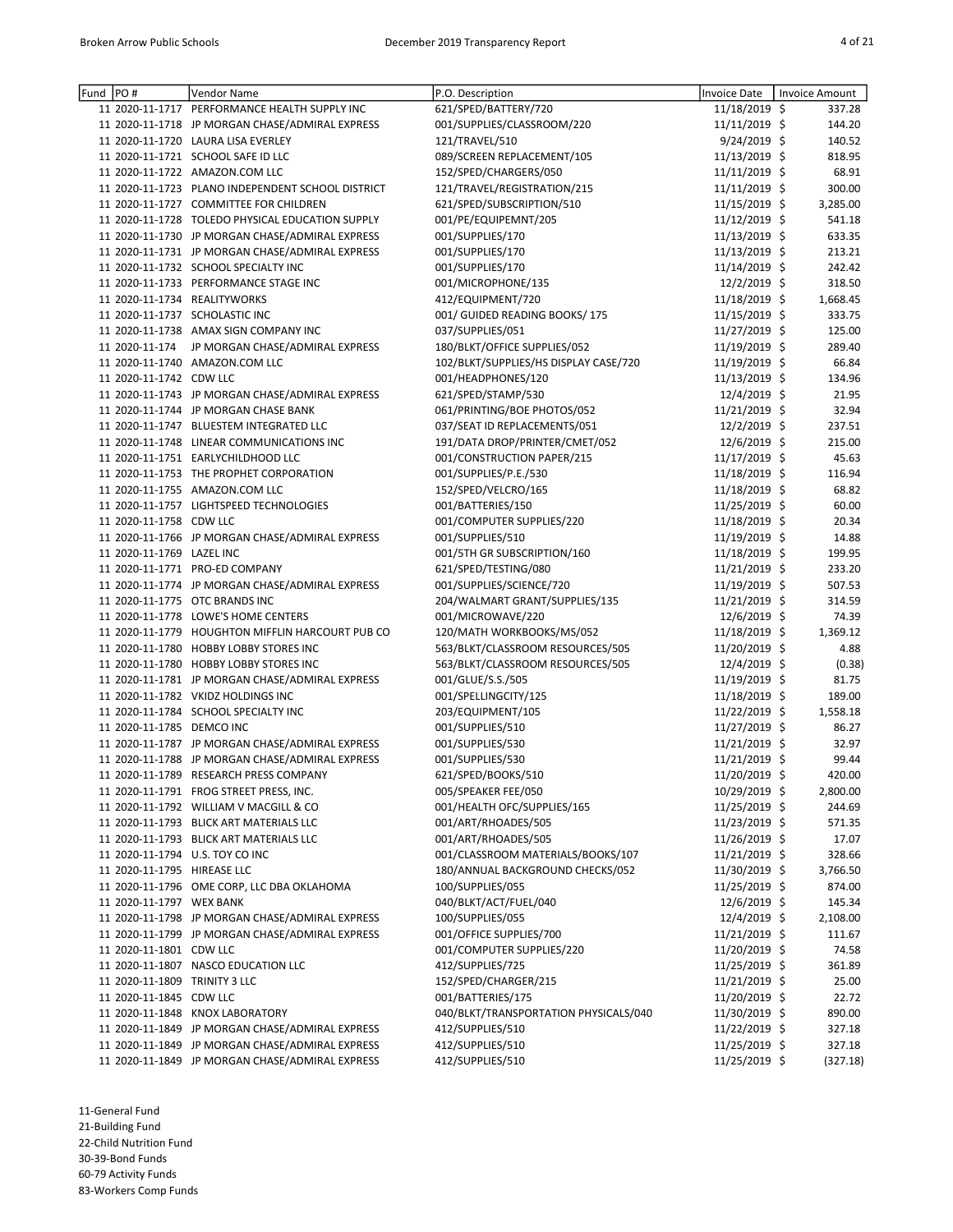| Fund  PO# |                            | Vendor Name                                      | P.O. Description                       | <b>Invoice Date</b> | Invoice Amount |
|-----------|----------------------------|--------------------------------------------------|----------------------------------------|---------------------|----------------|
|           |                            | 11 2020-11-1851 B-5 ENTERPRISES LLC              | 412/BLKT/SUPPLIES/VOAG/720             | 11/25/2019 \$       | 550.00         |
|           |                            | 11 2020-11-1852 RIB CRIB BBQ INC                 | 563/BLKT/PARENT COMMITTEE TRAINING/052 | 12/4/2019 \$        | 109.98         |
|           |                            | 11 2020-11-1857 JP MORGAN CHASE/ADMIRAL EXPRESS  | 001/SUPPLIES/170                       | 11/26/2019 \$       | 545.29         |
|           |                            | 11 2020-11-1859 FEDEX OFFICE PRINT SERVICES INC  | 040/BLKT/PRINTING/040                  | 11/5/2019 \$        | 573.37         |
|           |                            | 11 2020-11-1860 JP MORGAN CHASE/ADMIRAL EXPRESS  | 001/SUPPLIES/510                       | 11/26/2019 \$       | 463.08         |
|           |                            | 11 2020-11-1860 JP MORGAN CHASE/ADMIRAL EXPRESS  | 001/SUPPLIES/510                       | 9/27/2019 \$        | (52.48)        |
|           |                            | 11 2020-11-1861 WILLIAM V MACGILL & CO           | 001/NURSE/SUPPLIES/510                 | 11/27/2019 \$       | 155.96         |
|           |                            | 11 2020-11-1865 NASCO EDUCATION LLC              | 001/SUPPLIES/205                       | 12/2/2019 \$        | 62.71          |
|           |                            | 11 2020-11-1866 TEACHER SYNERGY LLC              | 001/SUPPLIES/125                       | 12/2/2019 \$        | 101.99         |
|           |                            | 11 2020-11-1867 JP MORGAN CHASE/ADMIRAL EXPRESS  | 001/SUPPLIES/205                       | 12/3/2019 \$        | 861.03         |
|           | 11 2020-11-187             | <b>BACKGROUND INVESTIGATION BUREAU LLC</b>       | 180/BLKT/BACKGROUND CHECKS/052         | 11/1/2019 \$        | 1,450.80       |
|           |                            | 11 2020-11-1872 JP MORGAN CHASE/ADMIRAL EXPRESS  | 001/SUPPLIES/530                       | 12/3/2019 \$        | 42.72          |
|           |                            | 11 2020-11-1879 JP MORGAN CHASE/ADMIRAL EXPRESS  | 001/ECHS OFFICE SUPPIES/700            | 12/4/2019 \$        | 13.02          |
|           |                            | 11 2020-11-1879 JP MORGAN CHASE/ADMIRAL EXPRESS  | 001/ECHS OFFICE SUPPIES/700            | 12/5/2019 \$        | 21.19          |
|           |                            | 11 2020-11-1881 JP MORGAN CHASE/ADMIRAL EXPRESS  | 003/SUPPLIES/510                       | 12/4/2019 \$        | 232.91         |
|           |                            | 11 2020-11-1881 JP MORGAN CHASE/ADMIRAL EXPRESS  | 003/SUPPLIES/510                       | 12/5/2019 \$        | 30.80          |
|           |                            | 11 2020-11-1890 RIO GRANDE INC                   | 001/SUPPLIES/ART/720                   | 12/3/2019 \$        | 545.66         |
|           |                            | 11 2020-11-1892 THE PROPHET CORPORATION          | 001/SUPPLIES/PE/720                    | 12/3/2019 \$        | 187.02         |
|           |                            | 11 2020-11-1899 HOUGHTON MIFFLIN HARCOURT PUB CO | 120/NUMBER TALKS MATERIALS/220         | 12/5/2019 \$        | 3,231.60       |
|           |                            | 11 2020-11-1901 WILLIAM V MACGILL & CO           | 001/NURSE SUPPLIES/160                 | 12/9/2019 \$        | 114.06         |
|           |                            | 11 2020-11-1907 PIONEER VALLEY EDUCATIONAL PRESS | 151/READING RECOVERY/160               | 12/11/2019 \$       | 93.06          |
|           |                            | 11 2020-11-1911 WEST MUSIC COMPANY INC           | 001/SUPPLIES/170                       | 12/4/2019 \$        | 238.28         |
|           | 11 2020-11-1913 PITSCO INC |                                                  | 412/SUPPLIES/510                       | 12/6/2019 \$        | 1,042.45       |
|           | 11 2020-11-1913 PITSCO INC |                                                  | 412/SUPPLIES/510                       | 12/9/2019 \$        | 37.80          |
|           |                            | 11 2020-11-1917 JP MORGAN CHASE/ADMIRAL EXPRESS  | 412/TONER/DECA/720                     | 12/5/2019 \$        | 218.19         |
|           |                            | 11 2020-11-1918 JP MORGAN CHASE/ADMIRAL EXPRESS  | 001/SUPPLIES/ECHS/720                  | 12/5/2019 \$        | 68.39          |
|           |                            | 11 2020-11-1919 JP MORGAN CHASE/ADMIRAL EXPRESS  | 412/SUPPLIES/720                       | 12/5/2019 \$        | 247.40         |
|           |                            | 11 2020-11-1919 JP MORGAN CHASE/ADMIRAL EXPRESS  | 412/SUPPLIES/720                       | 12/5/2019 \$        | 113.33         |
|           |                            | 11 2020-11-192 FEDEX OFFICE PRINT SERVICES INC   | 040/BLKT/PRINTING/040                  | 11/19/2019 \$       | 66.30          |
|           |                            | 11 2020-11-1920 JP MORGAN CHASE/ADMIRAL EXPRESS  | 412/PRINTER/720                        | 12/5/2019 \$        | 1,179.63       |
|           |                            | 11 2020-11-1921 JP MORGAN CHASE/ADMIRAL EXPRESS  | 001/OFFICE/MED SUPPLIES/120            | 12/5/2019 \$        | 150.03         |
|           |                            | 11 2020-11-1921 JP MORGAN CHASE/ADMIRAL EXPRESS  | 001/OFFICE/MED SUPPLIES/120            | 12/5/2019 \$        | 81.36          |
|           |                            | 11 2020-11-1922 JP MORGAN CHASE/ADMIRAL EXPRESS  | 001/SUPPLIES/WORLDLANG/720             | 12/5/2019 \$        | 38.28          |
|           |                            | 11 2020-11-1922 JP MORGAN CHASE/ADMIRAL EXPRESS  | 001/SUPPLIES/WORLDLANG/720             | 12/5/2019 \$        | 53.35          |
|           |                            | 11 2020-11-1923 SEON SYSTEM SALES INC            | 040/DVR TAPES/040                      | 12/6/2019 \$        | 1,332.00       |
|           |                            | 11 2020-11-1924 PERFORMANCE STAGE INC            | 090/ELITE CORE CSM2 MIC/215            | 12/6/2019 \$        | 75.00          |
|           | 11 2020-11-193             | OTA PIKEPASS CUSTOMER SERV CTR                   | 040/BLKT/TURNPIKE FEES/040             | 11/1/2019 \$        | 1,396.47       |
|           | 11 2020-11-199             | <b>JOSEPH ENTERPRISES</b>                        | 040/BLKT/YARD REPAIRS/040              | 11/12/2019 \$       | 300.00         |
|           | 11 2020-11-200             | MIKE YOUNG INC                                   | 040/BLKT/TIRES/040                     | 12/3/2019 \$        | 34.35          |
|           | 11 2020-11-207             | OK ASSOC FOR PUPIL TRANSPORTATION                | 040/BLKT/TRAINING/040                  | 11/19/2019 \$       | 90.00          |
|           | 11 2020-11-209             | JP MORGAN CHASE BANK                             | 040/BLKT/SUPPLIES/EQUIP/REPAIRS/040    | 11/17/2019 \$       | 3,791.05       |
|           | 11 2020-11-209             | JP MORGAN CHASE BANK                             | 040/BLKT/SUPPLIES/EQUIP/REPAIRS/040    | 11/17/2019 \$       | 4,383.18       |
|           | 11 2020-11-209             | JP MORGAN CHASE BANK                             | 040/BLKT/SUPPLIES/EQUIP/REPAIRS/040    | 11/26/2019 \$       | 430.80         |
|           | 11 2020-11-209             | JP MORGAN CHASE BANK                             | 040/BLKT/SUPPLIES/EQUIP/REPAIRS/040    | 11/17/2019 \$       | 573.20         |
|           | 11 2020-11-209             | JP MORGAN CHASE BANK                             | 040/BLKT/SUPPLIES/EQUIP/REPAIRS/040    | 11/26/2019 \$       | 5,276.20       |
|           | 11 2020-11-210             | <b>FROST OIL COMPANY</b>                         | 040/BLKT/FUEL/040                      | 12/3/2019 \$        | 14,519.85      |
|           | 11 2020-11-210             | <b>FROST OIL COMPANY</b>                         | 040/BLKT/FUEL/040                      | 12/9/2019 \$        | 14,960.47      |
|           | 11 2020-11-210             | FROST OIL COMPANY                                | 040/BLKT/FUEL/040                      | 12/13/2019 \$       | 15,045.78      |
|           | 11 2020-11-212             | PHILIP R ANDERSON                                | 163/BLKT/MILEAGE REIMB/030             | 12/4/2019 \$        | 29.29          |
|           | 11 2020-11-213             | <b>RAYMOND M GIBSON</b>                          | 163/BLKT/MILEAGE REIMB/030             | 12/4/2019 \$        | 82.49          |
|           | 11 2020-11-214             | SEAN C GOLDMAN                                   | 163/BLKT/MILEAGE REIMB/030             | 12/2/2019 \$        | 92.20          |
|           | 11 2020-11-215             | <b>BRANDON J GREEN</b>                           | 163/BLKT/MILEAGE REIMB/030             | 12/5/2019 \$        | 117.62         |
|           | 11 2020-11-224             | <b>JEREMY A STOUGH</b>                           | 163/BLKT/MILEAGE REIMB/030             | 12/2/2019 \$        | 72.02          |
|           | 11 2020-11-230             | R K BLACK INC                                    | 197/BLKT/COPIER EQUIP/SUPPLIES/050     | 10/14/2019 \$       | (8,692.50)     |
|           | 11 2020-11-230             | R K BLACK INC                                    | 197/BLKT/COPIER EQUIP/SUPPLIES/050     | 10/14/2019 \$       | 8,692.50       |
|           | 11 2020-11-230             | R K BLACK INC                                    | 197/BLKT/COPIER EQUIP/SUPPLIES/050     | 10/16/2019 \$       | 3,559.50       |
|           | 11 2020-11-230             | R K BLACK INC                                    | 197/BLKT/COPIER EQUIP/SUPPLIES/050     | 10/17/2019 \$       | 5,133.00       |
|           | 11 2020-11-230             | R K BLACK INC                                    | 197/BLKT/COPIER EQUIP/SUPPLIES/050     | 11/14/2019 \$       | 4,715.00       |
|           | 11 2020-11-230             | R K BLACK INC                                    | 197/BLKT/COPIER EQUIP/SUPPLIES/050     | 11/20/2019 \$       | 4,518.70       |
|           | 11 2020-11-230             | R K BLACK INC                                    | 197/BLKT/COPIER EQUIP/SUPPLIES/050     | 12/3/2019 \$        | 509.00         |
|           | 11 2020-11-232             | R K BLACK INC                                    | 197/BLKT/COPIER EQUIPMENT/SUPPLIES/050 | 12/2/2019 \$        | 2,295.00       |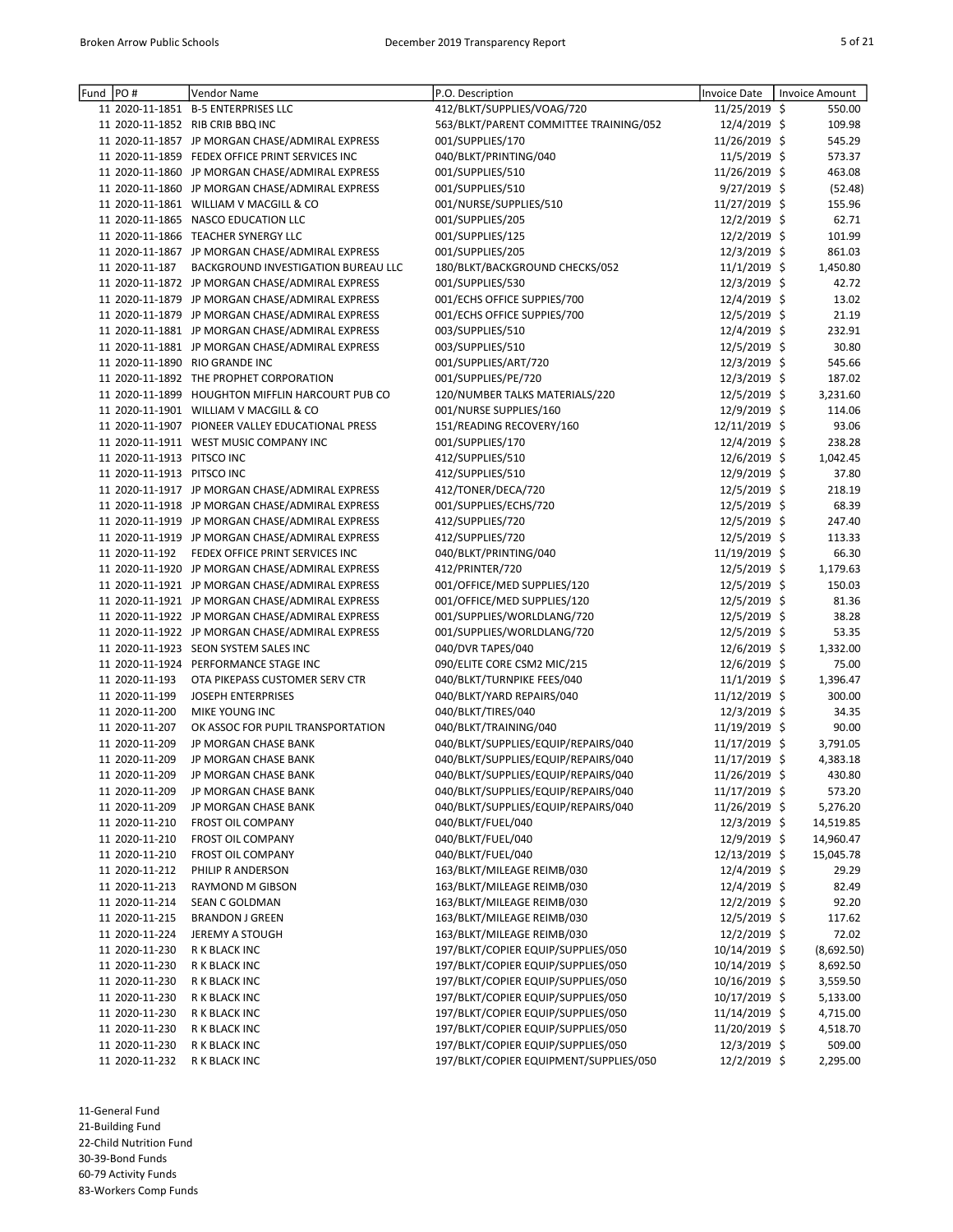| Fund | PO#            | Vendor Name                       | P.O. Description                         | <b>Invoice Date</b> | <b>Invoice Amount</b> |
|------|----------------|-----------------------------------|------------------------------------------|---------------------|-----------------------|
|      | 11 2020-11-234 | JP MORGAN CHASE/ADMIRAL EXPRESS   | 090/BLKT/OFFICE SUPPLIES/030             | 11/26/2019 \$       | 45.29                 |
|      | 11 2020-11-234 | JP MORGAN CHASE/ADMIRAL EXPRESS   | 090/BLKT/OFFICE SUPPLIES/030             | 12/6/2019 \$        | 299.78                |
|      | 11 2020-11-238 | AIA EASTERN OKLAHOMA              | 090/MEMBERSHIP/LIC FEES/030              | 10/31/2019 \$       | 377.00                |
|      | 11 2020-11-238 | AIA EASTERN OKLAHOMA              | 090/MEMBERSHIP/LIC FEES/030              | 11/13/2019 \$       | 999.99                |
|      | 11 2020-11-241 | APPA: THE ASSOCIATION OF HIGHER   | 090/DISTRICT MEMBERSHIP/030              | 10/8/2019 \$        | 470.00                |
|      | 11 2020-11-245 | JP MORGAN CHASE/ADMIRAL EXPRESS   | 041/BLKT/OFFICE SUPPLIES/041             | 11/22/2019 \$       | 43.64                 |
|      | 11 2020-11-245 | JP MORGAN CHASE/ADMIRAL EXPRESS   | 041/BLKT/OFFICE SUPPLIES/041             | 11/25/2019 \$       | 13.76                 |
|      | 11 2020-11-245 | JP MORGAN CHASE/ADMIRAL EXPRESS   | 041/BLKT/OFFICE SUPPLIES/041             | 12/5/2019 \$        | 29.97                 |
|      | 11 2020-11-246 | JP MORGAN CHASE/ADMIRAL EXPRESS   | 164/BLKT/CHROMEDESK SUPPLIES/050         | 12/3/2019 \$        | 82.48                 |
|      | 11 2020-11-246 | JP MORGAN CHASE/ADMIRAL EXPRESS   | 164/BLKT/CHROMEDESK SUPPLIES/050         | 12/3/2019 \$        | 83.94                 |
|      | 11 2020-11-250 | <b>ASSETGENIE INC</b>             | 164/BLKT/CHROMEBOOK PARTS/EQUIP/050      | 10/31/2019 \$       | 53.95                 |
|      | 11 2020-11-250 | <b>ASSETGENIE INC</b>             | 164/BLKT/CHROMEBOOK PARTS/EQUIP/050      | 11/1/2019 \$        | 1,900.00              |
|      | 11 2020-11-252 | TRINITY 3 LLC                     | 164/BLKT/CHROMEBOOK PARTS/050            | 10/17/2019 \$       | 499.35                |
|      | 11 2020-11-262 | LANGUAGE LINE SERVICES INC        | 003/BLKT/TRANSLATION SVCS/050            | 10/31/2019 \$       | 261.94                |
|      | 11 2020-11-263 | REHAB SOURCE FOR KIDS             | 152/BLKT/SPED/STDNT SERVICES/080         | 12/9/2019 \$        | 72,724.58             |
|      | 11 2020-11-265 | JP MORGAN CHASE/ADMIRAL EXPRESS   | 152/BLKT/SPED/SUPPLIES/052               | 11/19/2019 \$       | 50.02                 |
|      | 11 2020-11-265 | JP MORGAN CHASE/ADMIRAL EXPRESS   | 152/BLKT/SPED/SUPPLIES/052               | 12/3/2019 \$        | 1.59                  |
|      | 11 2020-11-265 | JP MORGAN CHASE/ADMIRAL EXPRESS   | 152/BLKT/SPED/SUPPLIES/052               | 11/25/2019 \$       | 57.28                 |
|      | 11 2020-11-267 | REAL WIRELESS INC                 | 621/BLKT/SPED/IPAD REPAIRS/080           | 11/13/2019 \$       | 104.99                |
|      | 11 2020-11-278 | JULIE ANN BOMER                   | 152/BLKT/MILEAGE/REIMB/050               | 11/21/2019 \$       | 13.80                 |
|      | 11 2020-11-279 | MICHELE E HUEBERT                 | 621/BLKT/MILEAGE REIMB/050               | 11/21/2019 \$       | 42.35                 |
|      | 11 2020-11-280 | MICHELLE R WARREN                 | 621/BLKT/MILEAGE REIMB/050               | 11/22/2019 \$       | 74.68                 |
|      | 11 2020-11-284 | JP MORGAN CHASE/ADMIRAL EXPRESS   | 194/BLKT/OFFICE SUPPLIES/052             | 11/19/2019 \$       | 53.10                 |
|      | 11 2020-11-284 | JP MORGAN CHASE/ADMIRAL EXPRESS   | 194/BLKT/OFFICE SUPPLIES/052             | 12/3/2019 \$        | 26.86                 |
|      | 11 2020-11-30  | TULSA COUNTY TREASURER            | 002/ANNUAL REVAL FEES/CMET/050           | 11/21/2019 \$       | 652.00                |
|      | 11 2020-11-30  | TULSA COUNTY TREASURER            | 002/ANNUAL REVAL FEES/CMET/050           | 11/22/2019 \$       | 252.00                |
|      | 11 2020-11-30  | TULSA COUNTY TREASURER            | 002/ANNUAL REVAL FEES/CMET/050           | 11/22/2019 \$       | 327.00                |
|      | 11 2020-11-30  | TULSA COUNTY TREASURER            | 002/ANNUAL REVAL FEES/CMET/050           | 11/22/2019 \$       | 274.00                |
|      | 11 2020-11-30  | TULSA COUNTY TREASURER            | 002/ANNUAL REVAL FEES/CMET/050           | 11/22/2019 \$       | 279.00                |
|      | 11 2020-11-30  | TULSA COUNTY TREASURER            | 002/ANNUAL REVAL FEES/CMET/050           | 11/22/2019 \$       | 258.00                |
|      | 11 2020-11-30  | TULSA COUNTY TREASURER            | 002/ANNUAL REVAL FEES/CMET/050           | 11/22/2019 \$       | 165.00                |
|      | 11 2020-11-30  | TULSA COUNTY TREASURER            | 002/ANNUAL REVAL FEES/CMET/050           | 11/22/2019 \$       | 248.00                |
|      | 11 2020-11-30  | TULSA COUNTY TREASURER            | 002/ANNUAL REVAL FEES/CMET/050           | 11/22/2019 \$       | 200.00                |
|      | 11 2020-11-30  | TULSA COUNTY TREASURER            | 002/ANNUAL REVAL FEES/CMET/050           | 11/21/2019 \$       | 70.00                 |
|      | 11 2020-11-30  | TULSA COUNTY TREASURER            | 002/ANNUAL REVAL FEES/CMET/050           | 8/30/2019 \$        | 160,190.42            |
|      | 11 2020-11-31  | <b>WAGONER COUNTY TREASURER</b>   | 002/ANNUAL REVAL FEES/CMET/050           | $9/10/2019$ \$      | 257,152.25            |
|      | 11 2020-11-310 | DRUGS OF ABUSE TESTING LABORATORY | 089/BLKT/DRUG TESTING/052                | 11/9/2019 \$        | 50.00                 |
|      | 11 2020-11-310 | DRUGS OF ABUSE TESTING LABORATORY | 089/BLKT/DRUG TESTING/052                | 12/10/2019 \$       | 25.00                 |
|      | 11 2020-11-311 | FORTITUDE DOG INC                 | 089/BLKT/DRUG DOGS/052                   | 10/28/2019 \$       | 667.56                |
|      | 11 2020-11-311 | <b>FORTITUDE DOG INC</b>          | 089/BLKT/DRUG DOGS/052                   | 11/21/2019 \$       | 458.95                |
|      | 11 2020-11-315 | JP MORGAN CHASE/ADMIRAL EXPRESS   | 163/BLKT/OFFICETECH SUPPLIES/030         | 12/3/2019 \$        | 7.17                  |
|      | 11 2020-11-315 | JP MORGAN CHASE/ADMIRAL EXPRESS   | 163/BLKT/OFFICE TECH SUPPLIES/030        | 12/5/2019 \$        | 36.32                 |
|      | 11 2020-11-315 | JP MORGAN CHASE/ADMIRAL EXPRESS   | 163/BLKT/OFFICE TECH SUPPLIES/0          | 12/10/2019 \$       | 29.35                 |
|      | 11 2020-11-324 | LOWE'S HOME CENTERS               | 163/BLKT/EQUIPMENT/SUPPLIES/030          | 12/5/2019 \$        | 32.89                 |
|      | 11 2020-11-324 | LOWE'S HOME CENTERS               | 163/BLKT/EQUIPMENT/SUPPLIES/030          | 11/21/2019 \$       | 74.05                 |
|      | 11 2020-11-341 | <b>B &amp; L PRINTING</b>         | 040/BLKT/PRINTING/040                    | 8/5/2019 \$         | 158.00                |
|      | 11 2020-11-353 | JP MORGAN CHASE/ADMIRAL EXPRESS   | 160/BLKT/OFFICE SUPPLIES/003             | 11/21/2019 \$       | 18.88                 |
|      | 11 2020-11-358 | VARSITY BRANDS HOLDING CO INC     | 159/FILL IN UNIFORMS/TIGETTES/003        | $9/6/2019$ \$       | 4,732.55              |
|      | 11 2020-11-36  | ROSENSTEIN FIST & RINGOLD         | 124/BLKT/LEGAL EXPENSES/CMET/050         | 11/12/2019 \$       | 3,769.76              |
|      | 11 2020-11-36  | ROSENSTEIN FIST & RINGOLD         | 124/BLKT/LEGAL EXPENSES/CMET/050         | 11/12/2019 \$       | 1,104.50              |
|      | 11 2020-11-362 | VARSITY BRANDS HOLDING CO INC     | 159/BLKT/CHOREOGRAPHY BUNDLE/CHEER/003   | 11/4/2019 \$        | 1,000.00              |
|      | 11 2020-11-372 | PEAK METHODS INC                  | 163/MOVING BLACK DIAMOND (NETWORK SWITCH | 11/30/2019 \$       | 1,800.00              |
|      | 11 2020-11-380 | LOWE'S HOME CENTERS               | 037/BLKT/SUPPLIES/051                    | 12/3/2019 \$        | 18.98                 |
|      | 11 2020-11-384 | JP MORGAN CHASE/ADMIRAL EXPRESS   | 037/BLKT/OFFICE SUPPLIES/051             | $12/2/2019$ \$      | 1.42                  |
|      | 11 2020-11-385 | FEDEX OFFICE PRINT SERVICES INC   | 193/BLKT/SHIPPING SUPPLIES/052           | 11/20/2019 \$       | 17.07                 |
|      | 11 2020-11-386 | FEDERAL EXPRESS CORP              | 193/BLKT/SHIPPING/052                    | 11/28/2019 \$       | 48.97                 |
|      | 11 2020-11-392 | L3HARRIS TECHNOLOGIES INC         | 089/BLKT/RADIO PARTS/REPAIRS/050         | 12/5/2019 \$        | 1,161.92              |
|      | 11 2020-11-409 | KIM E NORMAN                      | 055/BLKT/MILEAGE REIMB/055               | 12/5/2019 \$        | 3.42                  |
|      | 11 2020-11-412 | SONIA I ORTIZ-PALOMINO            | 055/BLKT/MILEAGE REIMB/055               | 12/5/2019 \$        | 21.78                 |
|      | 11 2020-11-416 | LANA D JOHNSON                    | 055/BLKT/MILEAGE REIMB/055               | 12/5/2019 \$        | 15.73                 |
|      | 11 2020-11-418 | <b>SCOT MCNAUL</b>                | 055/BLKT/MILEAGE REIMB/055               | 12/9/2019 \$        | 10.42                 |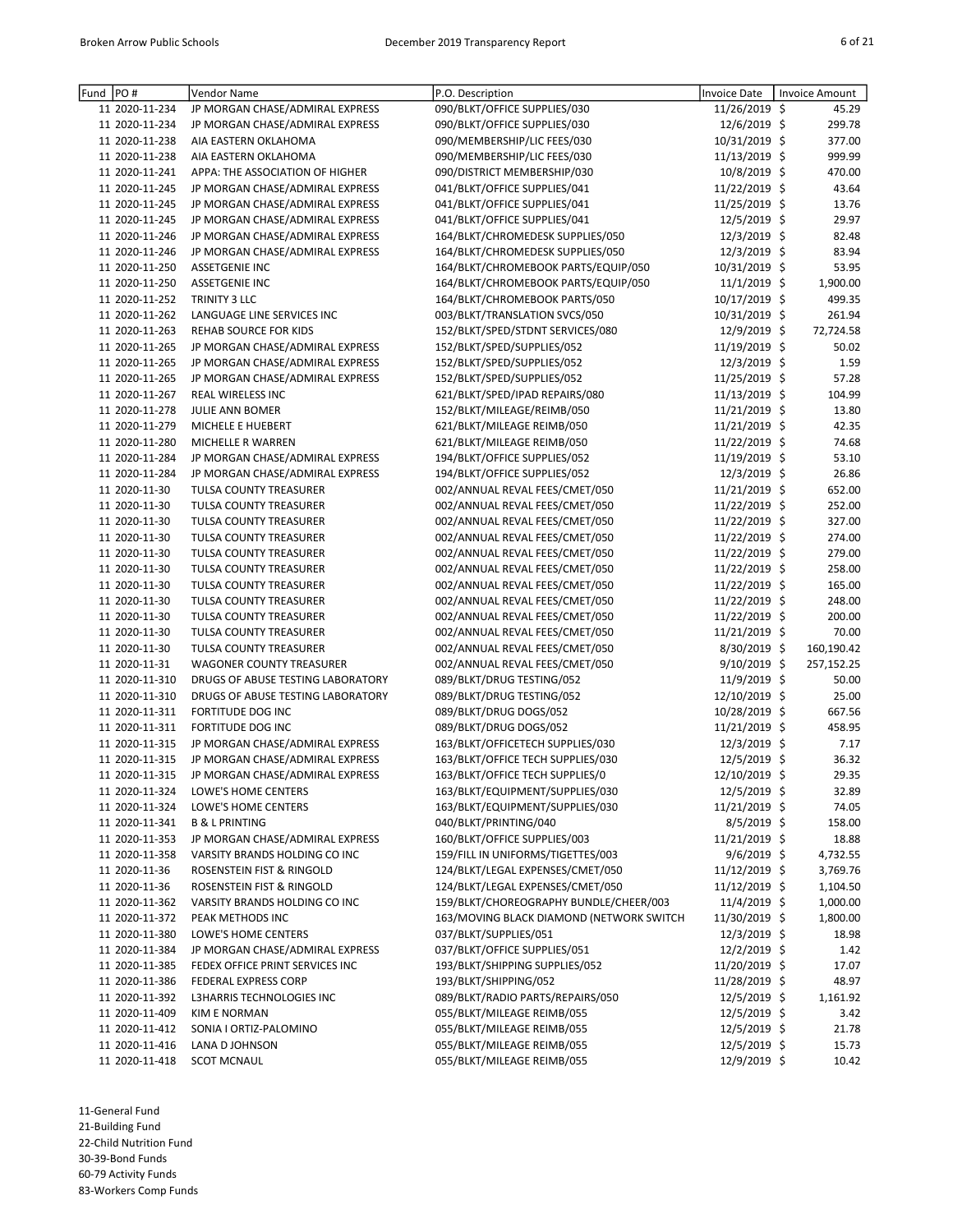| Fund | PO#            | Vendor Name                       | P.O. Description                         | <b>Invoice Date</b> | <b>Invoice Amount</b> |
|------|----------------|-----------------------------------|------------------------------------------|---------------------|-----------------------|
|      | 11 2020-11-419 | KIMBERLY STARR FALLING            | 055/BLKT/MILEAGE REIMB/055               | 12/5/2019 \$        | 2.26                  |
|      | 11 2020-11-420 | <b>KELLIE JO HAYES</b>            | 055/BLKT/MILEAGE REIMB/055               | 12/5/2019 \$        | 12.17                 |
|      | 11 2020-11-436 | JEFFREY SCOTT LOUD                | 155/BLKT/MILEAGE REIMB/720               | 12/2/2019 \$        | 68.90                 |
|      | 11 2020-11-436 | JEFFREY SCOTT LOUD                | 155/BLKT/MILEAGE REIMB/720               | 12/2/2019 \$        | 61.25                 |
|      | 11 2020-11-438 | <b>KYLE ANDREW SMITH</b>          | 155/BLKT/MILEAGE REIMB/720               | 12/4/2019 \$        | 95.70                 |
|      | 11 2020-11-439 | ADAM M WIENCKEN                   | 155/BLKT/MILEAGE REIMB/720               | 12/6/2019 \$        | 88.37                 |
|      | 11 2020-11-439 | ADAM M WIENCKEN                   | 155/BLKT/MILEAGE REIMB/720               | 12/6/2019 \$        | 88.37                 |
|      | 11 2020-11-446 | <b>REGINA STADE</b>               | 151/BLKT/TRAVEL/110                      | 11/5/2019 \$        | 375.03                |
|      | 11 2020-11-45  | OKLAHOMA SCHOOL INSURANCE GROUP   | 060/BLKT/GEN LIAB DEDUCTIBLES/CMET/050   | 11/26/2019 \$       | 1,000.00              |
|      | 11 2020-11-45  | OKLAHOMA SCHOOL INSURANCE GROUP   | 060/BLKT/GEN LIAB DEDUCTIBLES/CMET/050   | 12/10/2019 \$       | 1,000.00              |
|      | 11 2020-11-46  | UMB BANK N.A.                     | 191/BLKT/AGENCY FEES/CMET/052            | 12/5/2019 \$        | 300.00                |
|      | 11 2020-11-475 | JAMES I MCNABB                    | 040/BLKT/TRAVEL/040                      | 11/5/2019 \$        | 224.76                |
|      | 11 2020-11-48  | VIP VOICE SERVICES LLC            | 002/BLKT/SIP CALL PATHS/CMET/050         | 12/1/2019 \$        | 588.91                |
|      | 11 2020-11-49  | PUBLIC SERVICE CO OF OK           | 002/BLKT/ELEC UTILITY/CMET/050           | $12/2/2019$ \$      | 111,208.01            |
|      | 11 2020-11-50  | SFAFT -SUBWAY FRCHSE FEE          | 191/BLKT/FRANCHISE FEES/CMET/022         | 11/26/2019 \$       | 94.87                 |
|      | 11 2020-11-50  | SFAFT - SUBWAY FRCHSE FEE         | 191/BLKT/FRANCHISE FEES/CMET/022         | 11/26/2019 \$       | 117.42                |
|      | 11 2020-11-50  | SFAFT - SUBWAY FRCHSE FEE         | 191/BLKT/FRANCHISE FEES/CMET/022         | 12/10/2019 \$       | 148.82                |
|      | 11 2020-11-50  | SFAFT - SUBWAY FRCHSE FEE         | 191/BLKT/FRANCHISE FEES/CMET/022         | 12/10/2019 \$       | 195.65                |
|      | 11 2020-11-50  | SFAFT - SUBWAY FRCHSE FEE         | 191/BLKT/FRANCHISE FEES/CMET/022         | 12/3/2019 \$        | 58.70                 |
|      | 11 2020-11-50  | SFAFT - SUBWAY FRCHSE FEE         | 191/BLKT/FRANCHISE FEES/CMET/022         | 12/3/2019 \$        | 73.16                 |
|      | 11 2020-11-51  | SUBWAY WORLDWIDE HOLDINGS LLC     | 191/BLKT/ROYALTIES/CMET/022              | 11/26/2019 \$       | 168.66                |
|      | 11 2020-11-51  | SUBWAY WORLDWIDE HOLDINGS LLC     | 191/BLKT/ROYALTIES/CMET/022              | 11/26/2019 \$       | 208.75                |
|      | 11 2020-11-51  | SUBWAY WORLDWIDE HOLDINGS LLC     | 191/BLKT/ROYALTIES/CMET/022              | 12/10/2019 \$       | 264.58                |
|      | 11 2020-11-51  | SUBWAY WORLDWIDE HOLDINGS LLC     | 191/BLKT/ROYALTIES/CMET/022              | 12/10/2019 \$       | 347.83                |
|      | 11 2020-11-51  | SUBWAY WORLDWIDE HOLDINGS LLC     | 191/BLKT/ROYALTIES/CMET/022              | 12/3/2019 \$        | 104.35                |
|      | 11 2020-11-51  | SUBWAY WORLDWIDE HOLDINGS LLC     | 191/BLKT/ROYALTIES/CMET/022              | 12/5/2019 \$        | 130.06                |
|      | 11 2020-11-516 | DANCE TEAM UNION LLC              | 159/TIGETTE NATL COMP FEES/FEB 22-23/003 | 10/30/2019 \$       | 4,275.00              |
|      | 11 2020-11-52  | COX COMMUNICATIONS                | 002/BLKT/CABLE/PHONE/FIBER/CMET/050      | 12/1/2019 \$        | 30.83                 |
|      | 11 2020-11-52  | COX COMMUNICATIONS                | 002/BLKT/CABLE/PHONE/FIBER/CMET/050      | $12/1/2019$ \$      | 33,816.64             |
|      | 11 2020-11-52  | COX COMMUNICATIONS                | 002/BLKT/CABLE/PHONE/FIBER/CMET/050      | 12/1/2019 \$        | 30.83                 |
|      | 11 2020-11-52  | COX COMMUNICATIONS                | 002/BLKT/CABLE/PHONE/FIBER/CMET/050      | 12/4/2019 \$        | 277.28                |
|      | 11 2020-11-532 | OKLAHOMA KENWORTH INC             | 039/BLKT/TRUCKING/BAND/720               | 11/14/2019 \$       | 298.48                |
|      | 11 2020-11-532 | OKLAHOMA KENWORTH INC             | 039/BLKT/TRUCKING/BAND/720               | 10/23/2019 \$       | 3,616.04              |
|      | 11 2020-11-532 | OKLAHOMA KENWORTH INC             | 039/BLKT/TRUCKING/BAND/720               | 11/8/2019 \$        | 4,256.25              |
|      | 11 2020-11-532 | OKLAHOMA KENWORTH INC             | 039/BLKT/TRUCKING/BAND/720               | 11/26/2019 \$       | 550.98                |
|      | 11 2020-11-532 | OKLAHOMA KENWORTH INC             | 039/BLKT/TRUCKING/BAND/720               | 11/11/2019 \$       | 145.00                |
|      | 11 2020-11-534 | <b>ANTHONY D HARGROVE</b>         | 163/BLKT/MILEAGE REIMB/030               | 12/2/2019 \$        | 71.58                 |
|      | 11 2020-11-536 | OK SECONDARY SCHOOL ACT ASSOC     | 039/BLKT/CONTEST FEES/BAND/720           | 10/29/2019 \$       | 150.00                |
|      | 11 2020-11-541 | <b>COMMUNICATIONS SUPPLY CORP</b> | 163/BLKT/EQUIPMENT/SUPPLIES/050          | 11/11/2019 \$       | 140.06                |
|      | 11 2020-11-55  | MAILROOM FINANCE INC              | 100/BLKT/POSTAGE/CMET/050                | 12/2/2019 \$        | 3,900.00              |
|      | 11 2020-11-557 | JANET LEA SPRINGER-HARDIN         | 001/BLKT/MILEAGE REIMB/530               | 12/6/2019 \$        | 73.89                 |
|      | 11 2020-11-557 | JANET LEA SPRINGER-HARDIN         | 001/BLKT/MILEAGE REIMB/530               | 12/6/2019 \$        | 142.10                |
|      | 11 2020-11-558 | SAM'S CLUB DIRECT                 | 412/BLKT/SUPPLIES/720                    | 11/21/2019 \$       | 305.35                |
|      | 11 2020-11-559 | REASOR'S HOLDING COMPANY, INC     | 412/BLKT/SUPPLIES/720                    | $12/1/2019$ \$      | 247.85                |
|      | 11 2020-11-559 | REASOR'S HOLDING COMPANY, INC     | 412/BLKT/SUPPLIES/720                    | 12/2/2019 \$        | 32.88                 |
|      | 11 2020-11-564 | REASOR'S HOLDING COMPANY, INC     | 412/BLKT/SUPPLIES/720                    | 12/10/2019 \$       | 185.04                |
|      | 11 2020-11-564 | REASOR'S HOLDING COMPANY, INC     | 412/BLKT/SUPPLIES/720                    | 11/12/2019 \$       | 132.31                |
|      | 11 2020-11-564 | REASOR'S HOLDING COMPANY, INC     | 412/BLKT/SUPPLIES/720                    | 11/13/2019 \$       | 94.46                 |
|      | 11 2020-11-564 | REASOR'S HOLDING COMPANY, INC     | 412/BLKT/SUPPLIES/720                    | 12/4/2019 \$        | 125.55                |
|      | 11 2020-11-564 | REASOR'S HOLDING COMPANY, INC     | 412/BLKT/SUPPLIES/720                    | 12/4/2019 \$        | 46.67                 |
|      | 11 2020-11-57  | JENKINS & KEMPER CPA'S, P.C.      | 191/BLKT/AUDIT SERVICES/CMET/052         | $12/2/2019$ \$      | 26,000.00             |
|      | 11 2020-11-61  | CENTRAL PARK TAG AGENCY           | 040/BLKT/TAGS/TITLES/CMET/040            | 11/26/2019 \$       | 55.56                 |
|      | 11 2020-11-61  | CENTRAL PARK TAG AGENCY           | 040/BLKT/TAGS/TITLES/CMET/040            | 10/31/2019 \$       | 645.00                |
|      | 11 2020-11-62  | BH MEDIA GROUP INC                | 191/BLKT/LEGAL ADS/CMET/052              | 11/3/2019 \$        | 132.84                |
|      | 11 2020-11-628 | <b>GREAT MINDS</b>                | 121/PD/MS TEACHERS/MID SCHLS             | 11/24/2019 \$       | 2,999.88              |
|      | 11 2020-11-64  | <b>BANK OF OKLAHOMA</b>           | 191/BLKT/BANK FEES/RELATED EXP/CMET/052  | 12/13/2019 \$       | 946.49                |
|      | 11 2020-11-649 | JP MORGAN CHASE BANK              | 511/BLKT/MCKINNEY-VENTO/SUPPLIES/050     | 11/25/2019 \$       | 25.00                 |
|      | 11 2020-11-651 | VARSITY BRANDS HOLDING CO INC     | 159/CHEER FILL IN UNIFORMS/003           | $9/23/2019$ \$      | 551.75                |
|      | 11 2020-11-666 | AMY W MYERS                       | 001/BLKT/MILEAGE REIMB/700               | 11/22/2019 \$       | 26.22                 |
|      | 11 2020-11-68  | TEXAS WOMAN'S UNIVERSITY          | 151/SITE AFFILIATION FEE/RD RECOVERY/050 | $9/3/2019$ \$       | 675.00                |
|      | 11 2020-11-681 | REHAB SOURCE FOR KIDS             | 621/BLKT/SPED/SPEECH PSYCH SERV/080      | 12/9/2019 \$        | 15,960.91             |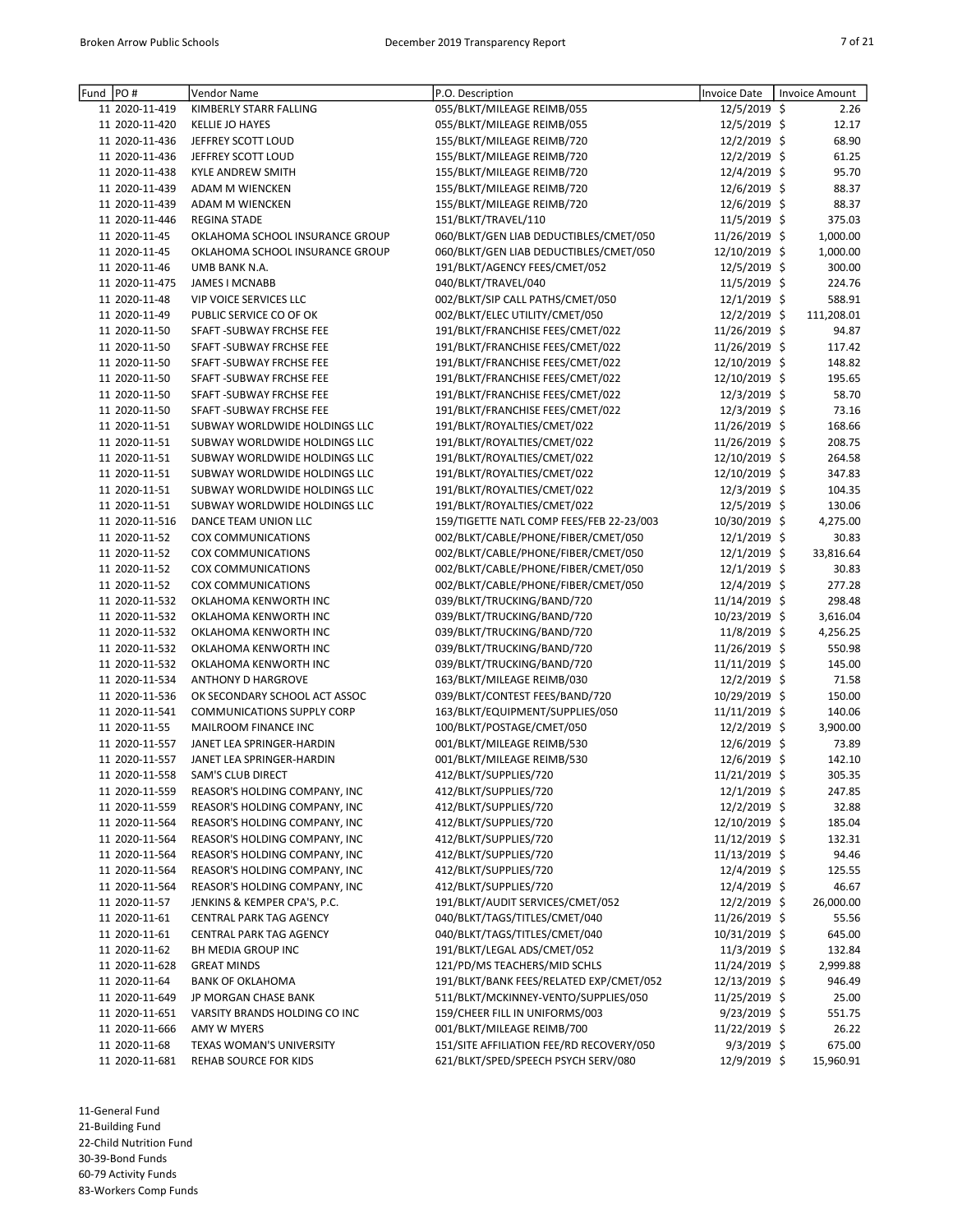| Fund | PO#            | Vendor Name                         | P.O. Description                         | Invoice Date   | <b>Invoice Amount</b> |
|------|----------------|-------------------------------------|------------------------------------------|----------------|-----------------------|
|      | 11 2020-11-709 | <b>NANCY L BURKE</b>                | 125/BLKT/MILEAGE REIMB/103               | 12/3/2019 \$   | 15.87                 |
|      | 11 2020-11-709 | <b>NANCY L BURKE</b>                | 125/BLKT/MILEAGE REIMB/103               | 12/3/2019 \$   | 7.41                  |
|      | 11 2020-11-709 | <b>NANCY L BURKE</b>                | 125/BLKT/MILEAGE REIMB/103               | 12/3/2019 \$   | 13.00                 |
|      | 11 2020-11-71  | JP MORGAN CHASE/ADMIRAL EXPRESS     | 191/BLKT/OFC SUPPLIES/CMET/052           | 11/25/2019 \$  | 23.77                 |
|      | 11 2020-11-712 | <b>RHIANNON G GUINN</b>             | 155/BLKT/MILEAGE REIMB/720               | 12/4/2019 \$   | 51.97                 |
|      | 11 2020-11-718 | <b>WESLEY J ATKINSON</b>            | 155/BLKT/MILEAGE REIMB/720               | 12/2/2019 \$   | 64.96                 |
|      | 11 2020-11-723 | DANCE TEAM UNION LLC                | 159/TIGETTE ENTRY FEES/003               | 11/4/2019 \$   | 1,320.00              |
|      | 11 2020-11-727 | LINDA L AYCOCK                      | 125/BLKT MILEAGE REIM/110                | 12/2/2019 \$   | 27.39                 |
|      | 11 2020-11-727 | LINDA L AYCOCK                      | 125/BLKT MILEAGE REIM/110                | 12/2/2019 \$   | 25.71                 |
|      | 11 2020-11-765 | <b>SUE N BAKER</b>                  | 621/BLKT/MILEAGE REIMB/160               | 11/21/2019 \$  | 27.67                 |
|      | 11 2020-11-766 | MORGAN E DILLINGHAM                 | 621/BLKT/MILEAGE REIMB/205               | 11/22/2019 \$  | 117.58                |
|      | 11 2020-11-770 | <b>TASHA A KLEIN</b>                | 621/BLKT/MILEAGE REIMB/700               | 11/19/2019 \$  | 45.85                 |
|      | 11 2020-11-772 | ANITA KATHLEEN VEATCH               | 621/BLKT/MILEAGE REIMB/125               | 11/22/2019 \$  | 151.91                |
|      | 11 2020-11-775 | JENNIFER K WYATT                    | 621/BLKT/MILEAGE REIMB/700               | 11/22/2019 \$  | 46.40                 |
|      | 11 2020-11-775 | JENNIFER K WYATT                    | 621/BLKT/MILEAGE REIMB/700               | 11/22/2019 \$  | 60.90                 |
|      | 11 2020-11-777 |                                     |                                          |                |                       |
|      |                | <b>COURTNEY D PASLAY</b>            | 621/BLKT/MILEAGE REIMB/165               | 11/22/2019 \$  | 62.18                 |
|      | 11 2020-11-813 | JP MORGAN CHASE/ADMIRAL EXPRESS     | 040/BLKT/SUPPLIES/040                    | 11/19/2019 \$  | 114.98                |
|      | 11 2020-11-813 | JP MORGAN CHASE/ADMIRAL EXPRESS     | 040/BLKT/SUPPLIES/040                    | 11/21/2019 \$  | 28.50                 |
|      | 11 2020-11-813 | JP MORGAN CHASE/ADMIRAL EXPRESS     | 040/BLKT/SUPPLIES/040                    | 11/19/2019 \$  | 1.12                  |
|      | 11 2020-11-813 | JP MORGAN CHASE/ADMIRAL EXPRESS     | 040/BLKT/SUPPLIES/040                    | 12/6/2019 \$   | 24.00                 |
|      | 11 2020-11-826 | <b>JAMIE LYNN ARTIS</b>             | 153/BLKT/MILEAGE REIMB/180               | 11/22/2019 \$  | 33.10                 |
|      | 11 2020-11-828 | JENNIFER LYNN ONEILL                | 153/BLKT/MILEAGE REIMB/135               | 11/22/2019 \$  | 35.96                 |
|      | 11 2020-11-843 | JONATHAN WILLIAM MULLINS            | 621/BLKT/MILEAGE REIMB/725               | 11/21/2019 \$  | 51.33                 |
|      | 11 2020-11-843 | JONATHAN WILLIAM MULLINS            | 621/BLKT/MILEAGE REIMB/725               | 11/21/2019 \$  | 51.33                 |
|      | 11 2020-11-844 | JEFFREY A BIANCA                    | 621/BLKT/MILEAGE REIMB/720               | 12/4/2019 \$   | 7.19                  |
|      | 11 2020-11-845 | <b>ERIC BYRON SAMUELSON</b>         | 155/BLKT/MILEAGE REIMB/720               | 12/2/2019 \$   | 41.15                 |
|      | 11 2020-11-846 | MICHELLE RENEE STOERMER             | 621/BLKT/MILEAGE REIMB/720               | 11/6/2019 \$   | 51.04                 |
|      | 11 2020-11-846 | MICHELLE RENEE STOERMER             | 621/BLKT/MILEAGE REIMB/720               | 12/2/2019 \$   | 4.64                  |
|      | 11 2020-11-846 | MICHELLE RENEE STOERMER             | 621/BLKT/MILEAGE REIMB/720               | 12/2/2019 \$   | 44.66                 |
|      | 11 2020-11-854 | <b>BRITON EDUCATION LLC</b>         | 621/SPED/LICENSE/080                     | 8/14/2019 \$   | 18,000.00             |
|      | 11 2020-11-855 | HOBBY LOBBY STORES INC              | 412/BLKT/SUPPLIES/VOAG/720               | 11/13/2019 \$  | 248.61                |
|      | 11 2020-11-855 | <b>HOBBY LOBBY STORES INC</b>       | 412/BLKT/SUPPLIES/VOAG/720               | 11/21/2019 \$  | 179.32                |
|      | 11 2020-11-869 | MICHELLE RENEE STOERMER             | 121/BLKT/MILEAGE REIMB/720               | 12/5/2019 \$   | 4.06                  |
|      | 11 2020-11-874 | JP MORGAN CHASE BANK                | 193/BLKT/SUBSCRIPTIONS/030               | 12/12/2019 \$  | 400.00                |
|      | 11 2020-11-874 | JP MORGAN CHASE BANK                | 193/BLKT/SUBSCRIPTIONS/030               | 11/14/2019 \$  | 26.98                 |
|      | 11 2020-11-879 | TULSA TECHNOLOGY CENTER             | 082/PROFESSIONAL DEVELOPMENT/082         | 10/30/2019 \$  | 325.00                |
|      | 11 2020-11-90  | KELLOGG & SOVEREIGN CONSULTING, LLC | 191/BLKT/E-RATE CONSULTING/CMET/050      | 12/10/2019 \$  | 5,849.80              |
|      | 11 2020-11-911 | TIM SPENCER ENTERPRISES INC DBA     | 001/ENVELOPES/REGISTRAR/720              | $9/12/2019$ \$ | 28.00                 |
|      | 11 2020-11-911 | TIM SPENCER ENTERPRISES INC DBA     | 001/ENVELOPES/REGISTRAR/720              | $9/12/2019$ \$ | 42.00                 |
|      | 11 2020-11-935 | TEACHER CREATED RESOURCE            |                                          |                | 27.97                 |
|      |                |                                     | 001/SITSPOTS/215                         | $9/5/2019$ \$  |                       |
|      | 11 2020-11-935 | TEACHER CREATED RESOURCE            | 001/SITSPOTS/215                         | 10/30/2019 \$  | 44.97                 |
|      | 11 2020-11-94  | <b>BOOMERANG PRINTING LLC</b>       | 162/BLKT/PRINTING/052                    | 10/17/2019 \$  | 1,398.00              |
|      | 11 2020-11-946 | SCHOOL SPECIALTY INC                | 201/CLASSROOM SUPPLIES/220               | 11/8/2019 \$   | 548.08                |
|      | 11 2020-11-966 | <b>BRITON EDUCATION LLC</b>         | 615/SPED/TRAINING/080                    | $8/14/2019$ \$ | 8,000.00              |
|      | 11 2020-11-968 | SPECIAL EVENT SERVICES LLC          | 160/BLKT/EVENT STAFFING/003              | 11/18/2019 \$  | 1,825.38              |
|      | 11 2020-11-968 | SPECIAL EVENT SERVICES LLC          | 160/BLKT/EVENT STAFFING/003              | 12/9/2019 \$   | 910.12                |
|      | 11 2020-11-968 | SPECIAL EVENT SERVICES LLC          | 160/BLKT/EVENT STAFFING/003              | 11/4/2019 \$   | 1,623.35              |
|      | 21 2020-21-112 | HOME DEPOT USA INC                  | 055/BLKT/SUPPLIES/055                    | 12/4/2019 \$   | 364.65                |
|      | 21 2020-21-120 | JOSEPH ENTERPRISES                  | 041/BLKT/CONTRACTOR SERVICES/041         | 8/30/2019 \$   | 2,578.00              |
|      | 21 2020-21-120 | <b>JOSEPH ENTERPRISES</b>           | 041/BLKT/CONTRACTOR SERVICES/041         | 8/30/2019 \$   | 1,150.00              |
|      | 21 2020-21-127 | JP MORGAN CHASE BANK                | 041/BLKT/SUPPL/PA/MAC/FURN/FIXT/CONT/041 | 12/1/2019 \$   | 273.40                |
|      | 21 2020-21-127 | JP MORGAN CHASE BANK                | 041/BLKT/SUPPL/PA/MAC/FURN/FIXT/CONT/041 | 11/17/2019 \$  | 507.03                |
|      | 21 2020-21-127 | JP MORGAN CHASE BANK                | 041/BLKT/SUPPL/PA/MAC/FURN/FIXT/CONT/041 | 11/24/2019 \$  | 189.51                |
|      | 21 2020-21-127 | JP MORGAN CHASE BANK                | 041/BLKT/SUPPL/PA/MAC/FURN/FIXT/CONT/041 | 11/17/2019 \$  | 158.43                |
|      | 21 2020-21-127 | JP MORGAN CHASE BANK                | 041/BLKT/SUPPL/PA/MAC/FURN/FIXT/CONT/041 | 11/26/2019 \$  | 472.75                |
|      | 21 2020-21-127 | JP MORGAN CHASE BANK                | 041/BLKT/SUPPL/PA/MAC/FURN/FIXT/CONT/041 | 12/1/2019 \$   | 3,837.58              |
|      | 21 2020-21-127 | JP MORGAN CHASE BANK                | 041/BLKT/SUPPL/PA/MAC/FURN/FIXT/CONT/041 | 11/17/2019 \$  | 3,350.78              |
|      | 21 2020-21-127 | JP MORGAN CHASE BANK                | 041/BLKT/SUPPL/PA/MAC/FURN/FIXT/CONT/041 | 11/24/2019 \$  | 1,812.75              |
|      | 21 2020-21-127 | JP MORGAN CHASE BANK                | 041/BLKT/SUPPL/PA/MAC/FURN/FIXT/CONT/041 | 11/26/2019 \$  | 13.56                 |
|      | 21 2020-21-127 | JP MORGAN CHASE BANK                | 041/BLKT/SUPPL/PA/MAC/FURN/FIXT/CONT/041 | 11/3/2019 \$   | 4,002.31              |
|      | 21 2020-21-127 | JP MORGAN CHASE BANK                | 041/BLKT/SUPPL/PA/MAC/FURN/FIXT/CONT/041 | 12/1/2019 \$   | 1,866.86              |
|      |                |                                     |                                          |                |                       |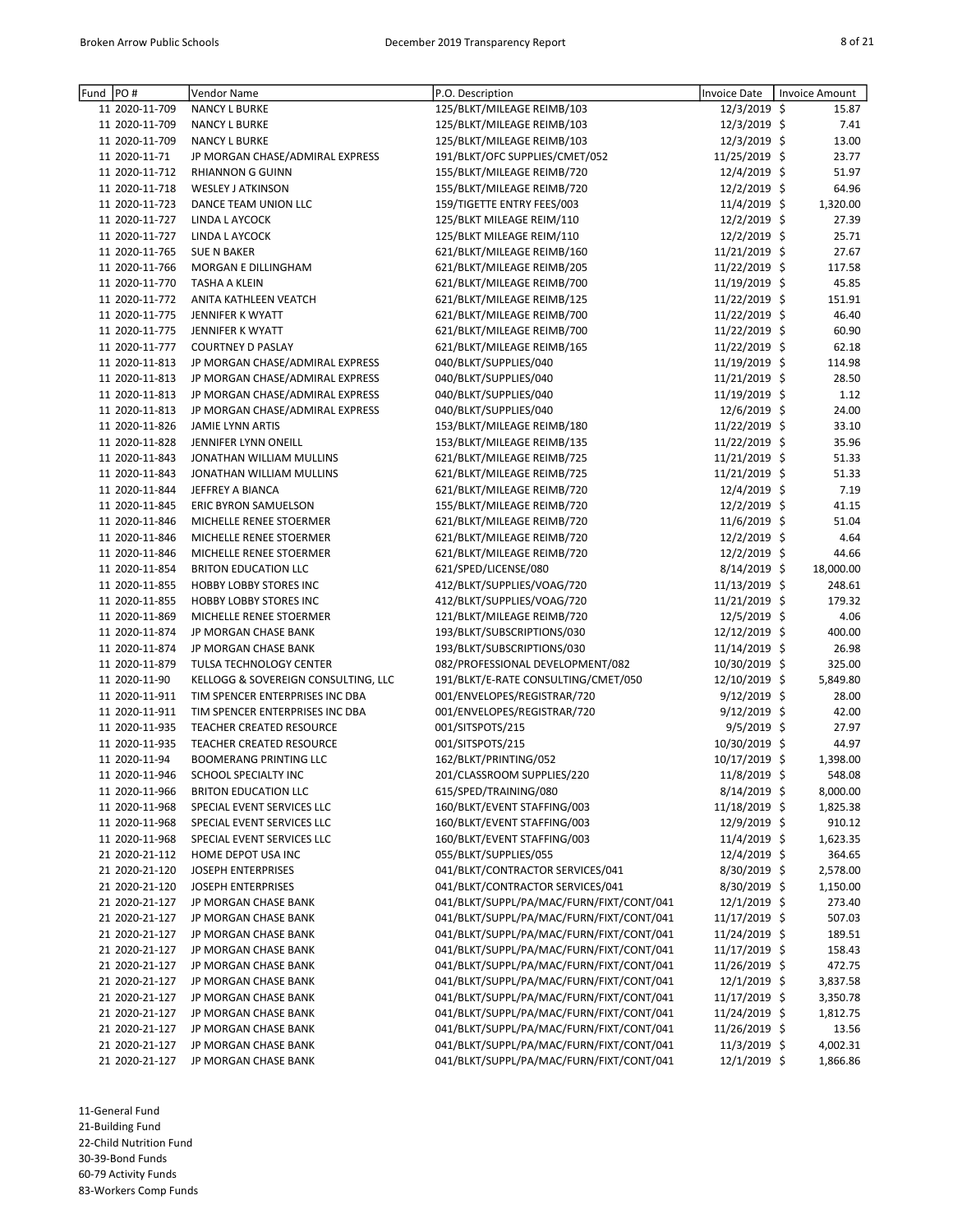| Fund | PO#            | Vendor Name                              | P.O. Description                         | <b>Invoice Date</b> | <b>Invoice Amount</b> |
|------|----------------|------------------------------------------|------------------------------------------|---------------------|-----------------------|
|      | 21 2020-21-134 | AIRCO SERVICE INC                        | 041/BLKT/CONTRACTOR SERVICES/041         | 8/29/2019 \$        | 304.00                |
|      | 21 2020-21-136 | PANCO INC                                | 041/BLKT/HVAC EMS SERVICES/041           | 11/18/2019 \$       | 1,144.02              |
|      | 21 2020-21-138 | LOWE'S HOME CENTERS                      | 041/BLKT/PARTS/SUPPL/FURN/FIXT/MACH/041  | 12/5/2019 \$        | 123.90                |
|      | 21 2020-21-138 | LOWE'S HOME CENTERS                      | 041/BLKT/PARTS/SUPPL/FURN/FIXT/MACH/041  | 11/20/2019 \$       | 23.74                 |
|      | 21 2020-21-138 | LOWE'S HOME CENTERS                      | 041/BLKT/PARTS/SUPPL/FURN/FIXT/MACH/041  | 12/5/2019 \$        | 123.90                |
|      | 21 2020-21-138 | LOWE'S HOME CENTERS                      | 041/BLKT/PARTS/SUPPL/FURN/FIXT/MACH/041  | 12/5/2019 \$        | 21.03                 |
|      | 21 2020-21-138 | LOWE'S HOME CENTERS                      | 041/BLKT/PARTS/SUPPL/FURN/FIXT/MACH/041  | 11/5/2019 \$        | 73.08                 |
|      | 21 2020-21-138 | LOWE'S HOME CENTERS                      | 041/BLKT/PARTS/SUPPL/FURN/FIXT/MACH/041  | 12/11/2019 \$       | 71.46                 |
|      | 21 2020-21-138 | LOWE'S HOME CENTERS                      | 041/BLKT/PARTS/SUPPL/FURN/FIXT/MACH/041  | 11/12/2019 \$       | 46.52                 |
|      |                |                                          | 041/BLKT/PARTS/SUPPL/FURN/FIXT/MACH/041  |                     |                       |
|      | 21 2020-21-138 | LOWE'S HOME CENTERS                      |                                          | 12/3/2019 \$        | 208.58                |
|      | 21 2020-21-138 | LOWE'S HOME CENTERS                      | 041/BLKT/PARTS/SUPPL/FURN/FIXT/MACH/041  | 11/20/2019 \$       | 136.70                |
|      | 21 2020-21-138 | LOWE'S HOME CENTERS                      | 041/BLKT/PARTS/SUPPL/FURN/FIXT/MACH/041  | 12/4/2019 \$        | 24.49                 |
|      | 21 2020-21-138 | LOWE'S HOME CENTERS                      | 041/BLKT/PARTS/SUPPL/FURN/FIXT/MACH/041  | 12/9/2019 \$        | 11.36                 |
|      | 21 2020-21-144 | <b>CHILDRENS SPECIALTIES</b>             | 041/SOCCER GOALS/140                     | 10/29/2019 \$       | 1,365.40              |
|      | 21 2020-21-145 | <b>EMPIRE PAPER COMPANY</b>              | 055/BLKT/SUPPLIES/055                    | 11/26/2019 \$       | 580.83                |
|      | 21 2020-21-147 | TRAFFIC AND PARKING CONTROL CO INC       | 041/DELINEATORS/041                      | $9/30/2019$ \$      | 1,009.59              |
|      | 21 2020-21-149 | AUTOMATIC PROTECTION SYSTEMS CORP        | 055/BLKT/FIRE EX/REPAIR/INSPECTIONS/055  | 11/27/2019 \$       | 12.00                 |
|      | 21 2020-21-149 | AUTOMATIC PROTECTION SYSTEMS CORP        | 055/BLKT/FIRE EX/REPAIR/INSPECTIONS/055  | 11/27/2019 \$       | 8.00                  |
|      | 21 2020-21-149 | AUTOMATIC PROTECTION SYSTEMS CORP        | 055/BLKT/FIRE EX/REPAIR/INSPECTIONS/055  | 11/27/2019 \$       | 48.00                 |
|      | 21 2020-21-149 | AUTOMATIC PROTECTION SYSTEMS CORP        | 055/BLKT/FIRE EX/REPAIR/INSPECTIONS/055  | 11/27/2019 \$       | 4.00                  |
|      | 21 2020-21-149 | AUTOMATIC PROTECTION SYSTEMS CORP        | 055/BLKT/FIRE EX/REPAIR/INSPECTIONS/055  | 11/30/2019 \$       | 212.00                |
|      | 21 2020-21-149 | AUTOMATIC PROTECTION SYSTEMS CORP        | 055/BLKT/FIRE EX/REPAIR/INSPECTIONS/055  | 11/30/2019 \$       | 406.25                |
|      | 21 2020-21-152 | LENNOX INDUSTRIES INC                    | 041/BLKT/SUPPLIES/MACHINER/FURN/FIXT/041 | 11/20/2019 \$       | 1,114.00              |
|      | 21 2020-21-152 | LENNOX INDUSTRIES INC                    | 041/BLKT/SUPPLIES/MACHINER/FURN/FIXT/041 | 11/21/2019 \$       | 198.13                |
|      | 21 2020-21-152 | LENNOX INDUSTRIES INC                    | 041/BLKT/SUPPLIES/MACHINER/FURN/FIXT/041 | 11/25/2019 \$       | (18.13)               |
|      | 21 2020-21-152 | <b>LENNOX INDUSTRIES INC</b>             | 041/BLKT/SUPPLIES/MACHINER/FURN/FIXT/041 | 12/5/2019 \$        | (535.12)              |
|      |                |                                          |                                          |                     |                       |
|      | 21 2020-21-152 | LENNOX INDUSTRIES INC                    | 041/BLKT/SUPPLIES/MACHINER/FURN/FIXT/041 | 7/31/2019 \$        | (94.05)               |
|      | 21 2020-21-161 | <b>TYLER COLE</b>                        | 041/BLKT/BIRD CONTROL/205                | 12/1/2019 \$        | 244.22                |
|      | 21 2020-21-164 | ALLWINE ROOFING & CONSTRUCTION INC       | 041/BLKT/ROOFING SERVICE/041             | 12/5/2019 \$        | 275.00                |
|      | 21 2020-21-166 | <b>CENERGISTIC LLC</b>                   | 098/BLKT/ENERGY CONSERVATION/CMET/050    | 10/25/2019 \$       | 43,389.50             |
|      | 21 2020-21-166 | <b>CENERGISTIC LLC</b>                   | 098/BLKT/ENERGY CONSERVATION/CMET/050    | 11/25/2019 \$       | 7,840.00              |
|      | 21 2020-21-167 | AUTOMATIC PROTECTION SYSTEMS CORP        | 041/FIRE PANEL/SUPPLIES/720/055          | 10/21/2019 \$       | 1,387.66              |
|      | 21 2020-21-176 | AUTOMATIC PROTECTION SYSTEMS CORP        | 041/MATERIALS FIRE DETECT/SUPPLIES/720   | 10/31/2019 \$       | 1,104.42              |
|      | 21 2020-21-190 | SCOVIL & SIDES HARDWARE CO               | 041/LOCKSMITH SUPPLIES/055               | 11/21/2019 \$       | 4,971.00              |
|      | 21 2020-21-195 | HELLAS CONSTRUCTION INC                  | 194/BB FIELD TURF REPLACEMENT/050        | 11/30/2019 \$       | 465,659.60            |
|      | 21 2020-21-2   | <b>BANK OF OKLAHOMA</b>                  | 191/BLKT/BANK FEES/SUPPLIES/CMET/050     | 12/13/2019 \$       | 135.87                |
|      | 21 2020-21-200 | <b>CUSTOM HEATING &amp; AIR COND INC</b> | 041/RECOVER REFRIGERANT/UNIT/WW/720      | 11/19/2019 \$       | 792.00                |
|      | 21 2020-21-202 | <b>JOSEPH ENTERPRISES</b>                | 041/FRENCH DRAIN/140                     | 11/19/2019 \$       | 7,353.50              |
|      | 21 2020-21-206 | OVERHEAD DOOR COMPANY OF TULSA INC       | 041/FIRE DOOR/220                        | 10/18/2019 \$       | 1,390.00              |
|      | 21 2020-21-207 | FEDERAL EXPRESS CORP                     | 055/SHIPPING/RADIOS/055                  | 11/21/2019 \$       | 136.33                |
|      | 21 2020-21-207 | <b>FEDERAL EXPRESS CORP</b>              | 055/SHIPPING/RADIOS/055                  | 11/28/2019 \$       | 62.57                 |
|      | 21 2020-21-208 | C & C SUPPLY AND SERVICE CO INC          | 055/BLKT/SUPPLIES/PARTS/055              | 11/11/2019 \$       | 528.00                |
|      | 21 2020-21-208 | C & C SUPPLY AND SERVICE CO INC          | 055/BLKT/SUPPLIES/PARTS/055              | 11/25/2019 \$       | 745.00                |
|      | 21 2020-21-209 | PANCO INC                                | 041/BLKT/EMS SERVICES/ALL SITES/041      | 11/18/2019 \$       | 250.00                |
|      |                |                                          | 041/BLKT/EMS SERVICES/ALL SITES/041      | 12/6/2019 \$        |                       |
|      | 21 2020-21-209 | PANCO INC                                |                                          |                     | 1,024.41              |
|      | 21 2020-21-209 | PANCO INC                                | 041/BLKT/EMS SERVICES/ALL SITES/041      | 12/6/2019 \$        | 125.00                |
|      | 21 2020-21-22  | BINSWANGER ENTERPRISES LLC               | 041/BLKT/GLASS REPAIR/SUPPLIES/041       | 12/3/2019 \$        | 282.50                |
|      | 21 2020-21-22  | BINSWANGER ENTERPRISES LLC               | 041/BLKT/GLASS REPAIR/SUPPLIES/041       | 12/10/2019 \$       | 56.91                 |
|      | 21 2020-21-220 | R K BLACK INC                            | 194/PRINTER/TRANSP/040                   | 12/4/2019 \$        | 7,366.50              |
|      | 21 2020-21-222 | EARTH-TECH ENTERPRISES INC               | 055/BLKT/MOLD TESTING/055                | 12/4/2019 \$        | 125.00                |
|      | 21 2020-21-222 | EARTH-TECH ENTERPRISES INC               | 055/BLKT/MOLD TESTING/055                | 12/6/2019 \$        | 425.00                |
|      | 21 2020-21-224 | MELINDA BOWMAN/REFUND                    | 098/DEPOSIT REFUND/RENTAL/050            | 12/10/2019 \$       | 400.00                |
|      | 21 2020-21-226 | HOME DEPOT USA INC                       | 055/BLKT/SUPPLIES/055                    | 11/25/2019 \$       | 230.52                |
|      | 21 2020-21-226 | HOME DEPOT USA INC                       | 055/BLKT/SUPPLIES/055                    | 12/10/2019 \$       | 519.00                |
|      | 21 2020-21-226 | HOME DEPOT USA INC                       | 055/BLKT/SUPPLIES/055                    | $12/3/2019$ \$      | 357.00                |
|      | 21 2020-21-228 | JOSEPH ENTERPRISES                       | 041/MOWING 5 LOTS/DETROIT/KIRK/059       | $8/2/2019$ \$       | 3,550.00              |
|      | 21 2020-21-234 | <b>CENERGISTIC LLC</b>                   | 002/BLKT/ENERGY CONSERVATION/CMET/050    | 11/25/2019 \$       | 14,314.50             |
|      | 21 2020-21-27  | CLIFFORD POWER SYSTEMS INC               | 041/SEMI/GENERATOR INSPECT/720/051       | 7/17/2019 \$        | 300.00                |
|      | 21 2020-21-3   | WAGONER COUNTY RWD #4                    | 002/BLKT/WATER UTILITY/CMET/175/220      | 11/26/2019 \$       | 366.07                |
|      | 21 2020-21-3   | WAGONER COUNTY RWD #4                    | 002/BLKT/WATER UTILITY/CMET/175/220      | 11/26/2019 \$       | 18.08                 |
|      | 21 2020-21-3   | WAGONER COUNTY RWD #4                    | 002/BLKT/WATER UTILITY/CMET/175/220      | 11/26/2019 \$       | 402.08                |
|      |                |                                          |                                          |                     |                       |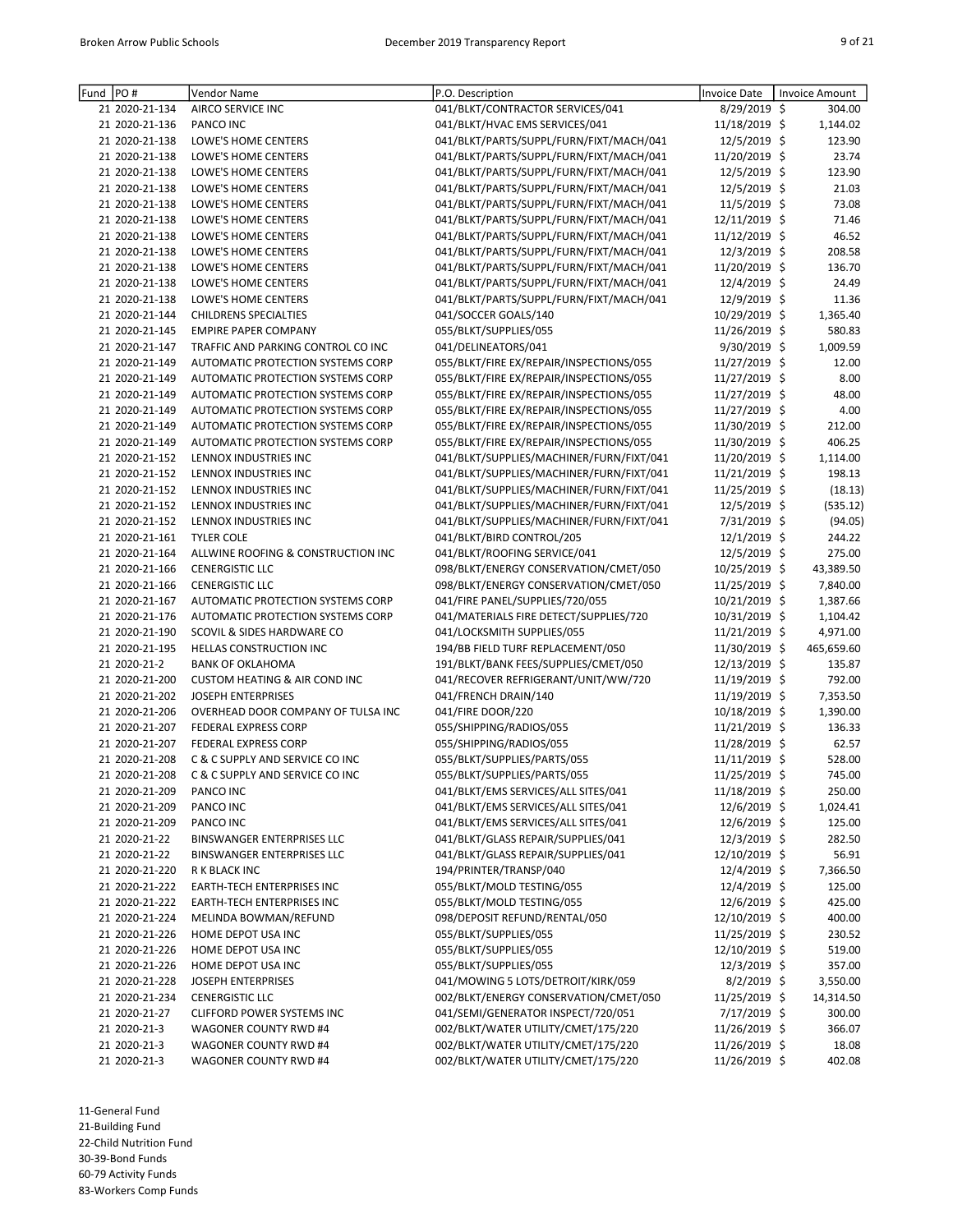| Fund PO# |                | Vendor Name                        | P.O. Description                         | Invoice Date   | <b>Invoice Amount</b> |
|----------|----------------|------------------------------------|------------------------------------------|----------------|-----------------------|
|          | 21 2020-21-34  | VERDE VISTA RESOURCES INC          | 041/MOWING/GROUNDS MAINT/ALL SITES/041   | 11/26/2019 \$  | 5,000.00              |
|          | 21 2020-21-34  | VERDE VISTA RESOURCES INC          | 041/MOWING/GROUNDS MAINT/ALL SITES/041   | 12/5/2019 \$   | 7,500.00              |
|          | 21 2020-21-37  | TURNER ROOFING & SHEET METAL       | 041/BLKT/ROOFING SERVICES/041            | 12/2/2019 \$   | 200.00                |
|          | 21 2020-21-38  | ALLWINE ROOFING & CONSTRUCTION INC | 041/BLKT/ROOFING SERVICES/041            | 10/31/2019 \$  | 269.00                |
|          | 21 2020-21-4   | JP MORGAN CHASE BANK               | 002/BLKT/WATER/TRASH UTILITIES/CMET/050  | 11/26/2019 \$  | 2,651.39              |
|          | 21 2020-21-4   | JP MORGAN CHASE BANK               | 002/BLKT/WATER/TRASH UTILITIES/CMET/050  | 12/4/2019 \$   | 38,146.11             |
|          | 21 2020-21-4   | JP MORGAN CHASE BANK               | 002/BLKT/WATER/TRASH UTILITIES/CMET/050  | 12/6/2019 \$   | 12,235.13             |
|          | 21 2020-21-5   | <b>EXELON CORPORATION</b>          | 002/BLKT/NATURAL GAS UTILITY/CMET/050    | 11/21/2019 \$  | 3,675.79              |
|          | 21 2020-21-5   | <b>EXELON CORPORATION</b>          | 002/BLKT/NATURAL GAS UTILITY/CMET/050    | 12/12/2019 \$  | 9,972.15              |
|          | 21 2020-21-56  | OKLAHOMA DEPARTMENT OF LABOR       | 041/BLKT/INSPECTIONS/041                 | 12/6/2019 \$   | 3,150.00              |
|          | 21 2020-21-6   | ONE GAS INC.                       | 002/BLKT/NATURAL GAS UTILITY/CMET/050    | 11/21/2019 \$  | 587.21                |
|          | 21 2020-21-6   | ONE GAS INC.                       | 002/BLKT/NATURAL GAS UTILITY/CMET/050    | 12/3/2019 \$   | 2,293.66              |
|          | 21 2020-21-62  | PRIORITY COMPUTER SERVICES INC     | 041/SCHOOL BELL SOFTWARE/041             | 8/1/2019 \$    | 499.00                |
|          | 21 2020-21-74  | URBAN PEST AND WILDLIFE MANAGEMENT | 055/BLKT/PEST CONTROL/055                | 11/20/2019 \$  | 45.00                 |
|          | 21 2020-21-74  | URBAN PEST AND WILDLIFE MANAGEMENT | 055/BLKT/PEST CONTROL/055                | 11/20/2019 \$  | 45.00                 |
|          | 21 2020-21-74  | URBAN PEST AND WILDLIFE MANAGEMENT | 055/BLKT/PEST CONTROL/055                | 11/20/2019 \$  | 45.00                 |
|          | 21 2020-21-74  | URBAN PEST AND WILDLIFE MANAGEMENT | 055/BLKT/PEST CONTROL/055                | 11/20/2019 \$  | 45.00                 |
|          | 21 2020-21-74  | URBAN PEST AND WILDLIFE MANAGEMENT | 055/BLKT/PEST CONTROL/055                | 11/20/2019 \$  | 45.00                 |
|          | 21 2020-21-74  | URBAN PEST AND WILDLIFE MANAGEMENT | 055/BLKT/PEST CONTROL/055                | 11/20/2019 \$  | 45.00                 |
|          | 21 2020-21-74  | URBAN PEST AND WILDLIFE MANAGEMENT | 055/BLKT/PEST CONTROL/055                | 12/9/2019 \$   | 45.00                 |
|          | 21 2020-21-74  | URBAN PEST AND WILDLIFE MANAGEMENT | 055/BLKT/PEST CONTROL/055                | 12/9/2019 \$   | 45.00                 |
|          | 21 2020-21-74  | URBAN PEST AND WILDLIFE MANAGEMENT | 055/BLKT/PEST CONTROL/055                | 12/9/2019 \$   | 45.00                 |
|          | 21 2020-21-74  | URBAN PEST AND WILDLIFE MANAGEMENT | 055/BLKT/PEST CONTROL/055                | 12/9/2019 \$   | 45.00                 |
|          | 21 2020-21-74  | URBAN PEST AND WILDLIFE MANAGEMENT | 055/BLKT/PEST CONTROL/055                | 12/9/2019 \$   | 45.00                 |
|          | 21 2020-21-74  | URBAN PEST AND WILDLIFE MANAGEMENT | 055/BLKT/PEST CONTROL/055                | 12/9/2019 \$   | 45.00                 |
|          | 21 2020-21-75  | <b>LIBERTY LAUNDRY</b>             | 055/BLKT/LAUNDRY/055                     | $12/1/2019$ \$ | 386.66                |
|          | 21 2020-21-77  | <b>EARTH-TECH ENTERPRISES INC</b>  | 055/BLKT/MOLD TESTING/055                | 12/4/2019 \$   | 300.00                |
|          | 21 2020-21-78  | HOME DEPOT USA INC                 | 055/BLKT/SUPPLIES/055                    | 10/30/2019 \$  | 307.52                |
|          | 21 2020-21-79  | CONSOLIDATED ELECTRICAL DISTRIB    | 055/BLKT/LAMPS/BULBS/055                 | 11/25/2019 \$  | 100.50                |
|          | 21 2020-21-80  | W W GRAINGER INC                   | 055/BLKT/SUPPLIES/055                    | 11/12/2019 \$  | 75.93                 |
|          | 21 2020-21-81  | WESTLAKE ACE HARDWARE INC          | 055/BLKT/SUPPLIES/055                    | 11/20/2019 \$  | 9.99                  |
|          | 21 2020-21-81  | WESTLAKE ACE HARDWARE INC          | 055/BLKT/SUPPLIES/055                    | 11/25/2019 \$  | 40.41                 |
|          | 21 2020-21-81  | WESTLAKE ACE HARDWARE INC          | 055/BLKT/SUPPLIES/055                    | 11/25/2019 \$  | 4.59                  |
|          | 21 2020-21-81  | WESTLAKE ACE HARDWARE INC          | 055/BLKT/SUPPLIES/055                    | 11/25/2019 \$  | 15.99                 |
|          | 21 2020-21-81  | WESTLAKE ACE HARDWARE INC          | 055/BLKT/SUPPLIES/055                    | 12/9/2019 \$   | 27.95                 |
|          | 21 2020-21-81  | WESTLAKE ACE HARDWARE INC          | 055/BLKT/SUPPLIES/055                    | 12/9/2019 \$   | 14.07                 |
|          | 21 2020-21-81  | WESTLAKE ACE HARDWARE INC          | 055/BLKT/SUPPLIES/055                    | 12/9/2019 \$   | 9.66                  |
|          | 21 2020-21-81  | WESTLAKE ACE HARDWARE INC          | 055/BLKT/SUPPLIES/055                    | 12/10/2019 \$  | 63.44                 |
|          | 22 2020-22-10  | BROKEN ARROW ELECTRIC SUPPLY LLC   | 000/BLKT/REPAIRS/PARTS/SUPPLIES/MISC/022 | 11/21/2019 \$  | 15.20                 |
|          | 22 2020-22-10  | BROKEN ARROW ELECTRIC SUPPLY LLC   | 000/BLKT/REPAIRS/PARTS/SUPPLIES/MISC/022 | 11/25/2019 \$  | 21.85                 |
|          | 22 2020-22-10  | BROKEN ARROW ELECTRIC SUPPLY LLC   | 000/BLKT/REPAIRS/PARTS/SUPPLIES/MISC/022 | 12/3/2019 \$   | 61.84                 |
|          | 22 2020-22-103 | <b>COSTLEY ENTERPRISES INC</b>     | 000/BLKT/PIZZA/022                       | 11/26/2019 \$  | 11,064.55             |
|          | 22 2020-22-103 | <b>COSTLEY ENTERPRISES INC</b>     | 000/BLKT/PIZZA/022                       | 12/9/2019 \$   | 10,761.55             |
|          | 22 2020-22-105 | SAFETY FIRST SUPPLY COMPANY LLC    | 000/BLKT/SUPPLIES/022                    | $10/3/2019$ \$ | 728.80                |
|          | 22 2020-22-107 | JLW ENTERPRISES INC                | 000/BLKT/PARTS/REPAIRS/SUPPLIES/MISC/022 | 12/5/2019 \$   | 561.05                |
|          | 22 2020-22-108 | COCA-COLA SOUTHWEST BEVERAGES LLC  | 000/BLKT/COKE PRODUCTS/022               | 12/9/2019 \$   | 19,499.92             |
|          | 22 2020-22-110 | <b>FRONTIER PRODUCE INC</b>        | 000/BLKT/PRODUCE/022                     | 12/9/2019 \$   | 3,338.01              |
|          | 22 2020-22-113 | <b>JESSIE MARIE HEIDORN</b>        | 000/BLKT/MILEAGE REIMB/720               | 12/4/2019 \$   | 41.21                 |
|          | 22 2020-22-116 | DUTY STATION UNIFORMS & GEAR       | 000/BLKT/UNIFORM SHIRTS/JACKETS/022      | 11/30/2019 \$  | 48.71                 |
|          | 22 2020-22-116 | DUTY STATION UNIFORMS & GEAR       | 000/BLKT/UNIFORM SHIRTS/JACKETS/022      | 11/30/2019 \$  | 18.09                 |
|          | 22 2020-22-128 | OZARK EMPIRE DISTRIBUTORS INC      | 000/BLKT/BAKERY ITEMS/022                | 12/9/2019 \$   | 9,156.56              |
|          | 22 2020-22-133 | AUTO-CHLOR SYSTEM LLC              | 000/BLKT/CHEMICALS/SANITATION/022        | 12/9/2019 \$   | 6,250.00              |
|          | 22 2020-22-137 | CHINESE FOOD SOLUTIONS, INC        | 000/BLKT/BEEF/CHICKEN PROCESSING/022     | 12/4/2019 \$   | 35,008.80             |
|          | 22 2020-22-17  | <b>CUMMINS SOUTHERN PLAINS LLC</b> | 000/BLKT/MAINTENANCE/022                 | 12/2/2019 \$   | 328.00                |
|          | 22 2020-22-172 | <b>GOOD SOURCE SOLUTIONS DBA</b>   | 000/BLKT/COOKIES/022                     | 11/18/2019 \$  | 4,250.40              |
|          | 22 2020-22-19  | DELUXE SMALL BUSINESS SALES INC    | 000/BLKT/DEPOSIT SLIPS/SUPPLIES/022      | 11/13/2019 \$  | 51.75                 |
|          | 22 2020-22-2   | <b>BANK OF OKLAHOMA</b>            | 000/BLKT/BANK FEES/SUPPLIES/CMET/022     | 12/13/2019 \$  | 587.17                |
|          | 22 2020-22-20  | HAGAR RESTAURANT EQUIP SERV INC    | 000/BLKT/REPAIRS/PARTS/SUPPLIES/MISC/022 | 11/19/2019 \$  | 105.00                |
|          | 22 2020-22-20  | HAGAR RESTAURANT EQUIP SERV INC    | 000/BLKT/REPAIRS/PARTS/SUPPLIES/MISC/022 | 11/19/2019 \$  | 73.07                 |
|          | 22 2020-22-20  | HAGAR RESTAURANT EQUIP SERV INC    | 000/BLKT/REPAIRS/PARTS/SUPPLIES/MISC/022 | 11/15/2019 \$  | 124.88                |
|          | 22 2020-22-20  | HAGAR RESTAURANT EQUIP SERV INC    | 000/BLKT/REPAIRS/PARTS/SUPPLIES/MISC/022 | 12/2/2019 \$   | 148.92                |

11-General Fund

21-Building Fund

22-Child Nutrition Fund

30-39-Bond Funds

60-79 Activity Funds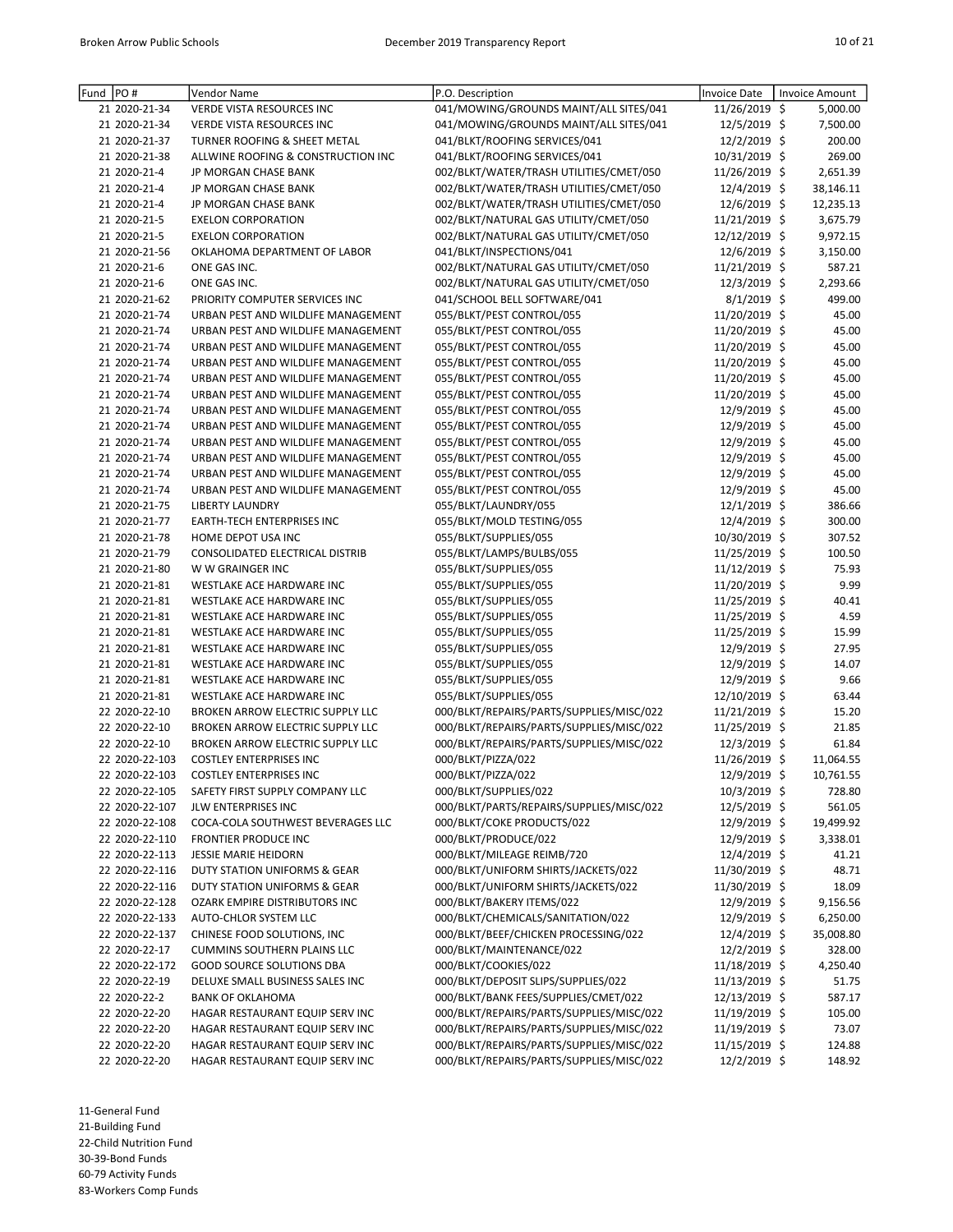| PO#<br>Fund    | Vendor Name                     | P.O. Description                         | Invoice Date   | Invoice Amount |
|----------------|---------------------------------|------------------------------------------|----------------|----------------|
| 22 2020-22-20  | HAGAR RESTAURANT EQUIP SERV INC | 000/BLKT/REPAIRS/PARTS/SUPPLIES/MISC/022 | 12/4/2019 \$   | 36.75          |
| 22 2020-22-210 | JONI MICHELE WINFREY            | 000/BLKT/MILEAGE REIMB/200               | 11/26/2019 \$  | 11.72          |
| 22 2020-22-211 | <b>DNR SERVICE LLC</b>          | 000/BLKT/PARTS/REPAIRS/SERVICE/022       | 11/14/2019 \$  | 466.00         |
| 22 2020-22-211 | <b>DNR SERVICE LLC</b>          | 000/BLKT/PARTS/REPAIRS/SERVICE/022       | 11/22/2019 \$  | 12.74          |
| 22 2020-22-214 | DARR EQUIPMENT LP               | 000/FORKLIFT REPAIR/022                  | 11/19/2019 \$  | 2,729.57       |
| 22 2020-22-215 | SEWELL MECHANICAL INC           | 000/INSTALLATION/TREAD PLATE/215         | 11/26/2019 \$  | 4,010.00       |
| 22 2020-22-22  | LINDA KAY HENDERSON             | 000/BLKT/MILEAGE REIMB/022               | 12/3/2019 \$   | 15.25          |
| 22 2020-22-228 | <b>CENTRAL PRODUCTS LLC</b>     | 000/KITCHEN LINENS/022                   | 11/1/2019 \$   | 4,113.44       |
| 22 2020-22-229 | PLATINUM VENTURES INC           | 000/EQUIPMENT/022                        | 11/6/2019 \$   | 2,210.13       |
| 22 2020-22-23  | TTW FOOD EQUIPMENT GROUP LLC    | 000/BLKT/REPAIRS/PARTS/SUPPLIES/MISC/022 | 11/19/2019 \$  | 223.50         |
| 22 2020-22-231 | MCINTOSH CORPORATION, INC       | 000/REPLACE COMPRESSOR/103               | 11/8/2019 \$   | 4,334.00       |
| 22 2020-22-232 | TANKERSLEY FOODSERVICE          | 000/CLEANERS/022                         | 11/25/2019 \$  | 194.85         |
| 22 2020-22-236 | TYSON PREPARED FOODS INC        | 000/BLKT/COMMODITY PROCESSING/22         | 11/20/2019 \$  | 26,433.95      |
|                |                                 |                                          |                |                |
| 22 2020-22-238 | SHELLY R HOLMES                 | 000/BLKT/MILEAGE REIMB/022               | 12/2/2019 \$   | 9.16           |
| 22 2020-22-238 | SHELLY R HOLMES                 | 000/BLKT/MILEAGE REIMB/022               | 12/10/2019 \$  | 19.14          |
| 22 2020-22-239 | JASON D SANCHEZ                 | 000/BLKT/MILEAGE REIMB/022               | 12/2/2019 \$   | 22.50          |
| 22 2020-22-240 | CHRISTINA BRAVO/REFUND          | 000/REFUND/220                           | 11/15/2019 \$  | 44.20          |
| 22 2020-22-241 | KELSEA HARP/REFUND              | 000/REFUND/105                           | 11/15/2019 \$  | 41.50          |
| 22 2020-22-242 | ANNA RAMIREZ/REFUND             | 000/REFUND/125                           | 10/29/2019 \$  | 11.35          |
| 22 2020-22-242 | ANNA RAMIREZ/REFUND             | 000/REFUND/125                           | 10/29/2019 \$  | 5.30           |
| 22 2020-22-243 | SHANNON PROVENCE/REFUND         | 000/REFUND/100                           | 10/23/2019 \$  | 18.25          |
| 22 2020-22-243 | SHANNON PROVENCE/REFUND         | 000/REFUND/100                           | 10/23/2019 \$  | 18.65          |
| 22 2020-22-244 | JADE BOWLDS/REFUND              | 000/REFUND/525                           | 11/18/2019 \$  | 55.75          |
| 22 2020-22-247 | JOHNSTONE SUPPLY OF TULSA       | 000/CN MAINTENANCE TOOLS/022             | 11/22/2019 \$  | 1,718.71       |
| 22 2020-22-256 | DELTA LOUISE CHAVEZ             | 000/BLKT/MILEAGE REIMB/103               | 12/3/2019 \$   | 48.54          |
| 22 2020-22-26  | <b>LOCKE SUPPLY</b>             | 000/BLKT/REPAIRS/PARTS/SUPPLIES/MISC/022 | 11/19/2019 \$  | 41.31          |
| 22 2020-22-26  | <b>LOCKE SUPPLY</b>             | 000/BLKT/REPAIRS/PARTS/SUPPLIES/MISC/022 | 11/20/2019 \$  | 87.46          |
| 22 2020-22-26  | <b>LOCKE SUPPLY</b>             | 000/BLKT/REPAIRS/PARTS/SUPPLIES/MISC/022 | 12/2/2019 \$   | 33.79          |
| 22 2020-22-26  | <b>LOCKE SUPPLY</b>             | 000/BLKT/REPAIRS/PARTS/SUPPLIES/MISC/022 | 12/3/2019 \$   | 84.96          |
| 22 2020-22-26  | <b>LOCKE SUPPLY</b>             |                                          |                | 11.40          |
|                |                                 | 000/BLKT/REPAIRS/PARTS/SUPPLIES/MISC/022 | 12/4/2019 \$   |                |
| 22 2020-22-26  | <b>LOCKE SUPPLY</b>             | 000/BLKT/REPAIRS/PARTS/SUPPLIES/MISC/022 | 12/9/2019 \$   | 8.02           |
| 22 2020-22-262 | JOSHUA MARTINEAU                | 000/REFUND/125                           | $12/2/2019$ \$ | 24.50          |
| 22 2020-22-27  | LOVE BOTTLING CO LLC            | 000/BLKT/VENDING SUPPLIES/022            | 11/19/2019 \$  | 577.05         |
| 22 2020-22-27  | LOVE BOTTLING CO LLC            | 000/BLKT/VENDING SUPPLIES/022            | 12/4/2019 \$   | 500.85         |
| 22 2020-22-278 | CORY MARTIN/REFUND              | 000/REFUND/175                           | 11/19/2019 \$  | 4.25           |
| 22 2020-22-279 | RAISA UDOVENKO/REFUND           | 000/REFUND/160                           | 11/18/2019 \$  | 6.45           |
| 22 2020-22-28  | MCINTOSH CORPORATION, INC       | 000/BLKT/COOLER-FREEZER REPAIRS/022      | 10/28/2019 \$  | 1,349.58       |
| 22 2020-22-28  | MCINTOSH CORPORATION, INC       | 000/BLKT/COOLER-FREEZER REPAIRS/022      | 11/25/2019 \$  | 356.00         |
| 22 2020-22-280 | JAIME RODRIGUEZ/REFUND          | 000/REFUND/220                           | 12/4/2019 \$   | 200.00         |
| 22 2020-22-3   | JP MORGAN CHASE/ADMIRAL EXPRESS | 000/BLKT/OFFICE SUPPLIES/022             | 11/21/2019 \$  | 277.31         |
| 22 2020-22-3   | JP MORGAN CHASE/ADMIRAL EXPRESS | 000/BLKT/OFFICE SUPPLIES/022             | 11/22/2019 \$  | 32.56          |
| 22 2020-22-3   | JP MORGAN CHASE/ADMIRAL EXPRESS | 000/BLKT/OFFICE SUPPLIES/022             | 12/5/2019 \$   | 249.88         |
| 22 2020-22-3   | JP MORGAN CHASE/ADMIRAL EXPRESS | 000/BLKT/OFFICE SUPPLIES/022             | 12/5/2019 \$   | 14.50          |
| 22 2020-22-3   | JP MORGAN CHASE/ADMIRAL EXPRESS | 000/BLKT/OFFICE SUPPLIES/022             | 12/12/2019 \$  | 459.20         |
| 22 2020-22-36  | NELLA KAY OSBORNE               | 000/BLKT/MILEAGE REIMB/022               | 12/10/2019 \$  | 12.68          |
| 22 2020-22-38  | TANKERSLEY FOODSERVICE          | 000/BLKT/FOOD/022                        | 12/10/2019 \$  | 149,683.92     |
| 22 2020-22-39  | TANKERSLEY FOODSERVICE          | 000/BLKT/PAPER GOODS/022                 | 12/9/2019 \$   | 37,088.02      |
| 22 2020-22-41  | UNITED REFRIGERATION INC        | 000/BLKT/PARTS/SUPPLIES/REPAIRS/MISC/022 | 11/8/2019 \$   | 85.04          |
| 22 2020-22-41  | UNITED REFRIGERATION INC        | 000/BLKT/PARTS/SUPPLIES/REPAIRS/MISC/022 | 12/3/2019 \$   | 121.36         |
|                |                                 |                                          |                |                |
| 22 2020-22-42  | WESTLAKE ACE HARDWARE INC       | 000/BLKT/REPAIRS/PARTS/SUPPLIES/MISC/022 | 11/12/2019 \$  | 59.99          |
| 22 2020-22-44  | BA PUBLIC SCHOOLS-GENERAL FUND  | 000/INDIRECT EXPENSE/022                 | 12/6/2019 \$   | 306.50         |
| 22 2020-22-44  | BA PUBLIC SCHOOLS-GENERAL FUND  | 000/INDIRECT EXPENSE/022                 | $12/6/2019$ \$ | 446.44         |
| 22 2020-22-47  | <b>SYSCO CORPORATION</b>        | 000/BLKT/FOOD/SUBWAY/022                 | 12/9/2019 \$   | 5,942.27       |
| 22 2020-22-48  | HILAND DAIRY FOODS COMPANY LLC  | 000/BLKT MILK & DAIRY PRODUCTS/022       | 12/9/2019 \$   | 20,530.96      |
| 22 2020-22-48  | HILAND DAIRY FOODS COMPANY LLC  | 000/BLKT MILK & DAIRY PRODUCTS/022       | 11/26/2019 \$  | 18,468.64      |
| 22 2020-22-49  | JOHNSTONE SUPPLY OF TULSA       | 000/BLKT/PARTS/REPAIRS/SUPPLIES/MISC/022 | 11/21/2019 \$  | 16.04          |
| 22 2020-22-49  | JOHNSTONE SUPPLY OF TULSA       | 000/BLKT/PARTS/REPAIRS/SUPPLIES/MISC/022 | 11/22/2019 \$  | 192.20         |
| 22 2020-22-49  | JOHNSTONE SUPPLY OF TULSA       | 000/BLKT/PARTS/REPAIRS/SUPPLIES/MISC/022 | 11/22/2019 \$  | 74.34          |
| 22 2020-22-49  | JOHNSTONE SUPPLY OF TULSA       | 000/BLKT/PARTS/REPAIRS/SUPPLIES/MISC/022 | 11/26/2019 \$  | 13.54          |
| 22 2020-22-49  | JOHNSTONE SUPPLY OF TULSA       | 000/BLKT/PARTS/REPAIRS/SUPPLIES/MISC/022 | 12/5/2019 \$   | 56.49          |
| 22 2020-22-49  | JOHNSTONE SUPPLY OF TULSA       | 000/BLKT/PARTS/REPAIRS/SUPPLIES/MISC/022 | 12/6/2019 \$   | 93.82          |

11-General Fund

21-Building Fund

22-Child Nutrition Fund

30-39-Bond Funds

60-79 Activity Funds 83-Workers Comp Funds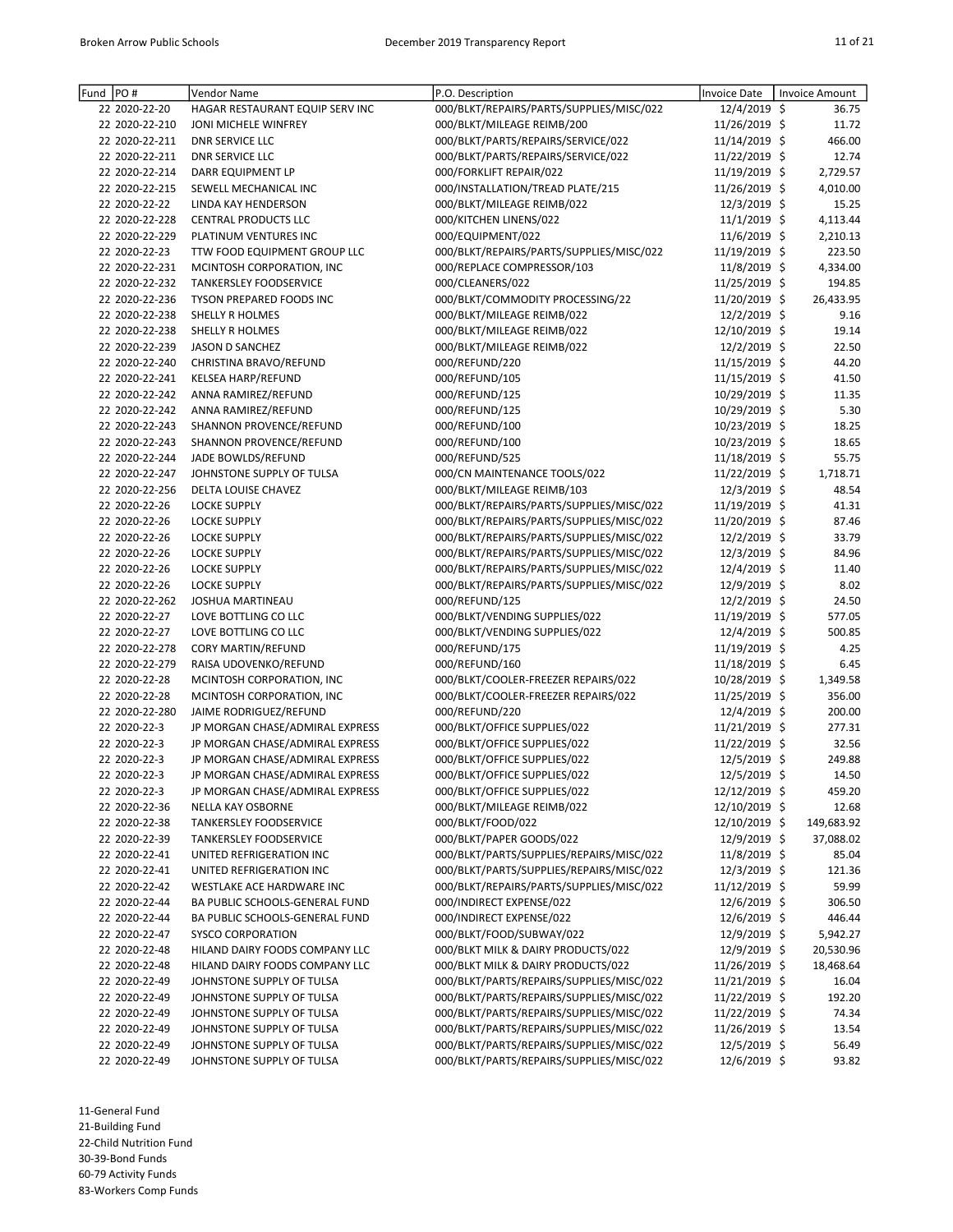| Fund | PO#            | Vendor Name                              | P.O. Description                         | Invoice Date   | Invoice Amount |      |
|------|----------------|------------------------------------------|------------------------------------------|----------------|----------------|------|
|      | 22 2020-22-49  | JOHNSTONE SUPPLY OF TULSA                | 000/BLKT/PARTS/REPAIRS/SUPPLIES/MISC/022 | 12/9/2019 \$   | 17.10          |      |
|      | 22 2020-22-5   | ASSOCIATED PARTS & SUPPLY INC            | 000/BLKT/REPAIRS/PARTS/SUPPLIES/MISC/022 | 11/15/2019 \$  | 12.95          |      |
|      | 22 2020-22-5   | ASSOCIATED PARTS & SUPPLY INC            | 000/BLKT/REPAIRS/PARTS/SUPPLIES/MISC/022 | 11/18/2019 \$  | 16.90          |      |
|      | 22 2020-22-5   | <b>ASSOCIATED PARTS &amp; SUPPLY INC</b> | 000/BLKT/REPAIRS/PARTS/SUPPLIES/MISC/022 | 11/21/2019 \$  | 55.32          |      |
|      | 22 2020-22-56  | <b>MARCY ANN WAYMIRE</b>                 | 000/BLKT/MILEAGE REIMB/125               | 11/26/2019 \$  | 36.05          |      |
|      | 22 2020-22-57  | LAURA LORRAINE CLAYTON                   | 000/BLKT/MILEAGE REIMB/205               | 11/26/2019 \$  | 55.91          |      |
|      | 22 2020-22-58  | DELTA LOUISE CHAVEZ                      | 000/BLKT/MILEAGE REIMB/200               | 12/3/2019 \$   |                | 6.91 |
|      | 22 2020-22-59  | BARBARA ANN JACOBSON                     | 000/BLKT/MILEAGE REIMB/135               | 11/26/2019 \$  | 70.01          |      |
|      | 22 2020-22-60  | CHRISTIN JULIA ALBERTSON                 | 000/BLKT/MILEAGE REIMB/140               | 11/26/2019 \$  | 25.64          |      |
|      | 22 2020-22-62  | SARAH MCKINNIS GARDNER                   | 000/BLKT/MILEAGE REIMB/510               | 11/26/2019 \$  | 35.66          |      |
|      | 22 2020-22-63  | <b>CONNIE JO HAYHURST</b>                | 000/BLKT/MILEAGE REIMB/160               | 11/26/2019 \$  | 83.46          |      |
|      | 22 2020-22-64  | AUDREY R CREEKPAUM                       | 000/BLKT/MILEAGE REIMB/107               | 11/26/2019 \$  | 20.76          |      |
|      | 22 2020-22-65  | KRISTIE RENEE ARMSTRONG                  | 000/BLKT/MILEAGE REIMB/220               | 11/26/2019 \$  | 33.41          |      |
|      | 22 2020-22-66  | LISA MICHELLE HOLLAND                    | 000/BLKT/MILEAGE REIMB/175               | 11/26/2019 \$  | 38.80          |      |
|      | 22 2020-22-67  | DAYLE J KING                             | 000/BLKT/MILEAGE REIMB/180               | 11/26/2019 \$  | 28.48          |      |
|      | 22 2020-22-69  | <b>KELLI SUE HUNSPERGER</b>              | 000/BLKT/MILEAGE REIMB/505               | 11/26/2019 \$  | 40.14          |      |
|      | 22 2020-22-70  | <b>GISELA J TUCKER</b>                   | 000/BLKT/MILEAGE REIMB/530               | 11/26/2019 \$  | 61.83          |      |
|      | 22 2020-22-71  | JULIE ANN BARNES                         | 000/BLKT/MILEAGE REIMB/520               | 11/26/2019 \$  | 66.24          |      |
|      | 22 2020-22-72  | <b>ROBIN G BROWN</b>                     | 000/BLKT/MILEAGE REIMB/525               | 12/10/2019 \$  | 39.17          |      |
|      | 22 2020-22-74  | <b>STACIE LYN BURRIS</b>                 | 000/BLKT/MILEAGE REIMB/165               | 12/10/2019 \$  | 41.80          |      |
|      | 22 2020-22-75  | BETH ANDREA YARBROUGH                    | 000/BLKT/MILEAGE REIMB/725               | 12/2/2019 \$   | 27.96          |      |
|      | 22 2020-22-76  | <b>NANCY RINEHART</b>                    | 000/BLKT/MILEAGE REIMB/700               | 11/26/2019 \$  | 41.76          |      |
|      | 22 2020-22-78  | ANGELA LYNN BURROWS                      | 000/BLKT/MILEAGE REIMB/720               | 11/26/2019 \$  | 46.40          |      |
|      | 22 2020-22-8   | <b>BEN E KEITH FOODS</b>                 | 147/BLKT/PAPER GOODS/CATERING/022        | 12/3/2019 \$   | 197.80         |      |
|      | 22 2020-22-9   | <b>BEN E KEITH FOODS</b>                 | 147/BLKT/FOOD/CATERING/022               | $12/3/2019$ \$ | 498.15         |      |
|      | 33 2020-33-16  | IMAGENET CONSULTING LLC                  | 191/CLOUDCONVERSION/050                  | 11/26/2019 \$  | 13,200.00      |      |
|      | 33 2020-33-20  | ARETE ADVISORS LLC                       | 163/SENTINEL ONE/VIGILANCE RESPONSE/050  | 11/13/2019 \$  | 69,900.00      |      |
|      | 35 2020-35-3   | <b>IMAGENET CONSULTING LLC</b>           | 191/LICENSES/LASERFICHE/CLOUD/050        | 11/27/2019 \$  | 26,670.00      |      |
|      | 39 2020-39-110 | MIDWEST RACQUETBALL & SPORTING INC       | 160/GIRLS TENNIS DRESSES/003             | 10/25/2019 \$  | 425.36         |      |
|      | 39 2020-39-120 | MIDWEST RACQUETBALL & SPORTING INC       | 160/BOYS TENNIS UNIFORMS/003             | 10/28/2019 \$  | 1,746.06       |      |
|      | 39 2020-39-130 | TRINITY 3 LLC                            | 107/CHROMEBOOKS/205                      | 11/27/2019 \$  | 7,410.00       |      |
|      | 39 2020-39-142 | W W GRAINGER INC                         | 105/BUILDING FURNITURE/120               | 10/30/2019 \$  | 601.61         |      |
|      | 39 2020-39-144 | <b>TEXTHELP INC</b>                      | 102/LICENSES/SPED/080                    | 12/3/2019 \$   | 26,250.00      |      |
|      | 39 2020-39-145 | L & M OFFICE FURNITURE LLC               | 106/FURNITURE/125                        | 12/5/2019 \$   | 360.36         |      |
|      | 39 2020-39-146 | CDW LLC                                  | 163/PROJECTORS/050                       | $11/7/2019$ \$ | 249.60         |      |
|      | 39 2020-39-146 | CDW LLC                                  | 163/PROJECTORS/050                       | 11/8/2019 \$   | 11,130.00      |      |
|      | 39 2020-39-146 | CDW LLC                                  | 163/PROJECTORS/050                       | 11/14/2019 \$  | 998.40         |      |
|      | 39 2020-39-148 | FULL COMPASS SYSTEMS                     | 132/WIRELESS SYSTEM/505                  | 11/8/2019 \$   | 530.57         |      |
|      | 39 2020-39-151 | WORLD BOOK INC                           | 135/MEDIA/BOOKS/520                      | 11/18/2019 \$  | 499.00         |      |
|      | 39 2020-39-153 | PERFORMANCE STAGE INC                    | 118/WIRELESS MIC SYSTEM/215              | 12/2/2019 \$   | 967.73         |      |
|      | 39 2020-39-154 | W W GRAINGER INC                         | 110/FURNITURE/220                        | 11/22/2019 \$  | 454.24         |      |
|      | 39 2020-39-155 | <b>LIBERTY FLAGS INC</b>                 | 110/EQUIPMENT/STAGE/220                  | 12/6/2019 \$   | 246.78         |      |
|      | 39 2020-39-169 | CENGAGE LEARNING INC                     | 146/EBOOKS/MEDIA/720                     | 12/3/2019 \$   | 1,774.30       |      |
|      | 39 2020-39-58  | <b>JOSEPH ENTERPRISES</b>                | 041/BREAK ROOM/PLOPS/055                 | $9/23/2019$ \$ | 24,890.00      |      |
|      | 39 2020-39-84  | HERTZBERG-NEW METHOD, INC                | 107/MEDIA/BOOKS/205                      | 8/27/2019 \$   | 1,750.10       |      |
|      | 39 2020-39-84  | HERTZBERG-NEW METHOD, INC                | 107/MEDIA/BOOKS/205                      | $9/10/2019$ \$ | 485.65         |      |
|      | 39 2020-39-84  | HERTZBERG-NEW METHOD, INC                | 107/MEDIA/BOOKS/205                      | 11/15/2019 \$  | 85.53          |      |
|      | 39 2020-39-85  | HERTZBERG-NEW METHOD, INC                | 113/MEDIA/BOOKS/200                      | 11/15/2019 \$  | 74.84          |      |
|      | 39 2020-39-88  | HERTZBERG-NEW METHOD, INC                | 108/MEDIA/BOOKS/135                      | 11/15/2019 \$  | 148.14         |      |
|      | 39 2020-39-89  | HERTZBERG-NEW METHOD, INC                | 117/MEDIA/BOOKS/110                      | 10/15/2019 \$  | 140.34         |      |
|      | 39 2020-39-89  | HERTZBERG-NEW METHOD, INC                | 117/MEDIA/BOOKS/110                      | 11/26/2019 \$  | 72.79          |      |
|      | 39 2020-39-90  | <b>BRITON EDUCATION LLC</b>              | 102/LICENSES/080                         | $8/14/2019$ \$ | 12,000.00      |      |
|      | 39 2020-39-91  | HERTZBERG-NEW METHOD, INC                | 114/MEDIA/BOOKS/160                      | 10/14/2019 \$  | 539.10         |      |
|      | 39 2020-39-91  | HERTZBERG-NEW METHOD, INC                | 114/MEDIA/BOOKS/160                      | 11/30/2019 \$  | 249.55         |      |
|      | 60 2020-60-100 | COCA-COLA SOUTHWEST BEVERAGES LLC        | 987/BEVERAGES/ HR 1ST FLOOR/JACKSON/015  | 11/11/2019 \$  | 134.46         |      |
|      | 60 2020-60-101 | <b>CNP CATERING</b>                      | 987/BLKT/CATERING/BERGWALL/050           | 11/13/2019 \$  | 312.64         |      |
|      | 60 2020-60-104 | OKLAHOMA JOE'S BBQ OF BA INC             | 987/CATERING/LRP/015                     | 11/18/2019 \$  | 927.40         |      |
|      | 60 2020-60-105 | <b>HOBBY LOBBY STORES INC</b>            | 987/CUSTOM FRAMING/SUPPLIES/ COMPONENTS  | 12/10/2019 \$  | 663.48         |      |
|      | 60 2020-60-106 | BA PUBLIC SCHOOLS-GENERAL FUND           | 901/BLKT/REIMBURSEMENT/015               | 12/1/2019 \$   | 17,116.17      |      |
|      | 60 2020-60-12  | <b>BANK OF OKLAHOMA</b>                  | 987/BLKT/BANK FEES AND SUPPLIES/DOLLAHON | 12/13/2019 \$  | 11.83          |      |
|      | 60 2020-60-14  | PAYPAL                                   | 901/BLKT/MONTHLY SERVICE/015             | 11/30/2019 \$  | 30.00          |      |

11-General Fund 21-Building Fund

22-Child Nutrition Fund 30-39-Bond Funds

60-79 Activity Funds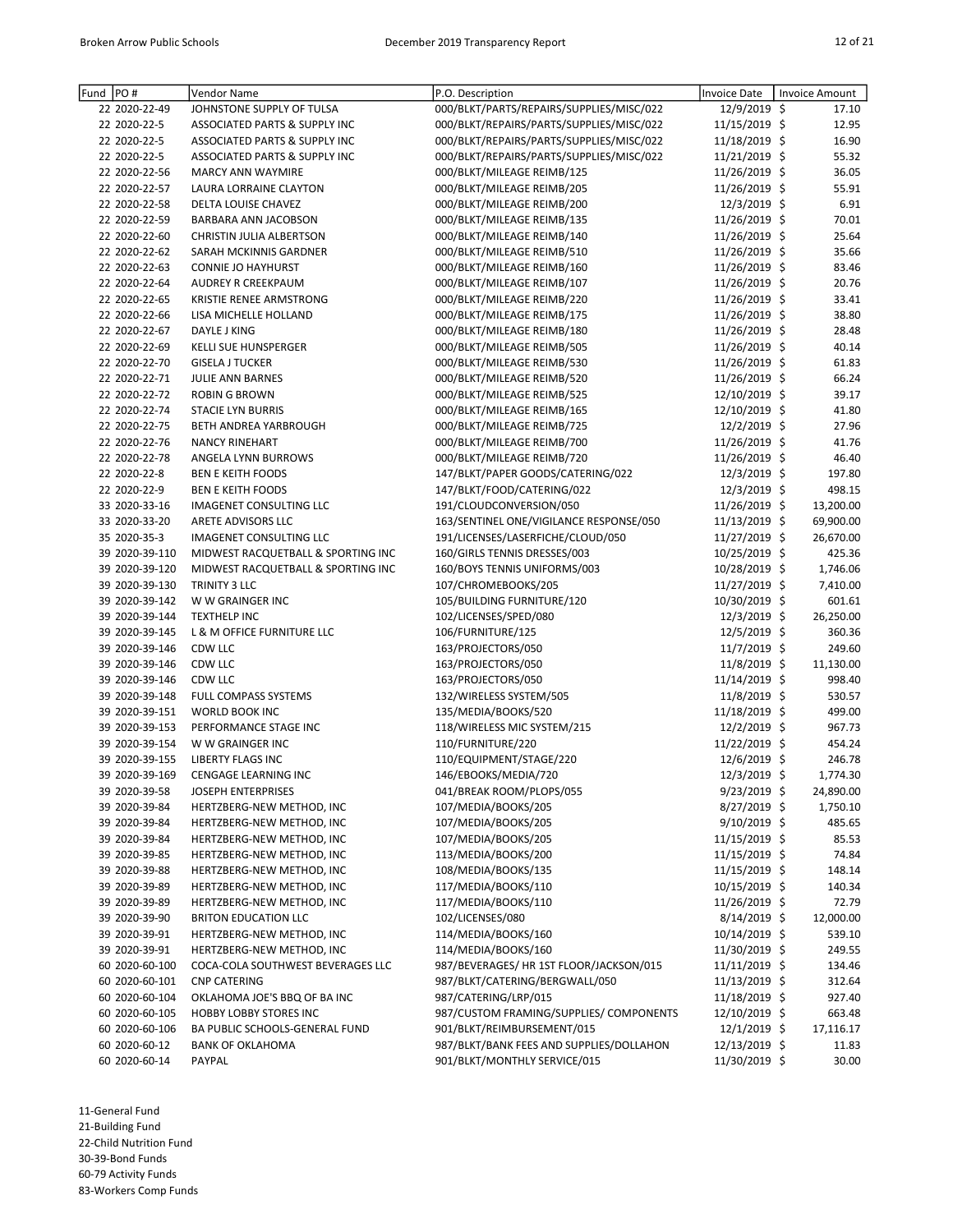| PO#<br>Fund    | Vendor Name                        | P.O. Description                        | Invoice Date   | <b>Invoice Amount</b> |
|----------------|------------------------------------|-----------------------------------------|----------------|-----------------------|
| 60 2020-60-18  | <b>CNP CATERING</b>                | 987/BLKT/CATERING/SUPT/015              | 11/8/2019 \$   | 458.55                |
| 60 2020-60-18  | <b>CNP CATERING</b>                | 987/BLKT/CATERING/SUPT/015              | 11/13/2019 \$  | 700.63                |
| 60 2020-60-19  | <b>SUSAN S EFFRON</b>              | 987/BLKT/CATERING/SUPT/015              | 11/15/2019 \$  | 428.00                |
| 60 2020-60-22  | REASOR'S HOLDING COMPANY, INC      | 987/BLKT/SUPPLIES/SUPT/015              | 10/29/2019 \$  | 49.23                 |
| 60 2020-60-22  | REASOR'S HOLDING COMPANY, INC      | 987/BLKT/SUPPLIES/SUPT/015              | 10/29/2019 \$  | 63.86                 |
| 60 2020-60-22  | REASOR'S HOLDING COMPANY, INC      | 987/BLKT/SUPPLIES/SUPT/015              | 12/3/2019 \$   | 22.87                 |
| 60 2020-60-22  | REASOR'S HOLDING COMPANY, INC      | 987/BLKT/SUPPLIES/SUPT/015              | 12/3/2019 \$   | 77.90                 |
| 60 2020-60-23  | OHMAN FOOD GROUP LLC               | 987/BLK/LUNCHEONS/SUPT/015              | 11/22/2019 \$  | 403.78                |
| 60 2020-60-32  | REASOR'S HOLDING COMPANY, INC      | 987/BLKTMEETINGSUPPLIES/015             | 10/29/2019 \$  | 30.85                 |
| 60 2020-60-36  | MAZZIO'S LLC                       | 987/BLKT/STUDENT ADVISORY/SUPT/015      | 11/11/2019 \$  | 133.45                |
| 60 2020-60-36  | MAZZIO'S LLC                       | 987/BLKT/STUDENT ADVISORY/SUPT/015      | $12/3/2019$ \$ | 225.86                |
| 60 2020-60-4   | <b>IMPERIAL LLC</b>                | 987/BLKT/ESC/MJANEY                     | 12/4/2019 \$   | 92.85                 |
| 60 2020-60-40  | <b>IMPERIAL LLC</b>                | 987/BLKT/TRANSPORTATION COFFEE/BERGWALL | 11/19/2019 \$  | 167.65                |
| 60 2020-60-40  | <b>IMPERIAL LLC</b>                | 987/BLKT/TRANSPORTATION COFFEE/BERGWALL | 12/3/2019 \$   | 45.40                 |
| 60 2020-60-48  | REASOR'S HOLDING COMPANY, INC      | 987/BLKT/SUPPLIES/PERRY/015             | 12/3/2019 \$   | 76.98                 |
| 60 2020-60-69  | <b>BIG GAME SPORTS INC</b>         | BLKT/903/ONE CLUB/HANNEMA/050           | 11/8/2019 \$   | 826.56                |
| 60 2020-60-82  | REASOR'S HOLDING COMPANY, INC      | 163/BLKT: SUBCOMMITTEE MEETING FOOD/030 | 10/29/2019 \$  | 46.97                 |
| 60 2020-60-82  | REASOR'S HOLDING COMPANY, INC      | 163/BLKT: SUBCOMMITTEE MEETING FOOD/030 | 12/3/2019 \$   | 32.97                 |
| 60 2020-60-88  | <b>HOBBY LOBBY STORES INC</b>      | 987/FRAMES/SUPPLIES - BOE PORTRAITS     | 11/21/2019 \$  | 5.38                  |
| 60 2020-60-89  | REASOR'S HOLDING COMPANY, INC      | 987/BLKT/SUPPLIES/MJANEY                | 10/29/2019 \$  | 29.01                 |
| 60 2020-60-92  | BA PUBLIC SCHOOLS-GENERAL FUND     | 901/BLKT/REIMBURSEMENT/015              | $12/1/2019$ \$ | 15,734.27             |
| 60 2020-60-96  | JP MORGAN CHASE BANK               | 987/BLKT/SUPPLIES/015                   | 10/30/2019 \$  | 28.00                 |
| 60 2020-60-98  | COCA-COLA SOUTHWEST BEVERAGES LLC  | 987/BEVERAGES/NEWMAN/ESC 3RD FLOOR/015  | 11/11/2019 \$  | 119.52                |
| 60 2020-60-99  | COCA-COLA SOUTHWEST BEVERAGES LLC  | 987/BEVERAGES/ESC 2ND FLOOR/ROYAL/015   | 11/11/2019 \$  | 134.46                |
| 61 2020-61-14  | REASOR'S HOLDING COMPANY, INC      | 803/BLKT/HOSPITALITY/003                | 10/30/2019 \$  | 42.32                 |
| 61 2020-61-15  | BEEN VISUAL COMMUNICATIONS LLC     | 803/RO 1521/HALL OF FAME PLAQUES/003    | 11/11/2019 \$  | 750.00                |
| 61 2020-61-19  | MIDWEST RACQUETBALL & SPORTING INC | 803/RO 1477 & BLKT/EMBROIDERY/003       | 11/6/2019 \$   | 105.00                |
| 61 2020-61-266 | NATHAN THEODORE HANEY              | 803/FOOTBALL OFFICIAL/003               | 11/5/2019 \$   | 50.00                 |
| 61 2020-61-271 | <b>TERRY SAWYER</b>                | 803/FOOTBALL OFFICIAL/003               | 12/6/2019 \$   | 25.00                 |
| 61 2020-61-272 | <b>KEITH LEE</b>                   | 803/FOOTBALL OFFICIAL/003               | 12/6/2019 \$   | 25.00                 |
| 61 2020-61-273 | <b>PAUL SPERRY</b>                 | 803/FOOTBALL OFFICIAL/003               | 12/6/2019 \$   | 25.00                 |
| 61 2020-61-288 | PERFORMANCE HEALTH SUPPLY INC      | 803/BLKT/SUPPLIES FOR SPORTS MED/003    | 8/21/2019 \$   | 31.32                 |
| 61 2020-61-303 | REASOR'S HOLDING COMPANY, INC      | 970/BLKT/MEALS DECOR SUPPLY/003         | 11/21/2019 \$  | 21.98                 |
| 61 2020-61-304 | LOWE'S HOME CENTERS                | 970/BLKT/SUPPLIES/003                   | 12/4/2019 \$   | 247.52                |
| 61 2020-61-316 | DEER CREEK PUBLIC SCHOOL           | 803/XC ENTRY FEE/8.24/003               | 8/24/2019 \$   | 170.00                |
| 61 2020-61-318 | MIDWEST RACQUETBALL & SPORTING INC | 803/RO 1477 & BLKT/EMBROIDERY/003       | 11/18/2019 \$  | 2,975.67              |
| 61 2020-61-326 | <b>ELSMORE SWIM</b>                | 936/BLKT/SWIM SUITS AND GEAR/003        | $9/26/2019$ \$ | 7,156.30              |
| 61 2020-61-326 | <b>ELSMORE SWIM</b>                | 936/BLKT/SWIM SUITS AND GEAR/003        | 10/8/2019 \$   | 287.50                |
| 61 2020-61-339 | <b>TIGER THREADS</b>               | 936/BLKT/APPAREL AND CAR DECALS/003     | 10/29/2019 \$  | 90.00                 |
| 61 2020-61-353 | JP MORGAN CHASE BANK               | 803/XC STATE HOTELS/11.1-2/003          | $11/2/2019$ \$ | 185.49                |
| 61 2020-61-355 | JP MORGAN CHASE BANK               | 970/SR NIGHT MEAL FOR TRAINERS/003      | 11/1/2019 \$   | 250.00                |
| 61 2020-61-360 | FAMILY AND CHILDREN'S SERVICES     | 976/BLKT/COUNSELING ASSESSMENT FEES/003 | 11/7/2019 \$   | 20.00                 |
| 61 2020-61-362 | MIDWEST RACQUETBALL & SPORTING INC | 803/WRESTLING MAT CLEANER/003           | 11/20/2019 \$  | 64.00                 |
| 61 2020-61-365 | <b>SHAUN JONES</b>                 | 803/BASKETBALL OFFICIAL/003             | 11/14/2019 \$  | 70.00                 |
| 61 2020-61-366 | <b>CHASITY WORKMAN</b>             | 803/BASKETBALL OFFICIAL/003             | 11/14/2019 \$  | 70.00                 |
| 61 2020-61-367 | <b>SAMMY MARTIN</b>                | 803/BASKETBALL OFFICIAL/003             | 11/14/2019 \$  | 35.00                 |
| 61 2020-61-368 | RICHARD AARON HUGHES               | 803/BASKETBALL OFFICIAL/003             | 11/14/2019 \$  | 35.00                 |
| 61 2020-61-369 | <b>JOEL HALE</b>                   | 803/BASKETBALL OFFICIAL/003             | 11/18/2019 \$  | 70.00                 |
| 61 2020-61-370 | DANIEL K HODGES                    | 803/BASKETBALL OFFICIAL/003             | 11/18/2019 \$  | 70.00                 |
| 61 2020-61-371 | HAROLD MEEK                        | 803/BASKETBALL OFFICIAL/003             | 11/18/2019 \$  | 70.00                 |
| 61 2020-61-372 | <b>JAMES FRANCIS</b>               | 803/BASKETBALL OFFICIAL/003             | 11/18/2019 \$  | 70.00                 |
| 61 2020-61-373 | <b>DARREN POORE</b>                | 803/BASKETBALL OFFICIAL/003             | 11/18/2019 \$  | 70.00                 |
| 61 2020-61-374 | <b>BRENT NICHOLS</b>               | 803/BASKETBALL OFFICIAL/003             | 11/18/2019 \$  | 70.00                 |
| 61 2020-61-375 | <b>BOB WILLIAMS</b>                | 803/BASKETBALL OFFICIAL/003             | 11/18/2019 \$  | 70.00                 |
| 61 2020-61-376 | <b>JAMES R MCKENZIE</b>            | 803/BASKETBALL OFFICIAL/003             | 11/18/2019 \$  | 70.00                 |
| 61 2020-61-377 | <b>DARREN POORE</b>                | 803/BASKETBALL OFFICIAL/003             | 11/21/2019 \$  | 70.00                 |
| 61 2020-61-378 | <b>BRENT NICHOLS</b>               | 803/BASKETBALL OFFICIAL/003             | 11/21/2019 \$  | 70.00                 |
| 61 2020-61-379 | <b>BRENT NICHOLS</b>               | 803/BASKETBALL OFFICIAL/003             | 11/25/2019 \$  | 70.00                 |
| 61 2020-61-380 | DARREN POORE                       | 803/BASKETBALL OFFICIAL/003             | 11/25/2019 \$  | 70.00                 |
| 61 2020-61-381 | DAVID A GROVES                     | 803/BASKETBALL OFFICIAL/003             | 11/25/2019 \$  | 70.00                 |
| 61 2020-61-382 | RICHARD AARON HUGHES               | 803/BASKETBALL OFFICIAL/003             | 11/25/2019 \$  | 70.00                 |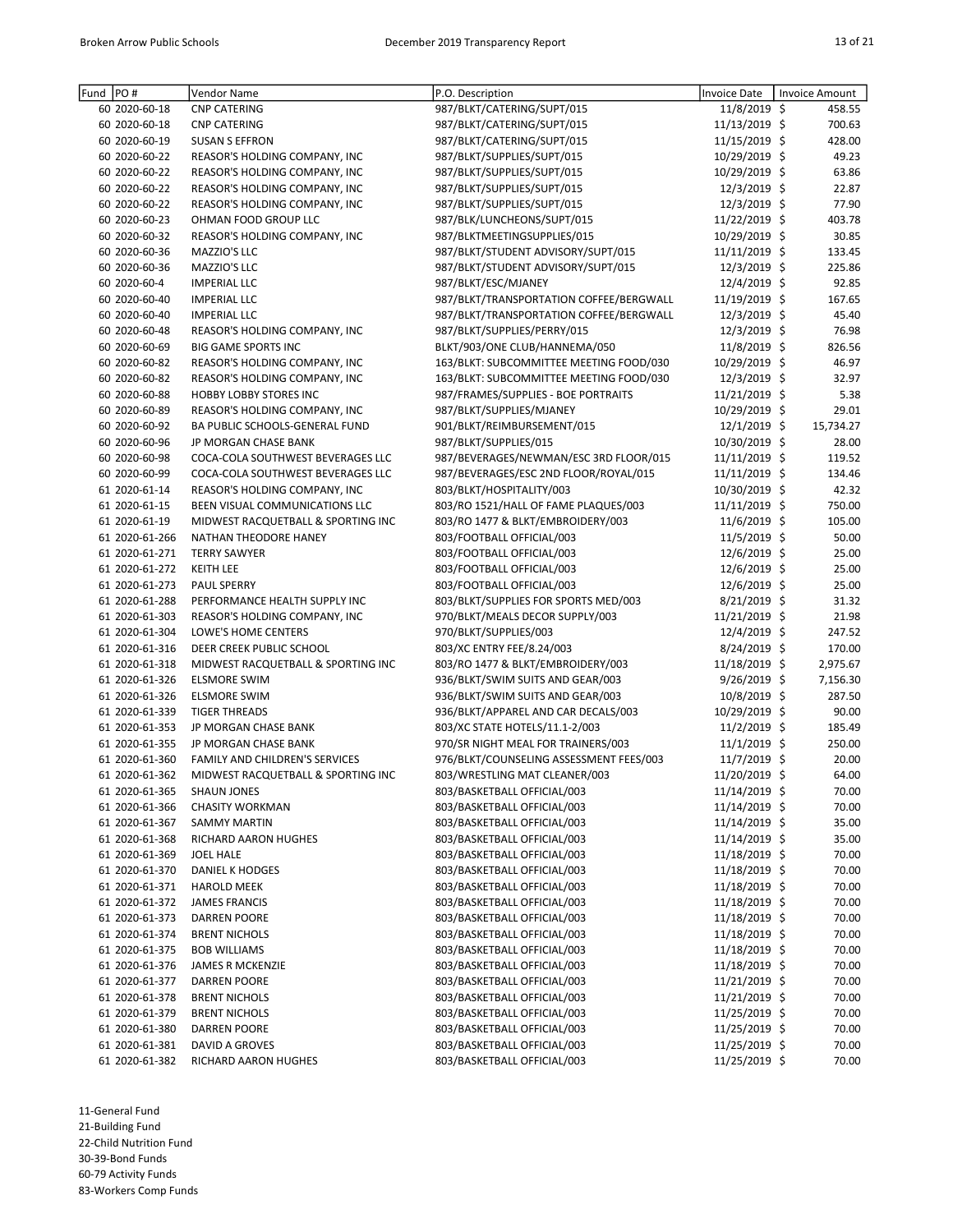| Fund | PO#            | Vendor Name                       | P.O. Description                         | <b>Invoice Date</b> | Invoice Amount |
|------|----------------|-----------------------------------|------------------------------------------|---------------------|----------------|
|      | 61 2020-61-383 | <b>DAYTON DOBRINSKI</b>           | 803/BASKETBALL OFFICIAL/003              | 12/2/2019 \$        | 70.00          |
|      | 61 2020-61-384 | NATHANIEL MCKINNEY                | 803/BASKETBALL OFFICIAL/003              | 12/2/2019 \$        | 70.00          |
|      | 61 2020-61-385 | <b>KALEB TROWBRIDGE</b>           | 803/BASKETBALL OFFICIAL/003              | 12/2/2019 \$        | 35.00          |
|      | 61 2020-61-386 | JAIME WALTONBAUGH                 | 803/BASKETBALL OFFICIAL/003              | 12/2/2019 \$        | 35.00          |
|      | 61 2020-61-387 | <b>HAROLD MEEK</b>                | 803/BASKETBALL OFFICIAL/003              | 12/2/2019 \$        | 35.00          |
|      | 61 2020-61-388 | <b>DONALD MONCRIEF</b>            | 803/BASKETBALL OFFICIAL/003              | 12/2/2019 \$        | 35.00          |
|      | 61 2020-61-389 | DARRYL JOHNSON                    | 803/BASKETBALL OFFICIAL/003              | 12/5/2019 \$        | 35.00          |
|      | 61 2020-61-390 | <b>CLARENCE LANE</b>              | 803/BASKETBALL OFFICIAL/003              | 12/5/2019 \$        | 35.00          |
|      | 61 2020-61-391 | <b>DARREN POORE</b>               | 803/BASKETBALL OFFICIAL/003              | 12/5/2019 \$        | 70.00          |
|      | 61 2020-61-392 | <b>BRENT NICHOLS</b>              | 803/BASKETBALL OFFICIAL/003              | 12/5/2019 \$        | 70.00          |
|      | 61 2020-61-393 | <b>ROBERT GASTEL</b>              | 803/BASKETBALL OFFICIAL/003              | 12/5/2019 \$        | 70.00          |
|      |                |                                   |                                          |                     |                |
|      | 61 2020-61-394 | <b>DEMETRECE T BLACK</b>          | 803/BASKETBALL OFFICIAL/003              | 12/5/2019 \$        | 70.00          |
|      | 61 2020-61-395 | JP MORGAN CHASE BANK              | 936/MEALS/STILLWATER/003                 | 11/7/2019 \$        | 162.75         |
|      | 61 2020-61-395 | JP MORGAN CHASE BANK              | 936/MEALS/STILLWATER/003                 | 11/7/2019 \$        | 181.02         |
|      | 61 2020-61-395 | JP MORGAN CHASE BANK              | 936/MEALS/STILLWATER/003                 | 11/7/2019 \$        | 172.79         |
|      | 61 2020-61-397 | <b>GORFAM MARKETING INC</b>       | 970/TRAINER UNIFORMS & ACCESSORIES/003   | 9/27/2019 \$        | 32.50          |
|      | 61 2020-61-397 | <b>GORFAM MARKETING INC</b>       | 970/TRAINER UNIFORMS & ACCESSORIES/003   | 9/30/2019 \$        | 2,173.50       |
|      | 61 2020-61-397 | <b>GORFAM MARKETING INC</b>       | 970/TRAINER UNIFORMS & ACCESSORIES/003   | 10/25/2019 \$       | 161.80         |
|      | 61 2020-61-399 | <b>BRYAN K BLOUNT</b>             | 803/BASKETBALL OFFICIAL/003              | 12/9/2019 \$        | 70.00          |
|      | 61 2020-61-400 | DAYTON DOBRINSKI                  | 803/BASKETBALL OFFICIAL/003              | 12/9/2019 \$        | 70.00          |
|      | 61 2020-61-401 | <b>DARREN POORE</b>               | 803/BASKETBALL OFFICIAL/003              | 12/9/2019 \$        | 70.00          |
|      | 61 2020-61-402 | <b>BRENT NICHOLS</b>              | 803/BASKETBALL OFFICIAL/003              | 12/9/2019 \$        | 70.00          |
|      | 61 2020-61-477 | COCA-COLA SOUTHWEST BEVERAGES LLC | 803/BLKT/OFFICE BEVERAGES/003            | 12/9/2019 \$        | 204.88         |
|      | 61 2020-61-5   | <b>BANKCARD CENTER</b>            | 803/BLKT & RO 3/FEES FOR CREDIT CARD/003 | 12/2/2019 \$        | 20.00          |
|      | 62 2020-62-13  | REASOR'S HOLDING COMPANY, INC     | 854/SUPPLIES/BREWSTER/720                | 12/3/2019 \$        | 52.43          |
|      | 62 2020-62-13  | REASOR'S HOLDING COMPANY, INC     | 854/SUPPLIES/BREWSTER/720                | 12/3/2019 \$        | 32.20          |
|      | 62 2020-62-13  | REASOR'S HOLDING COMPANY, INC     | 854/SUPPLIES/BREWSTER/720                | 12/12/2019 \$       | (64.53)        |
|      | 62 2020-62-134 | SPIRIT GEAR CENTRAL LLC           | 925/BLKTMERCH/TIGERTHREADS/720           | 9/27/2019 \$        | 443.62         |
|      | 62 2020-62-14  | SAM'S CLUB DIRECT                 | 854/SUPPLIES/BREWSTER/720                | 11/4/2019 \$        | 65.84          |
|      | 62 2020-62-191 |                                   |                                          | 10/29/2019 \$       |                |
|      |                | REASOR'S HOLDING COMPANY, INC     | 934/BLANKET SUPPLIES/AMY STECKER/720     |                     | 144.57         |
|      | 62 2020-62-191 | REASOR'S HOLDING COMPANY, INC     | 934/BLANKET SUPPLIES/AMY STECKER/720     | 12/3/2019 \$        | 44.03          |
|      | 62 2020-62-191 | REASOR'S HOLDING COMPANY, INC     | 934/BLANKET SUPPLIES/AMY STECKER/720     | 12/3/2019 \$        | 50.68          |
|      | 62 2020-62-192 | LOWE'S HOME CENTERS               | 934/BLANKET/SUPPLIES/AMY STECKER/720     | 12/3/2019 \$        | 32.24          |
|      | 62 2020-62-196 | BA PUBLIC SCHOOLS-GENERAL FUND    | 940/SUBSTITUTES/NULF/720                 | 11/8/2019 \$        | 60.87          |
|      | 62 2020-62-215 | MAZZIO'S LLC                      | 854/PIZZA/BREWSTER/720                   | $11/6/2019$ \$      | 188.66         |
|      | 62 2020-62-215 | MAZZIO'S LLC                      | 854/PIZZA/BREWSTER/720                   | 11/6/2019 \$        | 34.98          |
|      | 62 2020-62-226 | BA PUBLIC SCHOOLS-GENERAL FUND    | 860/SUBS/WALTERS/720                     | 10/17/2019 \$       | 30.44          |
|      | 62 2020-62-242 | <b>CARRIE MEEKS LLC</b>           | 844/BLKT/SUPPLES/720                     | 10/14/2019 \$       | 430.00         |
|      | 62 2020-62-242 | <b>CARRIE MEEKS LLC</b>           | 844/BLKT/SUPPLES/720                     | 10/27/2019 \$       | 1,455.00       |
|      | 62 2020-62-248 | CHAMPION'S CHOICE INC             | 902/BLKT/SUPPLIES/DAVIS/720              | $9/13/2019$ \$      | 187.88         |
|      | 62 2020-62-255 | LEVELOPS INC                      | 925/COMPUTERMODEM/TIGERTHREADS/720       | 9/17/2019 \$        | 321.99         |
|      | 62 2020-62-257 | STANLEY M DAVID & ASSOC INC       | 925/BLKTMERCH/TIGERTHREADS/720           | 8/16/2019 \$        | 533.13         |
|      | 62 2020-62-257 | STANLEY M DAVID & ASSOC INC       | 925/BLKTMERCH/TIGERTHREADS/720           | 10/31/2019 \$       | 376.87         |
|      | 62 2020-62-260 | SAM'S CLUB DIRECT                 | 934/BLANKET SUPPLIES/STECKER/720         | 10/22/2019 \$       | 631.96         |
|      | 62 2020-62-264 | <b>HOBBY LOBBY STORES INC</b>     | 893/948/SUPPLIES/DOCTO/720               | $11/7/2019$ \$      | 15.06          |
|      | 62 2020-62-264 | HOBBY LOBBY STORES INC            | 893/948/SUPPLIES/DOCTO/720               | 10/21/2019 \$       | 59.90          |
|      | 62 2020-62-268 | ERNEST RANDALL LUNDY              | 934/BLANKET/DJ/STECKER/720               | 11/15/2019 \$       | 3,000.00       |
|      | 62 2020-62-27  | <b>GORFAM MARKETING INC</b>       | 925/BLKTMERCH/TIGERTHREADS/720           | 11/12/2019 \$       | 129.05         |
|      | 62 2020-62-27  | <b>GORFAM MARKETING INC</b>       | 925/BLKTMERCH/TIGERTHREADS/720           | 11/13/2019 \$       | 354.00         |
|      | 62 2020-62-27  | GORFAM MARKETING INC              | 925/BLKTMERCH/TIGERTHREADS/720           |                     |                |
|      |                |                                   |                                          | 11/13/2019 \$       | 10.00          |
|      | 62 2020-62-276 | OTC BRANDS INC                    | 934/BLANKET/DECOR/STECKER/720            | 11/12/2019 \$       | 188.38         |
|      | 62 2020-62-286 | <b>BANK OF OKLAHOMA</b>           | 892/FEES/BURNS/720                       | 12/13/2019 \$       | 64.02          |
|      | 62 2020-62-290 | JP MORGAN CHASE BANK              | 934/BLANKET/MEALS/JUNGLE SQUAD/720       | 11/23/2019 \$       | 334.59         |
|      | 62 2020-62-290 | JP MORGAN CHASE BANK              | 934/BLANKET/MEALS/JUNGLE SQUAD/720       | $11/1/2019$ \$      | 117.69         |
|      | 62 2020-62-290 | JP MORGAN CHASE BANK              | 934/BLANKET/MEALS/JUNGLE SQUAD/720       | 11/15/2019 \$       | 128.99         |
|      | 62 2020-62-294 | JP MORGAN CHASE/ADMIRAL EXPRESS   | 934/BLANKET/SUPPLIES/STECKER/720         | 11/18/2019 \$       | 150.12         |
|      | 62 2020-62-294 | JP MORGAN CHASE/ADMIRAL EXPRESS   | 934/BLANKET/SUPPLIES/STECKER/720         | 11/19/2019 \$       | 51.81          |
|      | 62 2020-62-294 | JP MORGAN CHASE/ADMIRAL EXPRESS   | 934/BLANKET/SUPPLIES/STECKER/720         | 11/21/2019 \$       | 77.98          |
|      | 62 2020-62-294 | JP MORGAN CHASE/ADMIRAL EXPRESS   | 934/BLANKET/SUPPLIES/STECKER/720         | $12/6/2019$ \$      | 75.06          |
|      | 62 2020-62-299 | MV CORP INC                       | 925/BLKTMERCH/TIGERTHREADS/720           | 12/5/2019 \$        | 1,241.65       |
|      | 62 2020-62-299 | MV CORP INC                       | 925/BLKTMERCH/TIGERTHREADS/720           | 12/5/2019 \$        | 1,241.65       |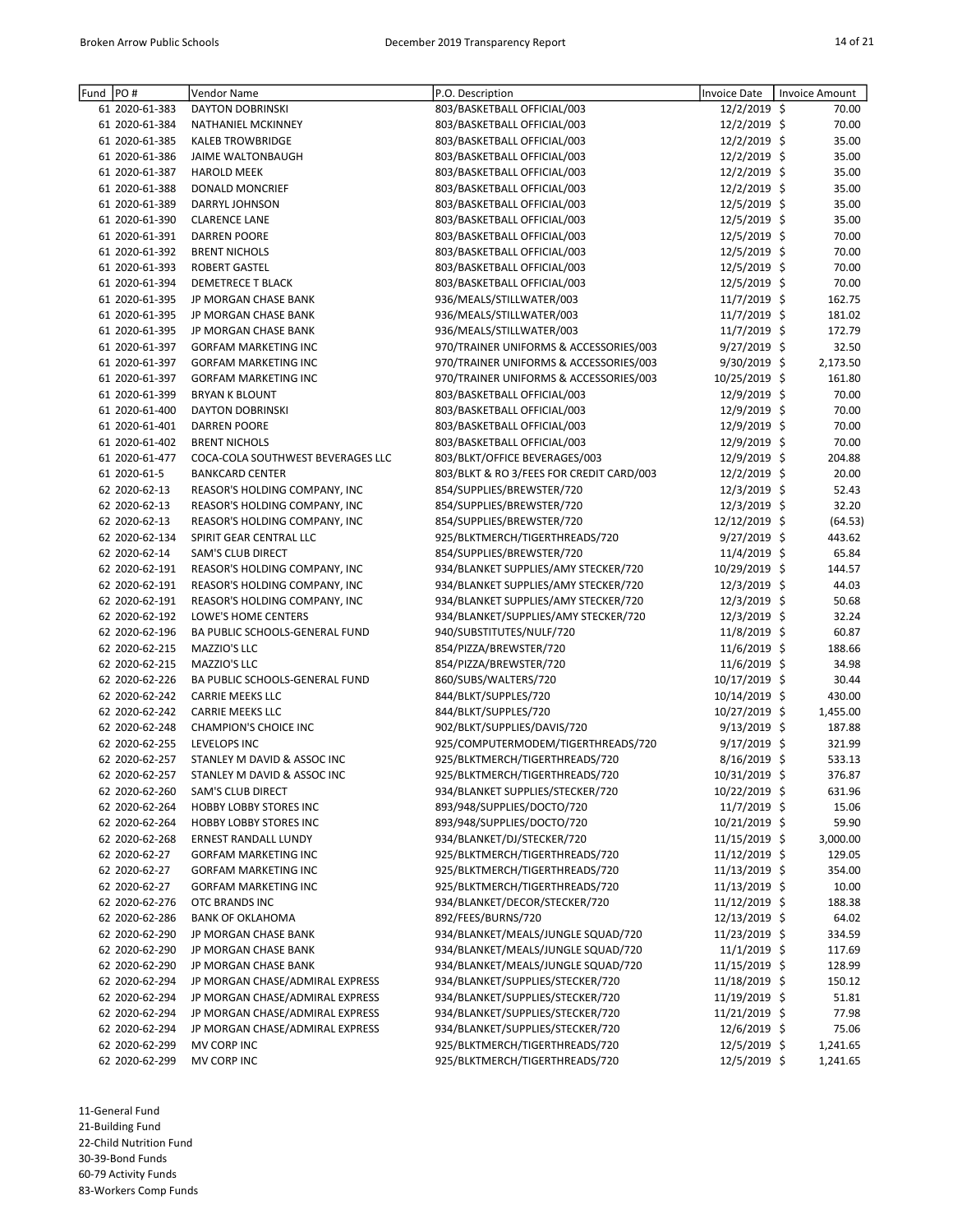| PO#<br>Fund    | Vendor Name                     | P.O. Description                         | Invoice Date    | Invoice Amount |
|----------------|---------------------------------|------------------------------------------|-----------------|----------------|
| 62 2020-62-299 | MV CORP INC                     | 925/BLKTMERCH/TIGERTHREADS/720           | 12/10/2019 \$   | 857.28         |
| 62 2020-62-299 | MV CORP INC                     | 925/BLKTMERCH/TIGERTHREADS/720           | 12/10/2019 \$   | 857.28         |
| 62 2020-62-299 | MV CORP INC                     | 925/BLKTMERCH/TIGERTHREADS/720           | 8/17/2019 \$    | 318.21         |
| 62 2020-62-299 | MV CORP INC                     | 925/BLKTMERCH/TIGERTHREADS/720           | 8/17/2019 \$    | 318.21         |
| 62 2020-62-299 | MV CORP INC                     | 925/BLKTMERCH/TIGERTHREADS/720           | 10/31/2019 \$   | 330.57         |
| 62 2020-62-299 | MV CORP INC                     | 925/BLKTMERCH/TIGERTHREADS/720           | 10/31/2019 \$   | 330.57         |
| 62 2020-62-299 | MV CORP INC                     | 925/BLKTMERCH/TIGERTHREADS/720           | 11/4/2019 \$    | 156.61         |
| 62 2020-62-299 | MV CORP INC                     | 925/BLKTMERCH/TIGERTHREADS/720           | 11/4/2019 \$    | 156.61         |
| 62 2020-62-301 | CI SPORT INC                    | 925/BLKTMERCH/TIGERTHREADS/720           | 11/14/2019 \$   | 2,037.20       |
| 62 2020-62-306 | <b>CENTURY RESOURCES LLC</b>    | 902/FUNDRAISER/GAGAJEWSKI/720            | 11/12/2019 \$   | 1,000.00       |
| 62 2020-62-322 | JP MORGAN CHASE BANK            | 994/MEALS/WELBORN/720                    | 11/19/2019 \$   | 239.05         |
| 62 2020-62-336 | MONDO BLOC INC                  | 925/BLKTMERCH/TIGERTHREADS/720           | $9/20/2019$ \$  | 822.25         |
| 62 2020-62-336 | MONDO BLOC INC                  | 925/BLKTMERCH/TIGERTHREADS/720           | 10/17/2019 \$   | 406.80         |
| 62 2020-62-336 | MONDO BLOC INC                  | 925/BLKTMERCH/TIGERTHREADS/720           | 10/25/2019 \$   | 120.00         |
| 62 2020-62-336 | MONDO BLOC INC                  | 925/BLKTMERCH/TIGERTHREADS/720           | 10/28/2019 \$   | 768.90         |
| 62 2020-62-336 | MONDO BLOC INC                  | 925/BLKTMERCH/TIGERTHREADS/720           | 10/25/2019 \$   | 438.75         |
| 62 2020-62-339 | JP MORGAN CHASE/ADMIRAL EXPRESS | 925/STORESUPPLIES/TIGERTHREADS/720       | 10/18/2019 \$   | 157.51         |
| 62 2020-62-34  | JP MORGAN CHASE BANK            | 925/BLKTMERCH/TIGER THREADS/720          | 11/25/2019 \$   | 833.29         |
| 62 2020-62-347 | ROBERT J LOYD, JR               | 934/SQUAREDANCECALLER/BOOTSCOOT/STECK    | 11/18/2019 \$   | 600.00         |
| 62 2020-62-356 | JP MORGAN CHASE BANK            | 934/MEALS/ACCOMMODATIONS/OASC/STECKER    | 11/14/2019 \$   | 1,762.00       |
| 62 2020-62-36  | TOP OF THE WORLD                | 925/BLKTMERCH/TIGER THREADS/720          | 10/22/2019 \$   | 661.92         |
| 62 2020-62-365 | HEARTLAND PAYMENT SYSTEMS INC   | 925/BLKT FEES/SERVICES/TIGER THREADS/720 | 12/2/2019 \$    | 832.94         |
| 62 2020-62-368 | CHRISTIAN DIXON WELBORN         | 809/PERSONAL REIMBURSEMENT/STECKER       | 12/5/2019 \$    | 106.64         |
| 62 2020-62-38  | <b>BANKCARD CENTER</b>          | 925/BLKBANKFEES/TIGER THREADS/720        | 11/19/2019 \$   | 59.95          |
| 62 2020-62-381 | PAUL L DUDLEY                   | 925/BLKTMERCHANDISE/TIGER THREADS/720    | 10/21/2019 \$   | 236.50         |
| 62 2020-62-382 | <b>CC PRODUCTS INC</b>          | 925/BLKTMERCH/TIGER THREADS/720          | 11/20/2019 \$   | 2,951.99       |
| 62 2020-62-385 | REASOR'S HOLDING COMPANY, INC   | 853/SUPPLIES/ARTHUR/720                  | 12/3/2019 \$    | 144.72         |
| 62 2020-62-397 | JP MORGAN CHASE/ADMIRAL EXPRESS | 807/SUPPLIES/SPENCER/720                 | 12/5/2019 \$    | 256.96         |
| 62 2020-62-397 | JP MORGAN CHASE/ADMIRAL EXPRESS | 807/SUPPLIES/SPENCER/720                 | 12/5/2019 \$    | 24.85          |
| 62 2020-62-398 | JP MORGAN CHASE BANK            | 925/BLKT TRAVEL/DD TIGER THREADS/720     | 10/28/2019 \$   | 261.96         |
| 62 2020-62-40  | JP MORGAN CHASE BANK            | 925/POSTAGE/TIGER THREADS/720            | 11/8/2019 \$    | 8.00           |
| 62 2020-62-400 | JP MORGAN CHASE BANK            | 925/BLKTMERCH/TIGERTHREADS/720           | 11/25/2019 \$   | 1,581.57       |
| 62 2020-62-401 | <b>GORFAM MARKETING INC</b>     | 925/BLKTMERCH/TIGERTHREADS/720           | 11/7/2019 \$    | 148.00         |
| 62 2020-62-401 | <b>GORFAM MARKETING INC</b>     | 925/BLKTMERCH/TIGERTHREADS/720           | 11/19/2019 \$   | 678.00         |
| 62 2020-62-401 | <b>GORFAM MARKETING INC</b>     | 925/BLKTMERCH/TIGERTHREADS/720           | 11/22/2019 \$   | 102.00         |
| 62 2020-62-402 | <b>EVELIA GRES/REFUND</b>       | 906/REFUND/720                           | 10/30/2019 \$   | 15.00          |
| 62 2020-62-406 | SUNSHINE PILOT SCREEN PRINTING  | 893/950/TSHIRTS/LEPP/720                 | 10/29/2019 \$   | 1,168.75       |
| 62 2020-62-409 | <b>CARRIE MEEKS LLC</b>         | 844/BLKT/SUPPLIES/MUSICAL/720            | 11/21/2019 \$   | 170.00         |
| 62 2020-62-410 | <b>SAM'S CLUB DIRECT</b>        | 877/SUPPLIES/LIM/720                     | 12/6/2019 \$    | 186.41         |
| 62 2020-62-412 | JP MORGAN CHASE BANK            | 934/HAY/BOOT SCOOT DANCE/STECKER         | 11/18/2019 \$   | 420.00         |
| 62 2020-62-417 | <b>FCCLA OF AMERICA</b>         | 854/FEE/BREWSTER/720                     | 10/30/2019 \$   | 396.00         |
| 62 2020-62-420 | <b>SAM'S CLUB DIRECT</b>        | 896/SUPPLIES/TAYLOR/720                  | 11/9/2019 \$    | 117.16         |
| 62 2020-62-422 | HOBBY LOBBY STORES INC          | 896/SUPPLIES/TAYLOR/720                  | 11/12/2019 \$   | 65.96          |
| 62 2020-62-425 | <b>EXTREME INFLATABLES INC</b>  | 934/INFLATABLES FOR BOOT SCOOT/STECKER   | 11/20/2019 \$   | 750.00         |
| 62 2020-62-428 | SAM'S CLUB DIRECT               | 860/SUPPLIES/WALTERS/720                 | 11/14/2019 \$   | 365.50         |
| 62 2020-62-434 | OKLAHOMA YOUTH EXPOSITION INC   | 853/TAGS/LAWHORN/720                     | 11/13/2019 \$   | 1,400.00       |
| 62 2020-62-435 | SAM'S CLUB DIRECT               | 938/REFRESHMENTS/TOY/720                 | 11/14/2019 \$   | 99.90          |
| 62 2020-62-437 | LOWE'S HOME CENTERS             | 963/SUPPLIES/GRADEL/720                  | $11/11/2019$ \$ | 132.03         |
| 62 2020-62-438 | JP MORGAN CHASE BANK            | 854/LUNCH/BREWSTER/720                   | 11/19/2019 \$   | 135.20         |
| 62 2020-62-439 | SAM'S CLUB DIRECT               | 934/BLNKT SUPPLIES/REFRESH/STECKER/720   | 11/13/2019 \$   | 515.08         |
| 62 2020-62-440 | LOWE'S HOME CENTERS             | 934/BLANKET SUPPLIES/STECKER/720         | 11/14/2019 \$   | 147.05         |
| 62 2020-62-440 | LOWE'S HOME CENTERS             | 934/BLANKET SUPPLIES/STECKER/720         | 11/15/2019 \$   | 5.69           |
| 62 2020-62-440 | LOWE'S HOME CENTERS             | 934/BLANKET SUPPLIES/STECKER/720         | 11/22/2019 \$   | 32.70          |
| 62 2020-62-440 | LOWE'S HOME CENTERS             | 934/BLANKET SUPPLIES/STECKER/720         | 11/18/2019 \$   | 21.82          |
| 62 2020-62-441 | <b>HOBBY LOBBY STORES INC</b>   | 934/BLANKET DECORATIONS/STECKER/720      | 11/13/2019 \$   | 350.88         |
| 62 2020-62-447 | JP MORGAN CHASE BANK            | 938/REFRESHMENTS/TOY/720                 | 11/15/2019 \$   | 87.45          |
| 62 2020-62-448 | MONDO BLOC INC                  | 925/BLKTMERCH/TIGERTHREADS/720           | 10/16/2019 \$   | 3,003.70       |
| 62 2020-62-448 | MONDO BLOC INC                  | 925/BLKTMERCH/TIGERTHREADS/720           | 11/13/2019 \$   | 561.50         |
| 62 2020-62-448 | MONDO BLOC INC                  | 925/BLKTMERCH/TIGERTHREADS/720           | 11/13/2019 \$   | 1,350.00       |
| 62 2020-62-448 | MONDO BLOC INC                  | 925/BLKTMERCH/TIGERTHREADS/720           | 11/18/2019 \$   | 298.00         |
| 62 2020-62-448 | MONDO BLOC INC                  | 925/BLKTMERCH/TIGERTHREADS/720           | 11/20/2019 \$   | 1,718.00       |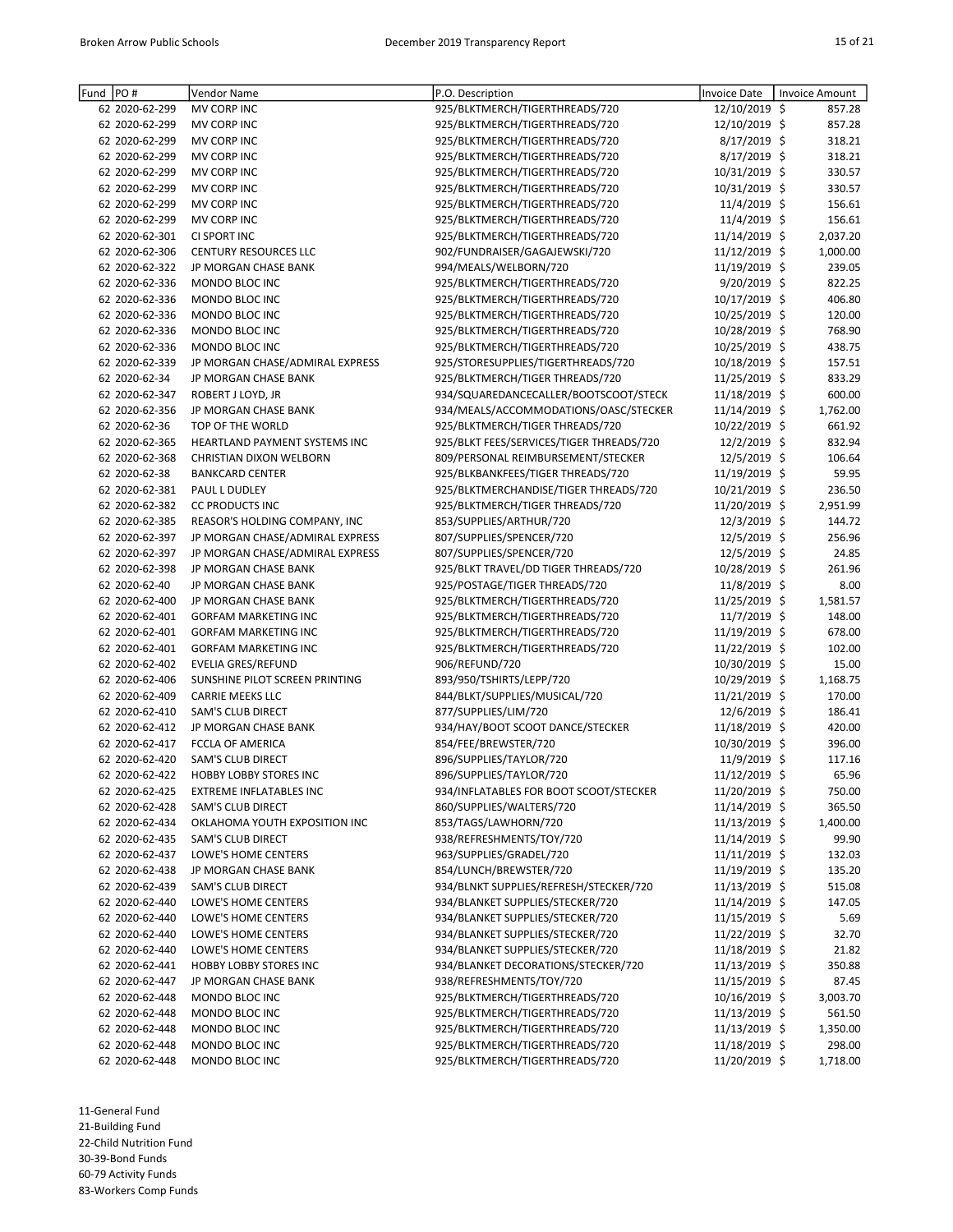| Fund | PO#            | Vendor Name                        | P.O. Description                       | Invoice Date   | <b>Invoice Amount</b> |
|------|----------------|------------------------------------|----------------------------------------|----------------|-----------------------|
|      | 62 2020-62-453 | <b>CARRIE MEEKS LLC</b>            | 844/BLKT/SUPPLIES/720                  | 10/27/2019 \$  | 239.61                |
|      | 62 2020-62-455 | JP MORGAN CHASE BANK               | 934/MEALS BOOT SCOOT/STECKER           | 11/18/2019 \$  | 83.88                 |
|      | 62 2020-62-456 | JP MORGAN CHASE BANK               | 934/SUPPLIES FROM WALMART/STECKER      | 11/18/2019 \$  | 161.97                |
|      | 62 2020-62-457 | REASOR'S HOLDING COMPANY, INC      | 938/SUPPLIES/720                       | 12/3/2019 \$   | 1,080.34              |
|      | 62 2020-62-458 | <b>BROKEN ARROW ROLLER SPORTS</b>  | 902/SKATING/GAGAJEWSKI/720             | 11/18/2019 \$  | 300.00                |
|      | 62 2020-62-459 | NORTHEASTERN STATE UNIVERSITY      | 934/PLC DUES/STECKER                   | 11/19/2019 \$  | 115.00                |
|      | 62 2020-62-465 | ADA CITY SCHOOLS 1-19              | 934/OASC STATE FEES/STECKER            | 11/2/2019 \$   | 600.00                |
|      | 62 2020-62-474 | <b>BRANDI RALEIGH/REFUND</b>       | 893/934/REFUND/720                     | 11/22/2019 \$  | 9.00                  |
|      | 62 2020-62-475 | <b>CENTURY RESOURCES LLC</b>       | 902/FUNDRAISER/GAGAJEWSKI/720          | 11/12/2019 \$  | 4,417.95              |
|      | 62 2020-62-482 | SAM'S CLUB DIRECT                  | 902/SUPPLIES/GAGAJEWSKI/720            | 12/3/2019 \$   | 131.76                |
|      | 62 2020-62-486 | SAM'S CLUB DIRECT                  | 896/SUPPLIES/TAYLOR/720                | 12/7/2019 \$   | 455.92                |
|      | 62 2020-62-59  | HOBBY LOBBY STORES INC             | 934/BLKT SUPPLIES/720                  | 10/22/2019 \$  | 154.80                |
|      | 62 2020-62-69  | OKLAHOMA FCCLA                     | 854/REGISTRATION/BREWSTER/720          | 11/5/2019 \$   | 40.00                 |
|      | 62 2020-62-70  | JW PEPPER & SON INC                | 818/BLKT/MUSIC/BAND                    | 10/30/2019 \$  | 28.00                 |
|      | 62 2020-62-70  | JW PEPPER & SON INC                | 818/BLKT/MUSIC/BAND                    | 11/14/2019 \$  | 150.00                |
|      | 62 2020-62-92  | <b>GORFAM MARKETING INC</b>        | 925/BLKTMERCH/TIGER THREADS/720        | 11/12/2019 \$  | 402.00                |
|      | 62 2020-62-94  | COLLEGE ENTRANCE EXAMINATION BOARD | 804/DUES/720                           | 8/26/2019 \$   | 400.00                |
|      | 62 2020-62-97  | <b>BANK OF OKLAHOMA</b>            | 925/BANK FEES/TIGER THREADS/720        | 12/13/2019 \$  | 8.66                  |
|      | 62 2020-62-98  | STORE SUPPLY WAREHOUSE LLC         | 925/BLKT FOR STORE SUPPLIES/TT         | $8/21/2019$ \$ | 66.32                 |
|      | 62 2020-62-98  | STORE SUPPLY WAREHOUSE LLC         | 925/BLKT/STORE SPLYS/TIGER THREADS/720 | 8/21/2019 \$   | 66.32                 |
|      | 62 2020-62-99  | <b>HOBBY LOBBY STORES INC</b>      | 925/BLKT STORE SUPPLIES/TT/72          | 11/25/2019 \$  | 14.38                 |
|      | 65 2020-65-101 | REASOR'S HOLDING COMPANY, INC      | 934/REFRESHMENTS/505                   | 12/9/2019 \$   | 69.58                 |
|      | 65 2020-65-12  | PALEN MUSIC CENTER                 | 818/SUPPLIES/INSTR. REPAIR/PETTYS/     | $10/1/2019$ \$ | 86.78                 |
|      | 65 2020-65-12  | PALEN MUSIC CENTER                 | 818/SUPPLIES/INSTR. REPAIR/PETTYS/     | 11/7/2019 \$   | 78.18                 |
|      | 65 2020-65-35  | REASOR'S HOLDING COMPANY, INC      | 934/SNACKS/505                         | 12/9/2019 \$   | 20.62                 |
|      | 65 2020-65-5   | <b>AVB BANK</b>                    | 892/BANK FEES/505                      | 11/30/2019 \$  | 11.08                 |
|      | 65 2020-65-62  | SAIED MUSIC COMPANY                |                                        | 10/24/2019 \$  | 102.24                |
|      |                |                                    | 818/BLANKET SUPPLIES/MUSIC/505         |                |                       |
|      | 65 2020-65-69  | <b>SCIENCE OLYMPIAD</b>            | 893/929/REGISTRATION/505               | $12/2/2019$ \$ | 100.00                |
|      | 65 2020-65-72  | CD FUND LLC                        | 905/FUNDRAISER/505                     | $10/1/2019$ \$ | 1,310.60              |
|      | 65 2020-65-74  | <b>DAYLIGHT DONUTS</b>             | 892/DOOR WINNER/505                    | 11/22/2019 \$  | 48.00                 |
|      | 65 2020-65-83  | <b>CHRISTOPHER S TURNER</b>        | 928/FUNDRAISER/505                     | 11/12/2019 \$  | 1,134.00              |
|      | 65 2020-65-84  | SAM'S CLUB DIRECT                  | 825/WILLIAMS GRANT/ALLEN               | 11/15/2019 \$  | 191.03                |
|      | 65 2020-65-85  | JP MORGAN CHASE BANK               | 825/WILLIAMS GRANT/ALLEN               | 11/20/2019 \$  | 55.80                 |
|      | 65 2020-65-87  | JP MORGAN CHASE BANK               | 897/TEACHER APP/505                    | 11/22/2019 \$  | 304.28                |
|      | 65 2020-65-88  | REASOR'S HOLDING COMPANY, INC      | 897/TEACHER APP/505                    | $12/3/2019$ \$ | 49.16                 |
|      | 65 2020-65-88  | REASOR'S HOLDING COMPANY, INC      | 897/TEACHER APP/505                    | 12/3/2019 \$   | 28.99                 |
|      | 65 2020-65-89  | SAM'S CLUB DIRECT                  | 897/TEACHER APP/505                    | 11/18/2019 \$  | 141.22                |
|      | 65 2020-65-90  | MAZZIO'S LLC                       | 897/TEACHER APP/505                    | 11/19/2019 \$  | 227.32                |
|      | 65 2020-65-94  | <b>BERRY ENTERPRISES INC</b>       | 938/STAFF ACTIVITY/505                 | 12/9/2019 \$   | 54.50                 |
|      | 65 2020-65-95  | <b>SAM'S CLUB DIRECT</b>           | 938/STAFF ACTIVITIES/505               | 12/2/2019 \$   | 233.64                |
|      | 65 2020-65-96  | REASOR'S HOLDING COMPANY, INC      | 938/STAFF ACTIVITY/505                 | 12/3/2019 \$   | 92.01                 |
|      | 65 2020-65-98  | <b>DAYLIGHT DONUTS</b>             | 938/DONUTS FOR STAFF/505               | 12/2/2019 \$   | 64.00                 |
|      | 65 2020-65-99  | <b>JACOB MEHLHOUSE</b>             | 905/REPAIRS/505                        | 12/5/2019 \$   | 405.00                |
|      | 66 2020-66-104 | TULSA AREA UNITED WAY              | 986/DONATIONS/520                      | 12/17/2019 \$  | 1,011.00              |
|      | 66 2020-66-14  | BA PUBLIC SCHOOLS-GENERAL FUND     | 833/CHOREOGRAPHY/520                   | 11/8/2019 \$   | 418.75                |
|      | 66 2020-66-18  | OKLAHOMA CHORAL DIRECTORS ASSOC    | 833/FEES/520                           | 11/4/2019 \$   | 375.00                |
|      | 66 2020-66-19  | BA PUBLIC SCHOOLS-GENERAL FUND     | 833/SUBSTITUTES/520                    | 11/8/2019 \$   | 60.87                 |
|      | 66 2020-66-2   | AVB BANK                           | 892/BANK FEES/520                      | 11/30/2019 \$  | 12.58                 |
|      | 66 2020-66-21  | BA PUBLIC SCHOOLS-GENERAL FUND     | 833/ACCOMPANIST/520                    | 11/8/2019 \$   | 300.00                |
|      | 66 2020-66-34  | MARGARET C KING                    | 844/SUPPLIES/520                       | 11/18/2019 \$  | 55.81                 |
|      | 66 2020-66-34  | MARGARET C KING                    | 844/SUPPLIES/520                       | 11/10/2019 \$  | 26.72                 |
|      | 66 2020-66-37  | BA PUBLIC SCHOOLS-GENERAL FUND     | 818/MASTERCLASS/520                    | 11/8/2019 \$   | 83.06                 |
|      | 66 2020-66-44  | <b>JACOB MEHLHOUSE</b>             | 905/SUPPLIES/REPAIRS/520               | 10/26/2019 \$  | 24.00                 |
|      | 66 2020-66-45  | TULSA AREA UNITED WAY              | 986/STAFF DONATIONS/520                | 12/17/2019 \$  | 5.00                  |
|      | 66 2020-66-71  | LOWE'S HOME CENTERS                | 844/SUPPLIES/520                       | 10/29/2019 \$  | 64.50                 |
|      | 66 2020-66-87  | <b>EAGLE FUND RAISING</b>          | 905/FUNDRAISER/520                     | 11/22/2019 \$  | 1,199.20              |
|      | 66 2020-66-9   | <b>TSA</b>                         | 940/UNIFORMS/520                       | $5/28/2019$ \$ | 150.00                |
|      | 66 2020-66-92  | SAM'S CLUB DIRECT                  | 897/EVENT/520                          | 12/9/2019 \$   | 20.94                 |
|      | 66 2020-66-94  | OKLAHOMA CHORAL DIRECTORS ASSOC    | 833/SUPPLIES/520                       | 12/4/2019 \$   | 105.00                |
|      | 67 2020-67-104 | OKLAHOMA MUSIC EDUCATORS ASSOC     | 833/CHOIR/530                          | 11/21/2019 \$  | 750.00                |
|      | 67 2020-67-108 | TULSA AREA UNITED WAY              | 986/UNITED WAY/530                     | 12/18/2019 \$  | 569.00                |
|      |                |                                    |                                        |                |                       |

11-General Fund 21-Building Fund 22-Child Nutrition Fund 30-39-Bond Funds

60-79 Activity Funds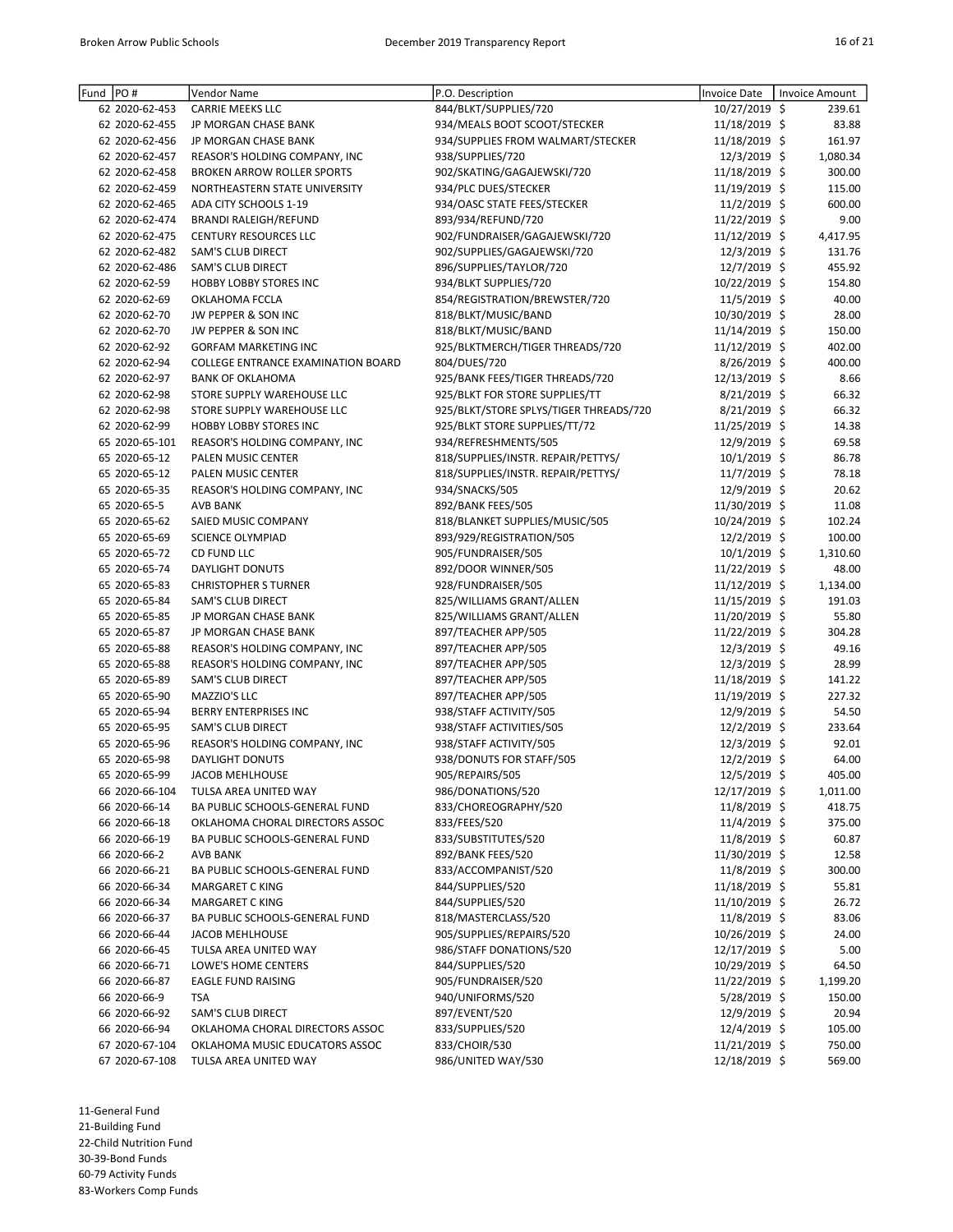| Fund  PO# |                | Vendor Name                       | P.O. Description                 | Invoice Date   | Invoice Amount |
|-----------|----------------|-----------------------------------|----------------------------------|----------------|----------------|
|           | 67 2020-67-2   | <b>AVB BANK</b>                   | 892/BANK FEES/530                | 11/30/2019 \$  | 18.76          |
|           | 67 2020-67-26  | BA PUBLIC SCHOOLS-GENERAL FUND    | 818/BAND/530                     | 11/8/2019 \$   | 80.00          |
|           | 67 2020-67-28  | BA PUBLIC SCHOOLS-GENERAL FUND    | 818/BAND/530                     | 11/8/2019 \$   | 80.00          |
|           | 67 2020-67-29  | BA PUBLIC SCHOOLS-GENERAL FUND    | 818/BAND/530                     | 11/8/2019 \$   | 40.00          |
|           | 67 2020-67-30  | STEFANIE LYN COTTRELL             | 818/BAND/530                     | 11/18/2019 \$  | 22.54          |
|           | 67 2020-67-32  | <b>CARRIE MEEKS LLC</b>           | 844/DRAMA/530                    | 10/27/2019 \$  | 100.00         |
|           | 67 2020-67-38  | ARROW FLOWER & GIFTS INC          | 938/STAFF/530                    | 12/1/2019 \$   | 72.95          |
|           | 67 2020-67-44  |                                   |                                  | 12/18/2019 \$  | 1.00           |
|           |                | TULSA AREA UNITED WAY             | 986/TULSA UNITED WAY/530         |                |                |
|           | 67 2020-67-55  | ARROW FLOWER & GIFTS INC          | 938/STAFF/530                    | $12/1/2019$ \$ | 62.95          |
|           | 67 2020-67-81  | REASOR'S HOLDING COMPANY, INC     | 892/GENERAL/530                  | 12/5/2019 \$   | 11.53          |
|           | 67 2020-67-85  | TWO CANDLE GUYS LLC               | 905/ORCHESTRA/530                | 11/20/2019 \$  | 2,565.00       |
|           | 67 2020-67-86  | SAM'S CLUB DIRECT                 | 905/ORCHESTRA/530                | 12/2/2019 \$   | 80.80          |
|           | 67 2020-67-86  | SAM'S CLUB DIRECT                 | 905/ORCHESTRA/530                | 12/3/2019 \$   | 63.16          |
|           | 67 2020-67-86  | SAM'S CLUB DIRECT                 | 905/ORCHESTRA/530                | 11/24/2019 \$  | 79.42          |
|           | 67 2020-67-92  | PLAYSCRIPTS INC                   | 844/DRAMA/530                    | 11/18/2019 \$  | 465.32         |
|           | 67 2020-67-94  | SAM'S CLUB DIRECT                 | 905/ORCHESTRA/530                | 11/24/2019 \$  | 157.96         |
|           | 67 2020-67-95  | JP MORGAN CHASE/ADMIRAL EXPRESS   | 897/NJHS/530                     | 11/21/2019 \$  | 401.08         |
|           | 67 2020-67-97  | <b>CARRIE MEEKS LLC</b>           | 844/DRAMA/530                    | 10/27/2019 \$  | 1,595.96       |
|           | 68 2020-68-1   | <b>AVB BANK</b>                   | 892/BANK FEES/525                | 11/30/2019 \$  | 34.84          |
|           | 68 2020-68-104 | REASOR'S HOLDING COMPANY, INC     | 892/SUPPLIES/525                 | 11/20/2019 \$  | 88.94          |
|           | 68 2020-68-116 | SUNSHINE PILOT SCREEN PRINTING    | 877/T-SHIRTS/525                 | 12/6/2019 \$   | 208.00         |
|           | 68 2020-68-117 | OKLAHOMA MUSIC EDUCATORS ASSOC    | 833/REGISTRATION/525             | 11/21/2019 \$  | 1,320.00       |
|           | 68 2020-68-34  | <b>MERICA MARIE HOGAN</b>         | 844/SUPPLIES/525                 | 11/22/2019 \$  | 834.98         |
|           |                |                                   |                                  |                |                |
|           | 68 2020-68-43  | OKLAHOMA MUSIC EDUCATORS ASSOC    | 833/REGISTRATION/525             | 11/21/2019 \$  | 30.00          |
|           | 68 2020-68-67  | OKLAHOMA TSA                      | 940/REGISTRATION/525             | 10/8/2019 \$   | 75.00          |
|           | 68 2020-68-69  | MAZZIO'S LLC                      | 978/PIZZA/525                    | 10/22/2019 \$  | 76.89          |
|           | 68 2020-68-75  | <b>EAGLE FUND RAISING</b>         | 905/FUNDRAISER/525               | 11/15/2019 \$  | 1,279.00       |
|           | 68 2020-68-76  | <b>CENTURY RESOURCES LLC</b>      | 818/FUNDRAISER/525               | 11/27/2019 \$  | 3,119.74       |
|           | 68 2020-68-83  | SIGNATURE FUNDRAISING INC         | 833/FUNDRAISER/525               | $9/23/2019$ \$ | 1,674.75       |
|           | 68 2020-68-86  | CD FUND LLC                       | 844/FUNDRAISER/525               | 10/25/2019 \$  | 1,381.50       |
|           | 68 2020-68-87  | SCHOLASTIC CORPORATION            | 889/BOOK FAIR/525                | $11/7/2019$ \$ | 2,280.56       |
|           | 68 2020-68-88  | OKLAHOMA CHORAL DIRECTORS ASSOC   | 833/REGISTRATION/525             | 11/5/2019 \$   | 100.00         |
|           | 68 2020-68-89  | NATIONAL ASSOCIATION FOR MUSIC ED | 905/FEES/525                     | 11/12/2019 \$  | 132.00         |
|           | 68 2020-68-94  | OK SECONDARY SCHOOL ACT ASSOC     | 818/ENTRY FEES/525               | 12/9/2019 \$   | 110.00         |
|           | 68 2020-68-95  | OK SECONDARY SCHOOL ACT ASSOC     | 818/FEES/525                     | 11/11/2019 \$  | 100.00         |
|           | 69 2020-69-1   | <b>AVB BANK</b>                   | 892/BANK FEES/510                | 11/30/2019 \$  | 11.92          |
|           | 69 2020-69-11  | JW PEPPER & SON INC               | 833/SHEET MUSIC/510              | 8/27/2019 \$   | 132.18         |
|           | 69 2020-69-11  | JW PEPPER & SON INC               | 833/SHEET MUSIC/510              | $8/28/2019$ \$ | 1,196.77       |
|           | 69 2020-69-11  | JW PEPPER & SON INC               | 833/SHEET MUSIC/510              | $9/3/2019$ \$  | 119.86         |
|           | 69 2020-69-11  | JW PEPPER & SON INC               | 833/SHEET MUSIC/510              | 10/22/2019 \$  | 369.79         |
|           |                |                                   |                                  |                |                |
|           | 69 2020-69-17  | BA PUBLIC SCHOOLS-GENERAL FUND    | 833/SUBS/510                     | 11/8/2019 \$   | 60.87          |
|           | 69 2020-69-28  | TULSA AREA UNITED WAY             | 986/DONATION/510                 | 12/17/2019 \$  | 100.00         |
|           | 69 2020-69-41  | REASOR'S HOLDING COMPANY, INC     | 892/TOY/CELEBRATION/510          | 10/29/2019 \$  | 101.93         |
|           | 69 2020-69-47  | REASOR'S HOLDING COMPANY, INC     | 889/DONUTS/510                   | 12/3/2019 \$   | 39.90          |
|           | 69 2020-69-61  | REASOR'S HOLDING COMPANY, INC     | 938/SUPPLIES/510                 | 12/3/2019 \$   | 42.00          |
|           | 69 2020-69-62  | <b>QUALITY SIGNS AND BANNERS</b>  | 892/TOY/POSTER/510               | 12/9/2019 \$   | 99.00          |
|           | 69 2020-69-66  | <b>SAM'S CLUB DIRECT</b>          | 905/RFRSHMNTS/510                | 11/24/2019 \$  | 176.54         |
|           | 69 2020-69-67  | TULSA BAND INSTRUMENTS INC        | 905/INSTRMNT/510                 | 11/29/2019 \$  | 450.00         |
|           | 69 2020-69-68  | JW PEPPER & SON INC               | 833/SHEET/MUSIC/510              | 11/21/2019 \$  | 72.15          |
|           | 69 2020-69-70  | DEMCO INC                         | 889/SUPPLIES/510                 | 11/21/2019 \$  | 115.68         |
|           | 69 2020-69-72  | TWO CANDLE GUYS LLC               | 905/FUNDRAISER/510               | 11/20/2019 \$  | 2,555.00       |
|           | 69 2020-69-76  | ALPHA AWARDS & ENGRAVING LLC      | 892/NAME/BADGE/510               | 11/25/2019 \$  | 5.50           |
|           | 69 2020-69-80  | SAM'S CLUB DIRECT                 | 934/HOT/CHOCOLATE/510            | 12/7/2019 \$   | 49.92          |
|           | 69 2020-69-83  | PALEN MUSIC CENTER                | 818/SUPPLIES/510                 | 12/9/2019 \$   | 130.00         |
|           | 69 2020-69-85  | NATIONAL ASSOCIATION FOR MUSIC ED | 818/MEMBER/FEE/510               | 12/9/2019 \$   | 132.00         |
|           | 69 2020-69-86  | LOGO-WEAR INC                     | 818/TSHIRTS/510                  | 11/14/2019 \$  | 1,407.75       |
|           |                |                                   |                                  |                |                |
|           | 69 2020-69-88  | TULSA AREA UNITED WAY             | 986/DONATION/510                 | 12/17/2019 \$  | 500.00         |
|           | 70 2020-70-132 | SCHOLASTIC CORPORATION            | 889/ FALL BOOK FAIR BOOKS/175    | 10/22/2019 \$  | 150.00         |
|           | 70 2020-70-134 | OTC BRANDS INC                    | 892/ STUDENT BIRTHDAY ITEMS/ 175 | $9/24/2019$ \$ | 267.58         |
|           | 70 2020-70-14  | STORE SUPPLY WAREHOUSE LLC        | 892/SUPPLIES/170                 | 12/2/2019 \$   | 71.98          |
|           | 70 2020-70-15  | WILJACKAL LLC FRECKLES            | 892/FUNDRAISER/170               | 11/15/2019 \$  | 517.50         |

11-General Fund 21-Building Fund 22-Child Nutrition Fund

30-39-Bond Funds

60-79 Activity Funds 83-Workers Comp Funds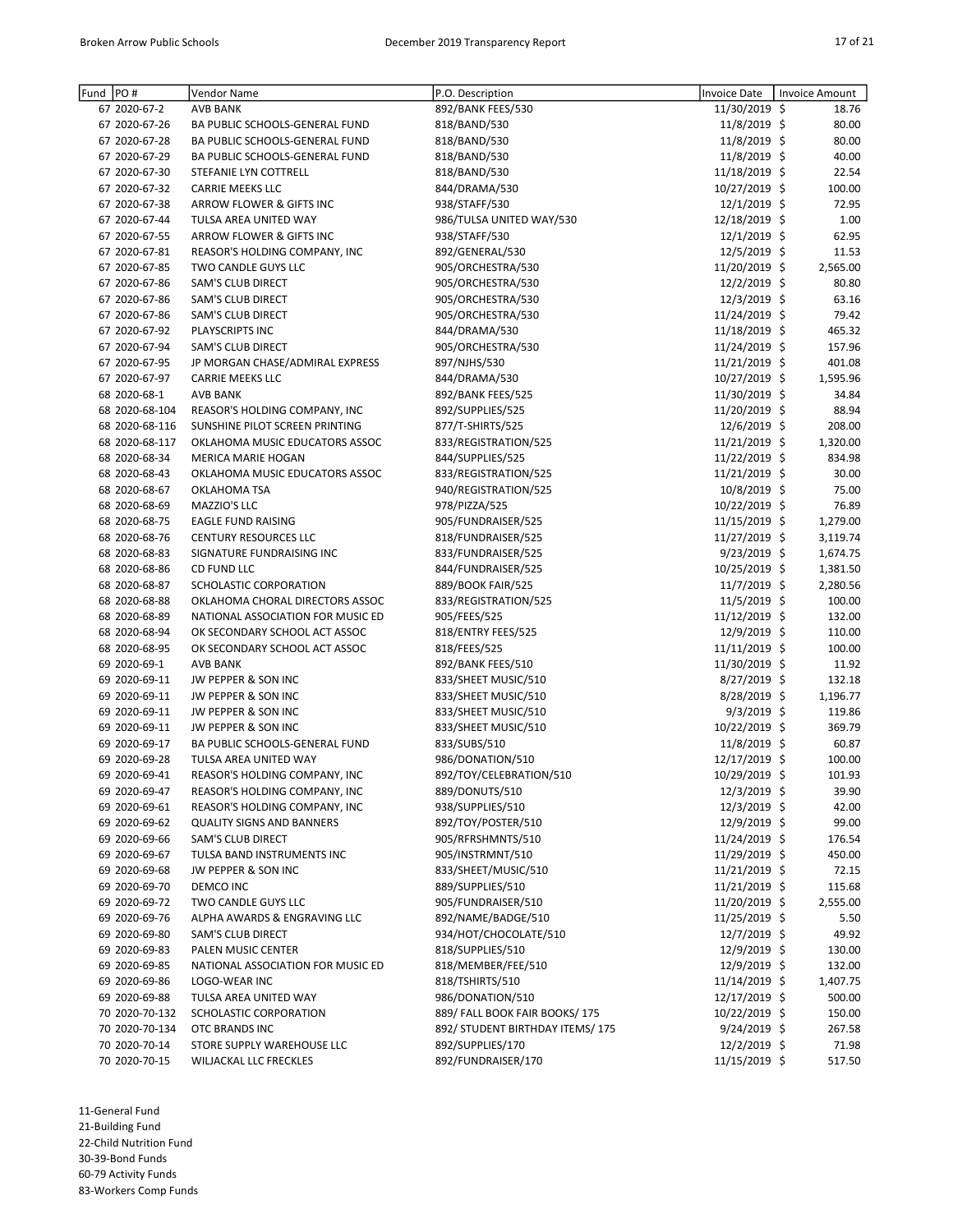| Fund PO#       | Vendor Name                      | P.O. Description                         | <b>Invoice Date</b> | Invoice Amount |
|----------------|----------------------------------|------------------------------------------|---------------------|----------------|
| 70 2020-70-173 | TULSA AREA UNITED WAY            | 70/UNITED WAY STAFF FUNDRAISER/110       | 12/17/2019 \$       | 1.00           |
| 70 2020-70-181 | TEAM NEXT LEVEL INC              | 892/TOMLUNCHEON/215                      | 11/22/2019 \$       | 51.73          |
| 70 2020-70-213 | WILJACKAL LLC FRECKLES           | 892/BLANKET/ FUNDRAISER/135              | 10/24/2019 \$       | 645.30         |
| 70 2020-70-213 | WILJACKAL LLC FRECKLES           | 892/BLANKET/ FUNDRAISER/135              | $9/27/2019$ \$      | 645.30         |
| 70 2020-70-225 | TULSA AREA UNITED WAY            | 986/UNITED WAY/220                       | 12/17/2019 \$       | 50.00          |
| 70 2020-70-233 | JANA LEE WILLIAMS                | 892/MICE/215                             | 12/2/2019 \$        | 329.67         |
| 70 2020-70-247 | BA PUBLIC SCHOOLS-GENERAL FUND   | 892/SUB/160                              | 12/11/2019 \$       | 30.44          |
| 70 2020-70-253 | TULSA AREA UNITED WAY            | 986/UNITED WAY/135                       | 12/17/2019 \$       | 1.00           |
| 70 2020-70-255 | TULSA AREA UNITED WAY            | 832/UNTIEDWAYFUNDRAISER/120              | 12/10/2019 \$       | 280.00         |
| 70 2020-70-267 | BKL MANAGEMENT INC               | 892/CONFERENCE NIGHT TEACHER DINNERS/140 | 10/10/2019 \$       | 327.00         |
| 70 2020-70-275 | TULSA AREA UNITED WAY            | 986/UNITEDWAY/125                        | 10/2/2019 \$        | 776.03         |
| 70 2020-70-282 | LAKESHORE EQUIPMENT CO           | 892/SUPPLIES/135                         | 10/3/2019 \$        | 78.82          |
| 70 2020-70-287 | ALPHA AWARDS & ENGRAVING LLC     | 938/TOYPLAQUE/215                        | 11/7/2019 \$        | 52.00          |
| 70 2020-70-287 | ALPHA AWARDS & ENGRAVING LLC     | 938/TOYPLAQUE/215                        | 11/12/2019 \$       | 10.00          |
| 70 2020-70-293 | BA PUBLIC SCHOOLS-GENERAL FUND   | 892/SUBS/200                             |                     | 121.74         |
|                |                                  |                                          | 10/17/2019 \$       |                |
| 70 2020-70-298 | REASOR'S HOLDING COMPANY, INC    | 938/FLOWERS MISC/135                     | 11/21/2019 \$       | 16.98          |
| 70 2020-70-304 | <b>WILJACKAL LLC FRECKLES</b>    | BLANKET/CUSTARD SALES AUG-DEC 2019/140   | 11/22/2019 \$       | 338.40         |
| 70 2020-70-323 | TFD UNLIMITED LLC                | 892/EARBUDS/220                          | 10/25/2019 \$       | 33.55          |
| 70 2020-70-335 | <b>TIGER THREADS</b>             | 938/TOYRUNNERUP/215                      | 10/23/2019 \$       | 25.00          |
| 70 2020-70-340 | REASOR'S HOLDING COMPANY, INC    | 938/BLKT/REFRESH/SUPPLIES/MISC/135       | 12/4/2019 \$        | 2.65           |
| 70 2020-70-345 | TULSA AREA UNITED WAY            | 986/UNITEDWAY/205                        | 12/10/2019 \$       | 236.00         |
| 70 2020-70-347 | AMERICA'S FOUNDATION FOR CHESS   | 892/FIRST MOVE CHESS FOR SAMPSON/220     | 10/14/2019 \$       | 225.00         |
| 70 2020-70-350 | MACIE PUBLISHING CO., INC.       | 892/MUSICALRECORDERS/150                 | 10/18/2019 \$       | 811.19         |
| 70 2020-70-353 | LIVESAY ORCHARDS                 | 892/STUDENTFEES/205                      | 11/6/2019 \$        | 642.00         |
| 70 2020-70-354 | TULSA AREA UNITED WAY            | 986/UNITED WAY/135                       | 12/17/2019 \$       | 1,285.00       |
| 70 2020-70-38  | <b>STACY LYN STROW</b>           | 892/STARSHAPEDSTICKYNOTESFROMAMAZON/165  | $8/6/2019$ \$       | 39.96          |
| 70 2020-70-380 | JANA LEE WILLIAMS                | 892/TIGERTUNESHIRT/215                   | 10/21/2019 \$       | 90.00          |
| 70 2020-70-381 | KISS INST FOR PRACTICAL ROBOTICS | 877/BATTERIES FOR ROBOTICS/220           | 10/25/2019 \$       | 147.80         |
| 70 2020-70-401 | WILJACKAL LLC FRECKLES           | 833/SUPPLIES/520                         | 11/15/2019 \$       | 284.40         |
| 70 2020-70-401 | WILJACKAL LLC FRECKLES           | 892/BLANKETFRECKLES/125                  | 12/13/2019 \$       | 286.20         |
| 70 2020-70-402 | <b>CEREBELLUM CORPORATION</b>    | 889/VIDEOS/205                           | 11/5/2019 \$        | 85.82          |
| 70 2020-70-407 | REASOR'S HOLDING COMPANY, INC    | 892/VETERANSDAY/165                      | 11/10/2019 \$       | 188.21         |
| 70 2020-70-407 | REASOR'S HOLDING COMPANY, INC    | 892/VETERANSDAY/165                      | 11/7/2019 \$        | 86.04          |
| 70 2020-70-407 | REASOR'S HOLDING COMPANY, INC    | 892/VETERANSDAY/165                      | 11/10/2019 \$       | (4.88)         |
| 70 2020-70-408 | <b>CNP CATERING</b>              | 938/T.O.Y. MEAL/200                      | 11/20/2019 \$       | 268.50         |
| 70 2020-70-409 | OFFICE DEPOT INC                 | 892/OFFICE SUPPLIES/135                  | 10/28/2019 \$       | 10.29          |
| 70 2020-70-409 | OFFICE DEPOT INC                 | 892/OFFICE SUPPLIES/135                  | 10/25/2019 \$       | 64.99          |
|                |                                  | 892/ BLANKET/ 175                        |                     |                |
| 70 2020-70-414 | REASOR'S HOLDING COMPANY, INC    |                                          | 12/3/2019 \$        | 47.35          |
| 70 2020-70-416 | DEMCO INC                        | 889/MEDIA SUPPLIES/220                   | $11/11/2019$ \$     | 890.85         |
| 70 2020-70-417 | WILJACKAL LLC FRECKLES           | 892/FUNDRAISER/BLKT/150                  | 11/22/2019 \$       | 273.60         |
| 70 2020-70-421 | REASOR'S HOLDING COMPANY, INC    | 938/REFRESHMENTS/WARRENSHOWER/150        | 12/3/2019 \$        | 51.34          |
| 70 2020-70-424 | REASOR'S HOLDING COMPANY, INC    | 892/VETERANSDAY/120                      | 11/10/2019 \$       | 92.54          |
| 70 2020-70-427 | BERRY ENTERPRISES INC            | 892/ POPCORN/ 175                        | 11/22/2019 \$       | 8.50           |
| 70 2020-70-431 | REASOR'S HOLDING COMPANY, INC    | 938/DARNELLBABYSHOWER/150                | 12/3/2019 \$        | 61.81          |
| 70 2020-70-435 | REASOR'S HOLDING COMPANY, INC    | 892/VETERANDAY/125                       | 11/10/2019 \$       | 101.23         |
| 70 2020-70-437 | OTC BRANDS INC                   | 892/STUDENTREWARDS/165                   | $11/1/2019$ \$      | 177.42         |
| 70 2020-70-440 | REASOR'S HOLDING COMPANY, INC    | 938/WEDDINGSHOWER/205                    | 11/20/2019 \$       | 74.60          |
| 70 2020-70-441 | JP MORGAN CHASE/ADMIRAL EXPRESS  | 892/CHROMEBOOKACCESSORIES/165            | $11/1/2019$ \$      | 376.43         |
| 70 2020-70-444 | RENAISSANCE LEARNING INC         | 889/LIBRARY SUPPLIES/200                 | $11/1/2019$ \$      | 120.99         |
| 70 2020-70-450 | BA PUBLIC SCHOOLS-GENERAL FUND   | 892/SUBCOVERAGE/125                      | 12/11/2019 \$       | 131.89         |
| 70 2020-70-453 | REASOR'S HOLDING COMPANY, INC    | 892/AP MEETING/220                       | 12/3/2019 \$        | 118.54         |
| 70 2020-70-455 | SCHOLASTIC CORPORATION           | 889/FALL BOOK FAIR/140                   | 10/23/2019 \$       | 3,426.11       |
| 70 2020-70-461 | HOBBY LOBBY STORES INC           | 892/PAINTSUPPLIESRIVERROCK/165           | 11/14/2019 \$       | 61.50          |
| 70 2020-70-466 | JP MORGAN CHASE BANK             | 892/CLASSROOM SUPPLIES/200               | 11/10/2019 \$       | 494.07         |
| 70 2020-70-470 | <b>DEMCO INC</b>                 | 889/MEDIA/125                            | 11/8/2019 \$        | 68.13          |
| 70 2020-70-475 | SCHOLASTIC CORPORATION           | 889/BOOKFAIRPAYMENT/120                  | 10/21/2019 \$       | 1,857.33       |
| 70 2020-70-476 | DONNA GAYLE MURRAY               | 892/REIMBURSEMENT/PE/150                 | 12/11/2019 \$       | 868.30         |
| 70 2020-70-481 | AMANDA FRANCINE BOWSER           | 938/CHRISTMASPARTY/215                   | $12/5/2019$ \$      | 92.82          |
| 70 2020-70-488 | BLICK ART MATERIALS LLC          | 892/SQUAREONEARTSUPPLIES/120             | 11/14/2019 \$       | 272.20         |
| 70 2020-70-488 | BLICK ART MATERIALS LLC          | 892/SQUAREONEARTSUPPLIES/120             | 11/21/2019 \$       | 65.46          |
| 70 2020-70-489 | REASOR'S HOLDING COMPANY, INC    | 895/PRINCIPALMTGREFRESHMENTS/120         | 11/13/2019 \$       | 80.25          |
|                |                                  |                                          |                     |                |

11-General Fund

21-Building Fund

22-Child Nutrition Fund

30-39-Bond Funds

60-79 Activity Funds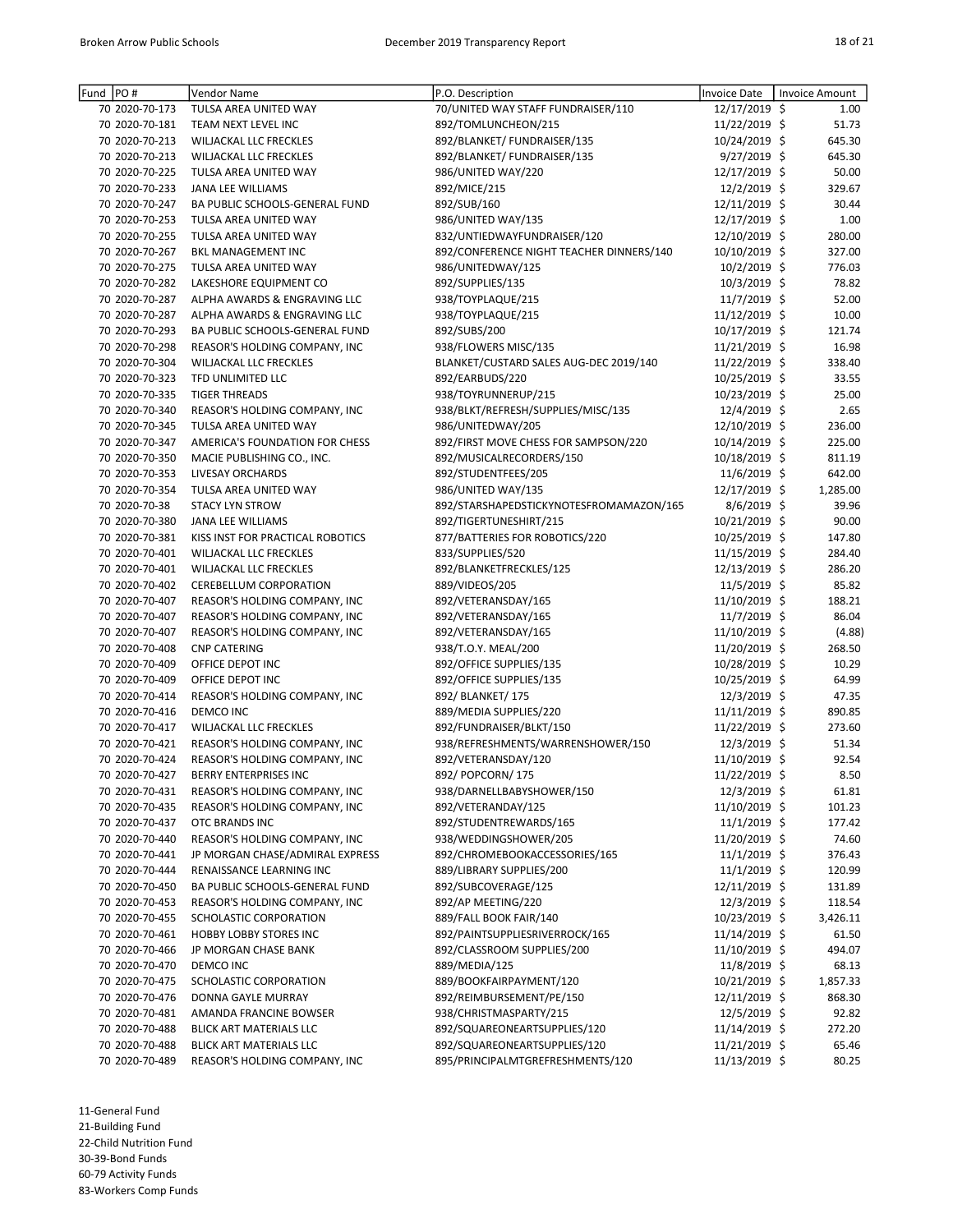| Fund PO# |                | Vendor Name                        | P.O. Description                         | Invoice Date   | Invoice Amount |
|----------|----------------|------------------------------------|------------------------------------------|----------------|----------------|
|          | 70 2020-70-490 | CERAMIC COTTAGE INC                | 892/ARTSUPPLY/120                        | 11/26/2019 \$  | 100.00         |
|          | 70 2020-70-493 | RENAISSANCE LEARNING INC           | 892/SUBSCRIPTION/160                     | 11/13/2019 \$  | 1,034.00       |
|          | 70 2020-70-495 | <b>BARNES &amp; NOBLE INC</b>      | 892/SUPPLIES/170                         | 11/15/2019 \$  | 42.00          |
|          | 70 2020-70-500 | THE PROPHET CORPORATION            | 892/PESUPPLIES/125                       | 11/14/2019 \$  | 111.03         |
|          | 70 2020-70-503 | SAM'S CLUB DIRECT                  | 938/SUPPLIES/180                         | 11/18/2019 \$  | 110.60         |
|          | 70 2020-70-507 | HARCOURT INDUSTRIES INC            | 892/PENCILS FUNDRAISER/160               | $12/3/2019$ \$ | 172.80         |
|          | 70 2020-70-51  | REASOR'S HOLDING COMPANY, INC      | 892/938/REFRESHMENTS, ITEMS, FLOWERS/220 | 12/3/2019 \$   | 69.04          |
|          | 70 2020-70-51  | REASOR'S HOLDING COMPANY, INC      | 892/938/REFRESHMENTS, ITEMS, FLOWERS/220 | 10/29/2019 \$  | 74.98          |
|          | 70 2020-70-511 | PROMOZ SCREEN PRINTING INC         | 892/T.SHIRTS/135                         | 11/19/2019 \$  | 2,548.30       |
|          | 70 2020-70-514 | <b>WILJACKAL LLC FRECKLES</b>      | 877/ROBOTICS FRECKLES FUND RAISER/220    | 11/14/2019 \$  | 240.30         |
|          | 70 2020-70-516 | HOBBY LOBBY STORES INC             | 892/INCENTIVEPRIZES/150                  | 11/21/2019 \$  | 81.42          |
|          | 70 2020-70-517 | SAM'S CLUB DIRECT                  | 892/STEM NIGHT SUPPLIES/180              | 11/20/2019 \$  | 639.00         |
|          | 70 2020-70-520 | WILJACKAL LLC FRECKLES             | 892/FRECKLES FUND RAISER/220             | $10/4/2019$ \$ | 362.70         |
|          | 70 2020-70-523 | REASOR'S HOLDING COMPANY, INC      | 938/REFRESHMENTS/150                     | $12/3/2019$ \$ | 40.98          |
|          | 70 2020-70-524 | DONNA GAYLE MURRAY                 | 892/SOUNDSYSTEM/150                      | 12/7/2019 \$   | 569.00         |
|          | 70 2020-70-525 | SCHOOL SPECIALTY INC               | 889/HEADPHONES/200                       | 11/21/2019 \$  | 634.10         |
|          | 70 2020-70-528 | REASOR'S HOLDING COMPANY, INC      | 892/POCLOSEDINERROR/125                  | 10/1/2019 \$   | 21.61          |
|          | 70 2020-70-528 | REASOR'S HOLDING COMPANY, INC      | 892/POCLOSEDINERROR/125                  | 10/29/2019 \$  | 42.51          |
|          | 70 2020-70-529 | JP MORGAN CHASE/ADMIRAL EXPRESS    | 892/SUPPLIES/125                         | 11/21/2019 \$  | 186.13         |
|          | 70 2020-70-529 | JP MORGAN CHASE/ADMIRAL EXPRESS    | 892/SUPPLIES/125                         | 11/22/2019 \$  | 7.38           |
|          | 70 2020-70-529 | JP MORGAN CHASE/ADMIRAL EXPRESS    | 892/SUPPLIES/125                         | 11/25/2019 \$  | 2.46           |
|          | 70 2020-70-530 | NATIONAL GEOGRAPHY BEE             | 892/GEOBEE FOR 5TH GRADE/220             | 11/13/2019 \$  | 120.00         |
|          | 70 2020-70-532 | <b>WILJACKAL LLC FRECKLES</b>      | 892/FUNDRAISER/`150                      | 12/6/2019 \$   | 280.80         |
|          | 70 2020-70-534 | SCHOLASTIC CORPORATION             | 889/ FALL BOOK FAIR BOOKS/175            | 10/22/2019 \$  | 3,637.66       |
|          | 70 2020-70-540 | LIGHTSPEED TECHNOLOGIES            | 892/SMARTBOARDBATTERIES/205              | 12/4/2019 \$   | 120.00         |
|          | 70 2020-70-552 | CHICK-FIL-A BROKEN ARROW           | 892/PDMEETING/150                        | $12/3/2019$ \$ | 105.75         |
|          | 70 2020-70-553 | LOS CABOS                          | 938/SUPPLIES/170                         | 12/6/2019 \$   | 468.32         |
|          | 70 2020-70-559 | JP MORGAN CHASE/ADMIRAL EXPRESS    | 892/SUPPLIES/215                         | 12/4/2019 \$   | 33.13          |
|          | 70 2020-70-559 | JP MORGAN CHASE/ADMIRAL EXPRESS    | 892/SUPPLIES/215                         | 12/5/2019 \$   | 65.04          |
|          | 70 2020-70-560 | SAM'S CLUB DIRECT                  | 938/HOSPITALITY SUPPLIES/180             | 12/5/2019 \$   | 71.32          |
|          | 70 2020-70-562 | RIB CRIB BBQ INC                   | 938/STAFF CHRISTMAS PARTY/220            | 12/6/2019 \$   | 177.25         |
|          | 70 2020-70-565 | MAZZIO'S LLC                       | 892/5THADVISORYLUNCH/125                 | 12/6/2019 \$   | 44.00          |
|          | 70 2020-70-566 | SAM'S CLUB DIRECT                  | 938/FRIENDSHIP/125                       | 12/10/2019 \$  | 107.32         |
|          | 70 2020-70-567 | SCHOLASTIC CORPORATION             | 889/BOOKFAIRFUNDRAISER/125               | 11/18/2019 \$  | 2,597.66       |
|          | 70 2020-70-569 | REASOR'S HOLDING COMPANY, INC      | 938/XMASPARTY/120                        | 12/5/2019 \$   | 164.43         |
|          | 70 2020-70-572 | JP MORGAN CHASE/ADMIRAL EXPRESS    | 892/SUPPLIES/125                         | 12/6/2019 \$   | 291.02         |
|          | 70 2020-70-574 | <b>BROKEN ARROW PUBLIC SCHOOLS</b> | 892/PAPER/125                            | 12/11/2019 \$  | 272.00         |
|          | 70 2020-70-575 | WILJACKAL LLC FRECKLES             | 892/FRECKLES FUND RAISER/220             | 12/6/2019 \$   | 350.10         |
|          | 70 2020-70-577 | HOBBY LOBBY STORES INC             | 889/SUPPLIES/160                         | 12/10/2019 \$  | 199.61         |
|          | 70 2020-70-585 | REASOR'S HOLDING COMPANY, INC      | 938/FLOWERSGUTHRIE/205                   | 12/5/2019 \$   | 20.98          |
|          | 70 2020-70-590 | WILJACKAL LLC FRECKLES             | 892/FRECKLES/215                         | 12/6/2019 \$   | 430.20         |
|          | 70 2020-70-591 | TULSA AREA UNITED WAY              | 986/UNITEDWAY/215                        | 12/9/2019 \$   | 165.00         |
|          | 70 2020-70-595 | WILJACKAL LLC FRECKLES             | 892/FUNDRAISER/160                       | 12/16/2019 \$  | 466.20         |
|          | 70 2020-70-598 | <b>GONOODLE INC</b>                | 892/STUDENTSUBSCRIPTION/205              | 12/10/2019 \$  | 1,000.00       |
|          | 70 2020-70-60  | WILJACKAL LLC FRECKLES             | 892/FUNDRAISER/135                       | 11/21/2019 \$  | 645.30         |
|          | 70 2020-70-606 | HOBBY LOBBY STORES INC             | 892/ HOLIDAY PAPER GOODS/175             | 12/10/2019 \$  | 41.39          |
|          | 70 2020-70-608 | HOBBY LOBBY STORES INC             | 938/ STAFF MORALE/ 175                   | 12/10/2019 \$  | 23.97          |
|          | 70 2020-70-612 | TULSA AREA UNITED WAY              | 70/UNITED WAY STAFF FUNDRAISER/110       | 12/17/2019 \$  | 719.00         |
|          | 70 2020-70-616 | TULSA AREA UNITED WAY              | 986/CLEAR ACCOUNT/135                    | 12/17/2019 \$  | 12.00          |
|          | 70 2020-70-624 | TULSA AREA UNITED WAY              | 986/UNITED WAY DONATIONS/220             | 12/17/2019 \$  | 110.00         |
|          | 70 2020-70-626 | WILJACKAL LLC FRECKLES             | 892/DECFRECKLES/165                      | 12/13/2019 \$  | 346.50         |
|          | 70 2020-70-638 | TULSA AREA UNITED WAY              | 986/ UNITED WAY/ 175                     | 12/16/2019 \$  | 60.00          |
|          | 70 2020-70-9   | JP MORGAN CHASE/ADMIRAL EXPRESS    | 892/BLANKET/CLASSROOMSUPPLIES/150        | 12/9/2019 \$   | 37.56          |
|          | 72 2020-72-1   | <b>BANK OF OKLAHOMA</b>            | 982/BLKT/2019-2020BANKFEES/082           | 12/13/2019 \$  | 15.21          |
|          | 72 2020-72-1   | <b>BANK OF OKLAHOMA</b>            | 982/BLKT/2019-2020BANKFEES/082           | 12/13/2019 \$  | 9.05           |
|          | 72 2020-72-22  | REASOR'S HOLDING COMPANY, INC      | 982/FOOD AND SUPPLIES/082                | 12/3/2019 \$   | 76.59          |
|          | 72 2020-72-22  | REASOR'S HOLDING COMPANY, INC      | 982/FOOD AND SUPPLIES/082                | 12/3/2019 \$   | 159.73         |
|          | 72 2020-72-22  | REASOR'S HOLDING COMPANY, INC      | 982/FOOD AND SUPPLIES/082                | $12/3/2019$ \$ | 333.79         |
|          | 72 2020-72-22  | REASOR'S HOLDING COMPANY, INC      | 982/FOOD AND SUPPLIES/082                | 12/3/2019 \$   | 185.65         |
|          | 72 2020-72-24  | CHILD NUTRITION PROGRAMS DEPT      | 982/STUDENT MEALS AND SNACKS/082         | 11/30/2019 \$  | 17,532.55      |
|          | 72 2020-72-29  | OTC BRANDS INC                     | 982/BLANKET-SUPPLIES/082                 | 11/8/2019 \$   | 1,400.35       |
|          |                |                                    |                                          |                |                |

11-General Fund 21-Building Fund 22-Child Nutrition Fund

30-39-Bond Funds

60-79 Activity Funds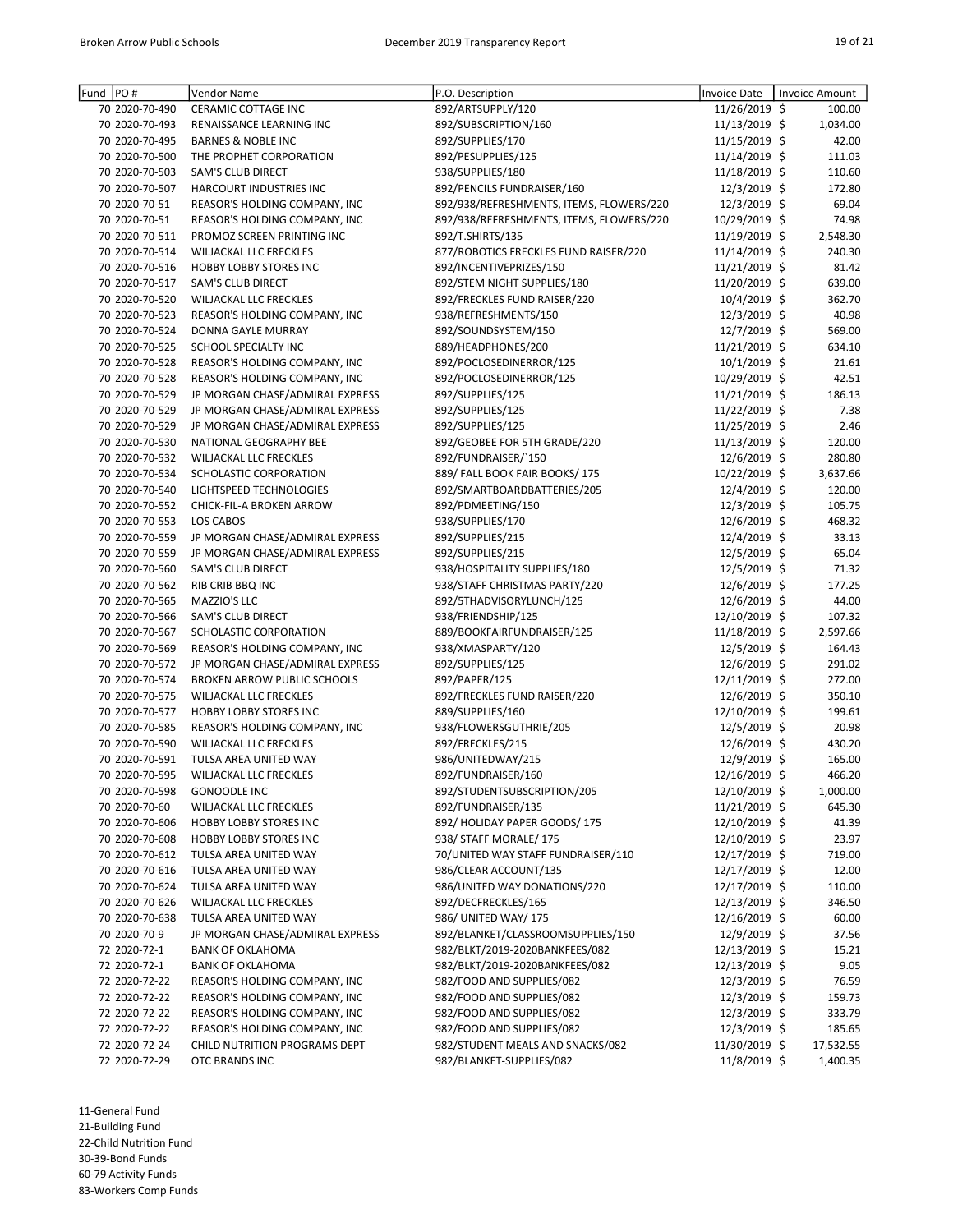| Fund PO# |                | Vendor Name                     | P.O. Description                         | <b>Invoice Date</b> | <b>Invoice Amount</b> |
|----------|----------------|---------------------------------|------------------------------------------|---------------------|-----------------------|
|          | 72 2020-72-29  | OTC BRANDS INC                  | 982/BLANKET-SUPPLIES/082                 | 11/8/2019 \$        | 52.48                 |
|          | 72 2020-72-30  | BA PUBLIC SCHOOLS-GENERAL FUND  | 982/TRSFAFTOGF/082                       | 12/1/2019 \$        | 67,113.29             |
|          | 72 2020-72-30  | BA PUBLIC SCHOOLS-GENERAL FUND  | 982/TRSFAFTOGF/082                       | 12/1/2019 \$        | 8,109.85              |
|          | 72 2020-72-32  | FORTE PAYMENT SYSTEMS INC       | 982/BLKT/FEES/082                        | 11/30/2019 \$       | 4,582.50              |
|          | 73 2020-73-1   | <b>BANK OF OKLAHOMA</b>         | 892/BANK FEES/075                        | 12/13/2019 \$       | 7.23                  |
|          | 73 2020-73-3   | REASOR'S HOLDING COMPANY, INC   | 892/BLANKET/075/AL                       | 11/15/2019 \$       | 127.31                |
|          | 73 2020-73-3   | REASOR'S HOLDING COMPANY, INC   | 892/BLANKET/075/AL                       | 11/4/2019 \$        | 76.49                 |
|          | 74 2020-74-1   | <b>BANK OF OKLAHOMA</b>         | 892/BANK FEES/725                        | 12/13/2019 \$       | 8.45                  |
|          | 74 2020-74-20  | BA PUBLIC SCHOOLS-GENERAL FUND  | 934/SUB 10/31/19/725/AL                  | 11/8/2019 \$        | 60.87                 |
|          | 74 2020-74-24  | BA PUBLIC SCHOOLS-GENERAL FUND  | 892/SUB FOR TRIP ON 10/23/19             | 11/8/2019 \$        | 60.87                 |
|          | 74 2020-74-25  | DEANAN PRODUCTS INC             | 854/FUNDRAISER/725/AL                    | 10/22/2019 \$       | 65.00                 |
|          | 74 2020-74-26  | JP MORGAN CHASE/ADMIRAL EXPRESS | 892/OFFICE SUPPLIES/725/AL               | 10/30/2019 \$       | 199.19                |
|          | 74 2020-74-29  | DAVE & BUSTER'S                 | 934/REWARD TRIP/725/AL                   | 12/4/2019 \$        | 306.21                |
|          | 74 2020-74-39  | TULSA AREA UNITED WAY           | 986/UNITED WAY/725/AL                    | 12/18/2019 \$       | 90.00                 |
|          | 75 2020-75-101 | WILJACKAL LLC FRECKLES          | 892/FUNDRAISER/100                       | 9/12/2019 \$        | 234.00                |
|          | 75 2020-75-101 | <b>WILJACKAL LLC FRECKLES</b>   | 892/FUNDRAISER/100                       | 10/10/2019 \$       | 243.00                |
|          | 75 2020-75-101 | <b>WILJACKAL LLC FRECKLES</b>   | 892/FUNDRAISER/100                       | 11/7/2019 \$        | 238.50                |
|          | 75 2020-75-101 | WILJACKAL LLC FRECKLES          | 892/FUNDRAISER/100                       | 12/12/2019 \$       | 229.50                |
|          | 75 2020-75-103 | <b>HOBBY LOBBY STORES INC</b>   |                                          |                     |                       |
|          |                | <b>HOBBY LOBBY STORES INC</b>   | 892/SUPPLIES/100                         | $12/2/2019$ \$      | 44.92                 |
|          | 75 2020-75-103 |                                 | 892/SUPPLIES/100                         | 12/3/2019 \$        | 25.18                 |
|          | 75 2020-75-103 | <b>HOBBY LOBBY STORES INC</b>   | 892/SUPPLIES/100                         | 12/3/2019 \$        | 45.80                 |
|          | 75 2020-75-103 | HOBBY LOBBY STORES INC          | 892/SUPPLIES/100                         | 12/3/2019 \$        | 44.77                 |
|          | 75 2020-75-107 | TULSA AREA UNITED WAY           | 986/UNITED WAY DONATIONS/105             | 12/10/2019 \$       | 1,113.50              |
|          | 75 2020-75-110 | TULSA AREA UNITED WAY           | 986/UNITEDWAY/100                        | 12/11/2019 \$       | 660.00                |
|          | 75 2020-75-114 | LOWE'S HOME CENTERS             | 892/SUPPLIES/100                         | 11/20/2019 \$       | 83.16                 |
|          | 75 2020-75-125 | JP MORGAN CHASE BANK            | 892/FAIRY DUST TEACHING WEBINAR/103      | 10/30/2019 \$       | 57.00                 |
|          | 75 2020-75-128 | SOUTHPAW ENTERPRISES            | 892/EXTENDER FOR CLASS SWING/105         | 11/5/2019 \$        | 135.66                |
|          | 75 2020-75-130 | DEBORAH DIANE MCCLELLAN         | 938/STAFF EVENT EXTRACURRICULAR/103      | 12/10/2019 \$       | 29.87                 |
|          | 75 2020-75-137 | LOWE'S HOME CENTERS             | 892/OUTDOOR CLASS SUPPLY/103             | 11/8/2019 \$        | 269.16                |
|          | 75 2020-75-140 | <b>HOBBY LOBBY STORES INC</b>   | 892/POLAR EXPRESS DAY/107                | 11/15/2019 \$       | 90.87                 |
|          | 75 2020-75-140 | <b>HOBBY LOBBY STORES INC</b>   | 892/POLAR EXPRESS DAY/107                | 12/5/2019 \$        | 48.56                 |
|          | 75 2020-75-142 | <b>HOBBY LOBBY STORES INC</b>   | 892/WINTER CLASSRM CRAFTS/103            | 11/19/2019 \$       | 107.92                |
|          | 75 2020-75-143 | SOUTHPAW ENTERPRISES            | 892/EQUIPMENT FOR SWING/105              | 11/18/2019 \$       | 119.00                |
|          | 75 2020-75-146 | JP MORGAN CHASE BANK            | 892/SUPPLIES/100                         | 11/22/2019 \$       | 117.00                |
|          | 75 2020-75-147 | DELUXE SMALL BUSINESS SALES INC | 892/SUPPLIES/100                         | 11/20/2019 \$       | 84.07                 |
|          | 75 2020-75-149 | SCHOOL SPECIALTY INC            | 892/WINTER CRAFTS FOR KIDS/103           | 11/20/2019 \$       | 137.53                |
|          | 75 2020-75-15  | <b>HOBBY LOBBY STORES INC</b>   | 892/CLASS, INSTR., & PD SUPPLIES/105     | 11/30/2019 \$       | 224.77                |
|          | 75 2020-75-155 | EARLYCHILDHOOD LLC              | 892/WINTER ART CRAFT/103                 | 11/23/2019 \$       | 176.60                |
|          | 75 2020-75-158 | OTC BRANDS INC                  | 938/HOLIDAY STAFF EVT/103                | 11/26/2019 \$       | 42.14                 |
|          | 75 2020-75-159 | RIB CRIB BBQ INC                | 938/HOLIDAY STAFF LUNCH/103              | 12/6/2019 \$        | 115.12                |
|          | 75 2020-75-160 |                                 |                                          |                     |                       |
|          |                | <b>SAM'S CLUB DIRECT</b>        | 892/WINTER PROF DEV AND SUPPLY/103       | 12/6/2019 \$        | 443.70                |
|          | 75 2020-75-161 | <b>SAM'S CLUB DIRECT</b>        | 938/CHRISTMAS PARTY FOR STAFF/107        | 12/6/2019 \$        | 141.28                |
|          | 75 2020-75-163 | <b>HOBBY LOBBY STORES INC</b>   | 892/WINTER EVENT SUPPLY/103              | 12/4/2019 \$        | 175.66                |
|          | 75 2020-75-163 | <b>HOBBY LOBBY STORES INC</b>   | 892/WINTER EVENT SUPPLY/103              | 12/5/2019 \$        | 23.31                 |
|          | 75 2020-75-164 | SAM'S CLUB DIRECT               | 938/HOSPITALITY/100                      | 12/10/2019 \$       | 188.49                |
|          | 75 2020-75-166 | DEBORAH DIANE MCCLELLAN         | 892/DEC13 TRAVEL TO OKC/103              | 12/13/2019 \$       | 128.76                |
|          | 75 2020-75-51  | PETSMART                        | 892/SUPPLIES FOR SCHOOL PET/105          | 11/23/2019 \$       | 9.27                  |
|          | 75 2020-75-57  | LAKESHORE EQUIPMENT CO          | 892/2 SENSORY TABLE W/LIDS CLSSRMS/107   | $9/5/2019$ \$       | 222.26                |
|          | 75 2020-75-68  | REASOR'S HOLDING COMPANY, INC   | 892/SCHOOL FAMILY EVENTS/105             | 10/13/2019 \$       | 3.88                  |
|          | 75 2020-75-69  | REASOR'S HOLDING COMPANY, INC   | 938/STAFF REFR. & INCENTIVES/105         | 10/13/2019 \$       | 44.40                 |
|          | 75 2020-75-79  | REASOR'S HOLDING COMPANY, INC   | 892/TOY/100                              | 10/15/2019 \$       | 83.93                 |
|          | 75 2020-75-84  | LAKESHORE EQUIPMENT CO          | 892/SUPPLIES/100                         | 9/30/2019 \$        | 662.85                |
|          | 75 2020-75-87  | REASOR'S HOLDING COMPANY, INC   | 938/HOSPITALITY SUPPLIES/107             | 10/15/2019 \$       | 78.37                 |
|          | 76 2020-76-1   | <b>BANK OF OKLAHOMA</b>         | 892/BANK FEES/700                        | 12/13/2019 \$       | 28.18                 |
|          | 76 2020-76-11  | BA PUBLIC SCHOOLS-GENERAL FUND  | 818/BLKT/PROVISIONAL/BAND/700            | 12/11/2019 \$       | 440.00                |
|          | 76 2020-76-31  | <b>CARRIE MEEKS LLC</b>         | 844/DRAMA FUNDRAISER/700                 | 10/27/2019 \$       | 100.00                |
|          | 76 2020-76-34  | JW PEPPER & SON INC             | 818/MUSIC/700                            | $10/2/2019$ \$      | 255.47                |
|          | 76 2020-76-34  | JW PEPPER & SON INC             | 818/MUSIC/700                            | 10/25/2019 \$       | 100.99                |
|          | 76 2020-76-46  | JW PEPPER & SON INC             | 833/CHOIR MUSIC/700                      | 10/23/2019 \$       | 405.89                |
|          | 76 2020-76-5   | SAIED MUSIC COMPANY             | 818/INSTRUMENTS, MUSIC, PARTS, EQUIP/700 | 9/25/2019 \$        | 4,420.51              |
|          | 76 2020-76-53  | <b>GINGER DIXON/REFUND</b>      | 818/REFUND/700                           | 10/29/2019 \$       | 100.00                |
|          |                |                                 |                                          |                     |                       |

11-General Fund

21-Building Fund

22-Child Nutrition Fund

30-39-Bond Funds

60-79 Activity Funds 83-Workers Comp Funds